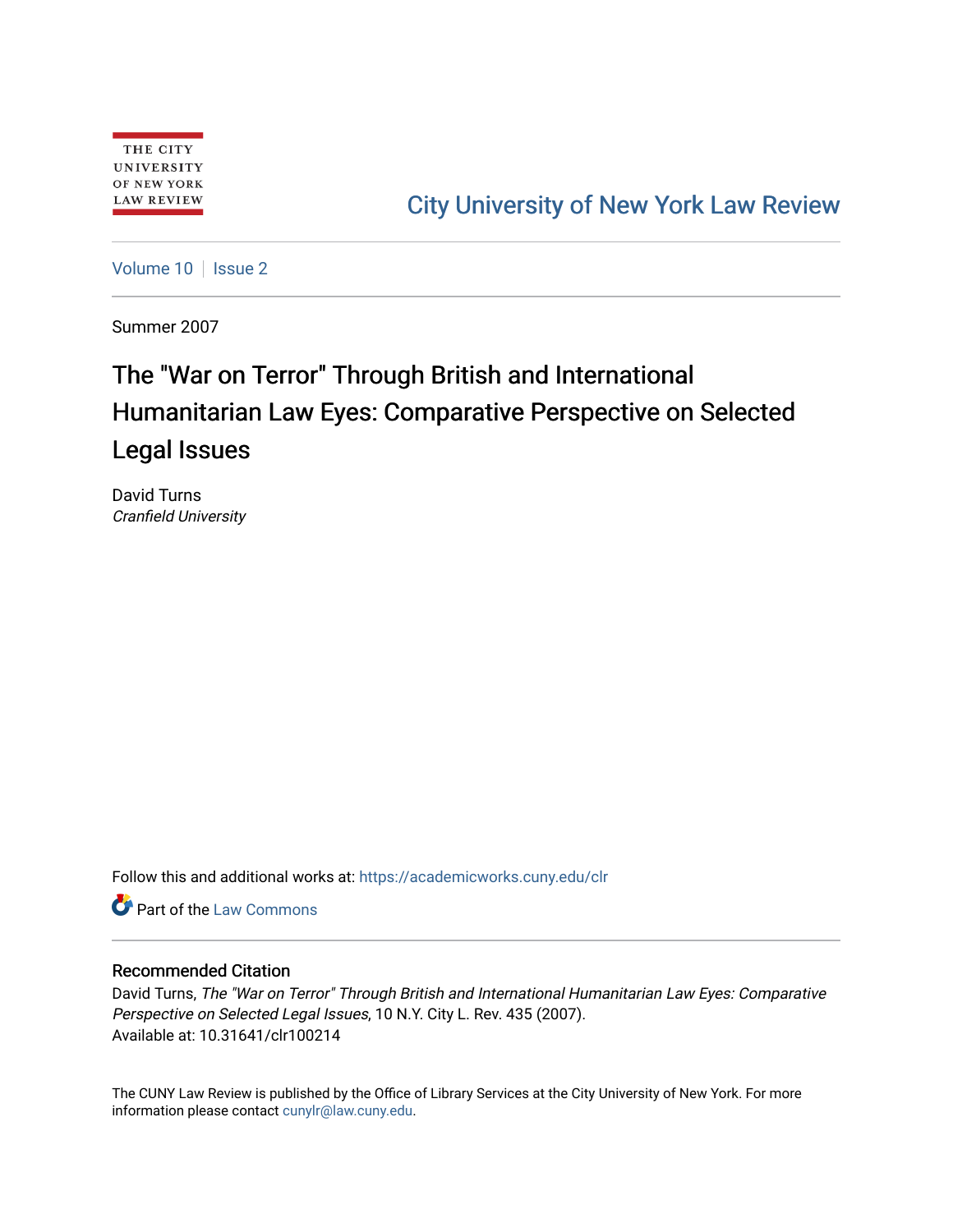# The "War on Terror" Through British and International Humanitarian Law Eyes: Comparative Perspective on Selected Legal Issues

## Acknowledgements

I am indebted to Adam Clark for research assistance and to Charles Garraway for comments on the original draft of this paper; any errors or omissions are entirely my own.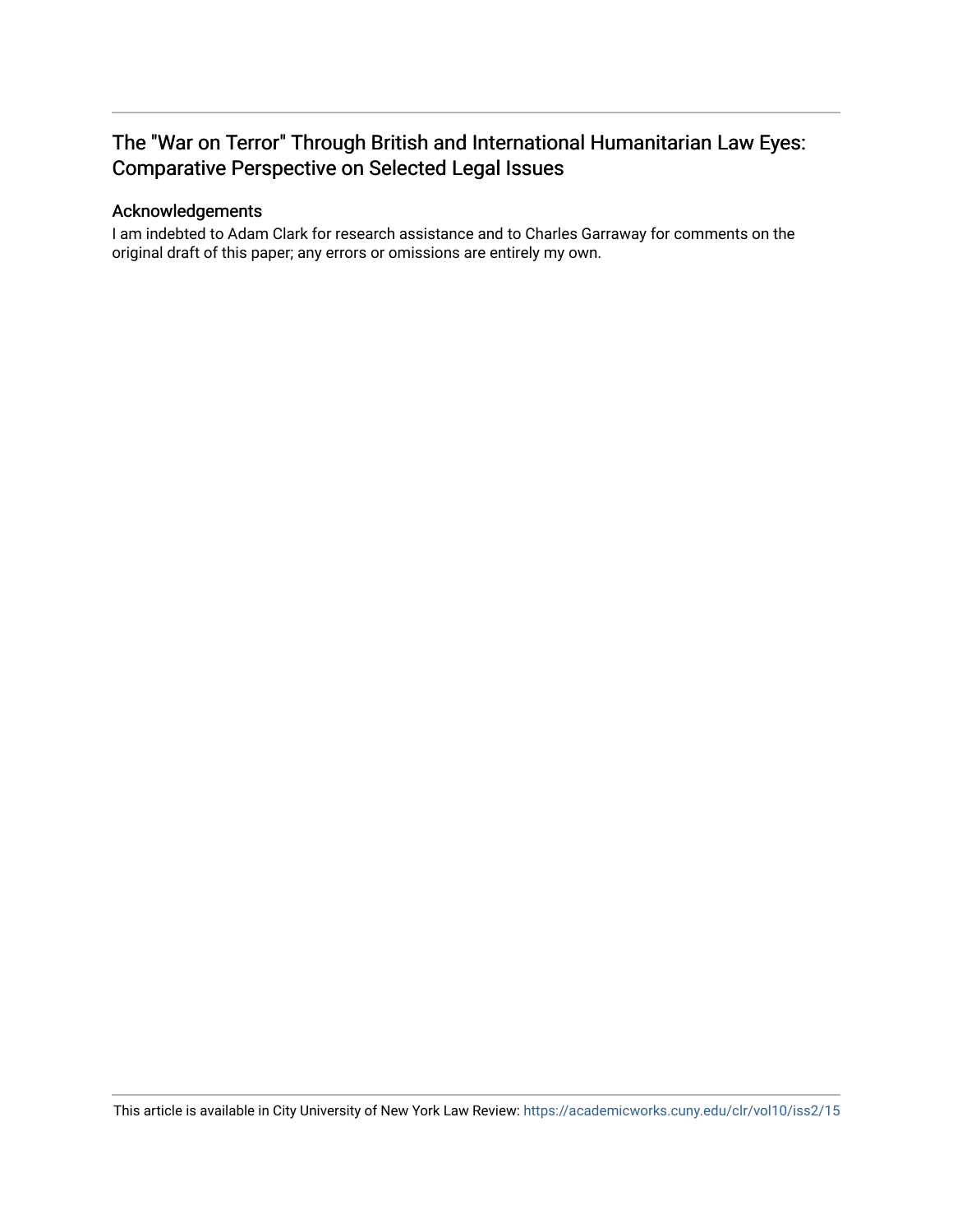# **THE "WAR ON TERROR" THROUGH BRITISH AND INTERNATIONAL HUMANITARIAN LAW EYES: COMPARATIVE PERSPECTIVES ON SELECTED LEGAL ISSUES**

#### *David Turns*\*

#### **INTRODUCTION**

To say that public international law in general—and international humanitarian law in particular—has been in a state of ferment since the onset of the "War on Terror" in September 2001 would be an understatement. The early use, by officials of the United States from the President on down, of rhetoric and terminologies fashioned from the condition of war<sup>1</sup>—while explicable in a political context<sup>2</sup>—has helped spawn a large-scale animated debate about the significance of that language in law.3 That debate has had both national and international legal aspects. The latter, after an initial focus on the legality of the extraterritorial use of force against terrorist organizations (jus ad bellum),<sup>4</sup> has tended to

<sup>3</sup> *E.g.*, Stephen P. Marks, *Branding the "War on Terrorism": Is There a "New Paradigm" of International Law?*, 14 MICH. ST. J. INT'L L. 71, 72 (2006). *See also* articles cited *infra*,

<sup>4</sup> See Michael Byers, *Terrorism, the Use of Force and International Law After 11 September*, 51 INT'L & COMP. L.Q. 401 (2002); Karl M. Meessen, *Unilateral Recourse to Military Force Against Terrorist Attacks*, 28 YALE J. INT'L L. 341 (2003); Greg Travalio & John Altenburg, *Terrorism, State Responsibility and the Use of Force*, 4 CHI. J. INT'L L. 97 (2003); Major Joshua E. Kastenberg, *The Use of Conventional International Law in Combating Terrorism: A Maginot Line for Modern Civilization Employing the Principles of Anticipatory Self-Defense & Preemption*, 55 A.F. L. REV. 87 (2004); Kimberley N. Trapp, *Back to Basics:*

<sup>\*</sup> Senior Lecturer in International Humanitarian Law, Defence Academy of the United Kingdom (Cranfield University). I am indebted to Adam Clark for research assistance and to Charles Garraway for comments on the original draft of this paper; any errors or omissions are entirely my own. Views expressed herein are likewise my own and do not necessarily reflect those of the British Government or Ministry of Defence. <sup>1</sup> The day after the terrorist attacks on New York and Washington, the President

said, "The deliberate and deadly attacks which were carried out yesterday against our country were more than acts of terror. They were acts of war." President George W. Bush, Remarks by the President in Photo Opportunity with the National Security Team (Sept. 12, 2001), http://www.whitehouse.gov/news/releases/2001/09/ 20010912-4.html. The following day, the President issued a Proclamation in which he described the attacks as "a series of despicable acts of war." President George W. Bush, National Day of Prayer and Remembrance for Victims of the Terrorist Attack on September 11, 2001, A Proclamation (Sept. 13, 2001), http://www.whitehouse. gov/news/releases/2001/09/20010913-7.html.<br><sup>2</sup> See Jens Meierhenrich, Analogies at War, 11 J. CONFLICT & SECURITY L. 1 (2006).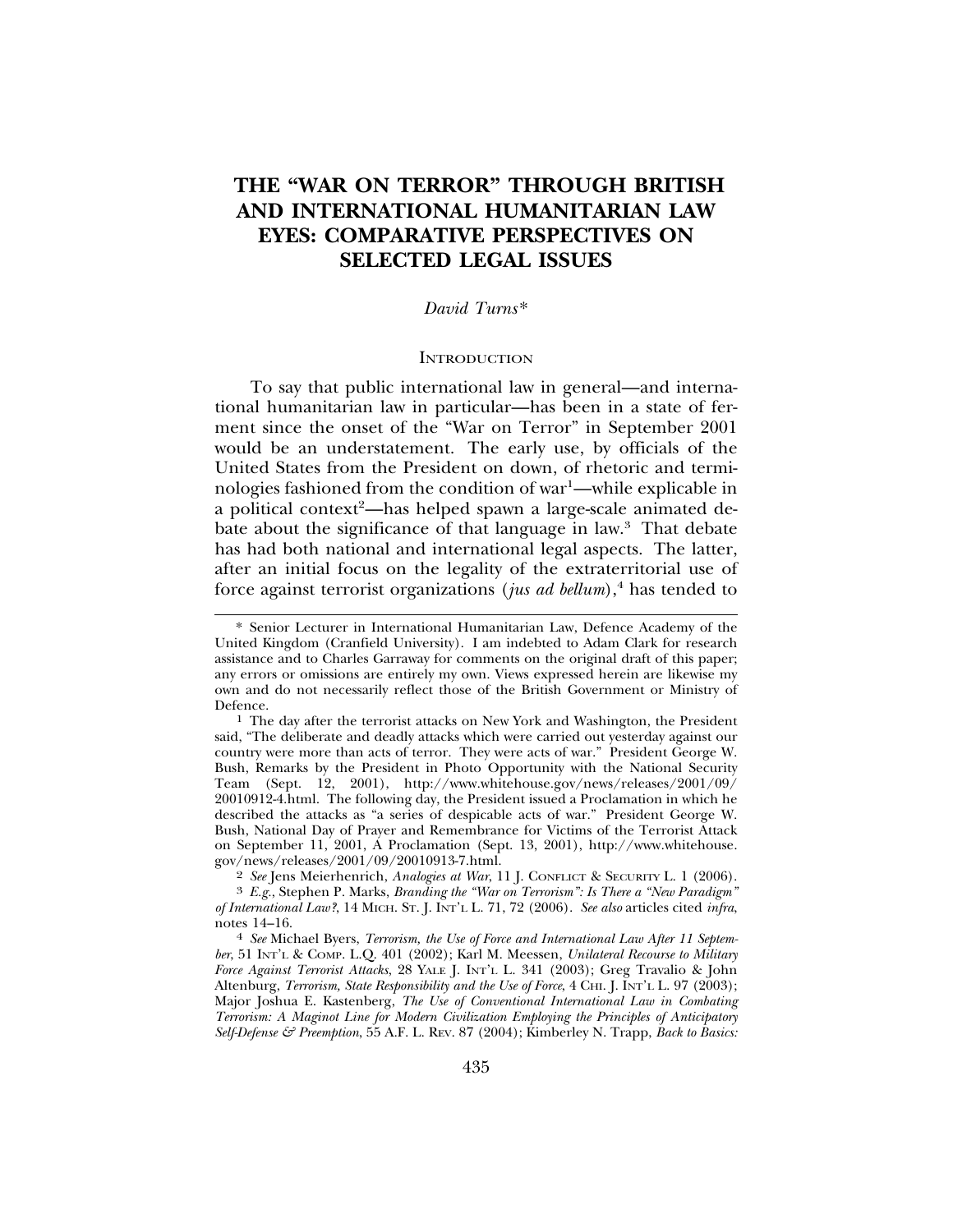concentrate on the application *in concreto* of the laws of armed conflict on extraterritorial military operations against terrorist organizations (*jus in bello*)<sup>5</sup> or—much more frequently—on the use of human rights law and standards in the detention and treatment of alleged members of those organizations captured in the aforementioned military operations. $6$  At the same time, some have questioned the very applicability of the international law of armed conflict (also known as "international humanitarian law") to such operations on the grounds that a "war on terrorism," being a war primarily of a rhetorical nature akin to the "war on drugs" or the "war on crime," calls more for the application of criminal law.7 There is no doubt that some aspects of the prosecution of the "War on Terror" have been more in the nature of police, rather than military, operations. Some of these police operations, however, have acquired a definite military component, thereby blurring the legal boundaries between police and military operations in the sense that military forces are deployed to operate in a situation in which there is no armed conflict.<sup>8</sup> Others have accepted that the

*Necessity, Proportionality, and the Right of Self-Defence Against Non-State Terrorist Actors*, 56 INT'L & COMP. L.Q. 141 (2007).

<sup>5</sup> *E.g.*, Robert Cryer, *The Fine Art of Friendship:* Jus in Bello *in Afghanistan*, 7 J. CON-

FLICT & SECURITY L. 37 (2002). <sup>6</sup> *E.g.*, Luisa Vierucci, *Prisoners of War or Protected Persons qua Unlawful Combatants? The Judicial Safeguards to Which Guantánamo Bay Detainees Are Entitled*, 1 *J. INT'L CRIM.* JUST. 284 (2003); Luigi Condorelli & Pasquale De Sena, *The Relevance of the Obligations Flowing from the UN Covenant on Civil and Political Rights to US Courts Dealing with Guantanamo Detainees ´* , 2 J. INT'L CRIM. JUST. 107 (2004); George P. Fletcher, *Black Hole in Guantanamo Bay ´* , 2 J. INT'L CRIM. JUST. 121 (2004); Jordan J. Paust, *Executive Plans and Authorizations to Violate International Law Concerning Treatment and Interrogation of Detainees*, 43 COLUM. J. TRANSNAT'L L. 811 (2004–2005); James G. Stewart, *Rethinking Guantánamo: Unlawful Confinement as Applied in International Criminal Law*, 4 J. INT'L CRIM. JUST. 12 (2006).

<sup>7</sup> According to a legal adviser in the International Committee of the Red Cross, The counter-terrorist effort is being carried out by a variety of means, including law enforcement, intelligence gathering, police and judicial cooperation, extradition, financial investigations, the freezing of assets, diplomatic démarches and criminal sanctions. 'Terrorism' is a phenomenon. Both practically and as a matter of law, war cannot be waged against a phenomenon.

Jelena Pejic, *Terrorist Acts and Groups: A Role for International Law?*, 75 BRITISH Y. B. INT'L L. 71 (2004), 87–88.

<sup>8</sup> An example of this may be found in "Operation Active Endeavour," implemented after the North Atlantic Treaty Organization (NATO) invoked Article 5 of the Washington Treaty in collective self-defense against terrorism. "Operation Active Endeavour" is executed by the Allied Joint Force Command Naples; since April 2003 they have been boarding ships and checking manifests against actual cargoes carried. Operation Active Endeavour, Allied Joint Force Command Naples, http://www. afsouth.nato.int/JFCN\_Operations/ActiveEndeavour/Endeavour.htm (last visited July 14, 2007).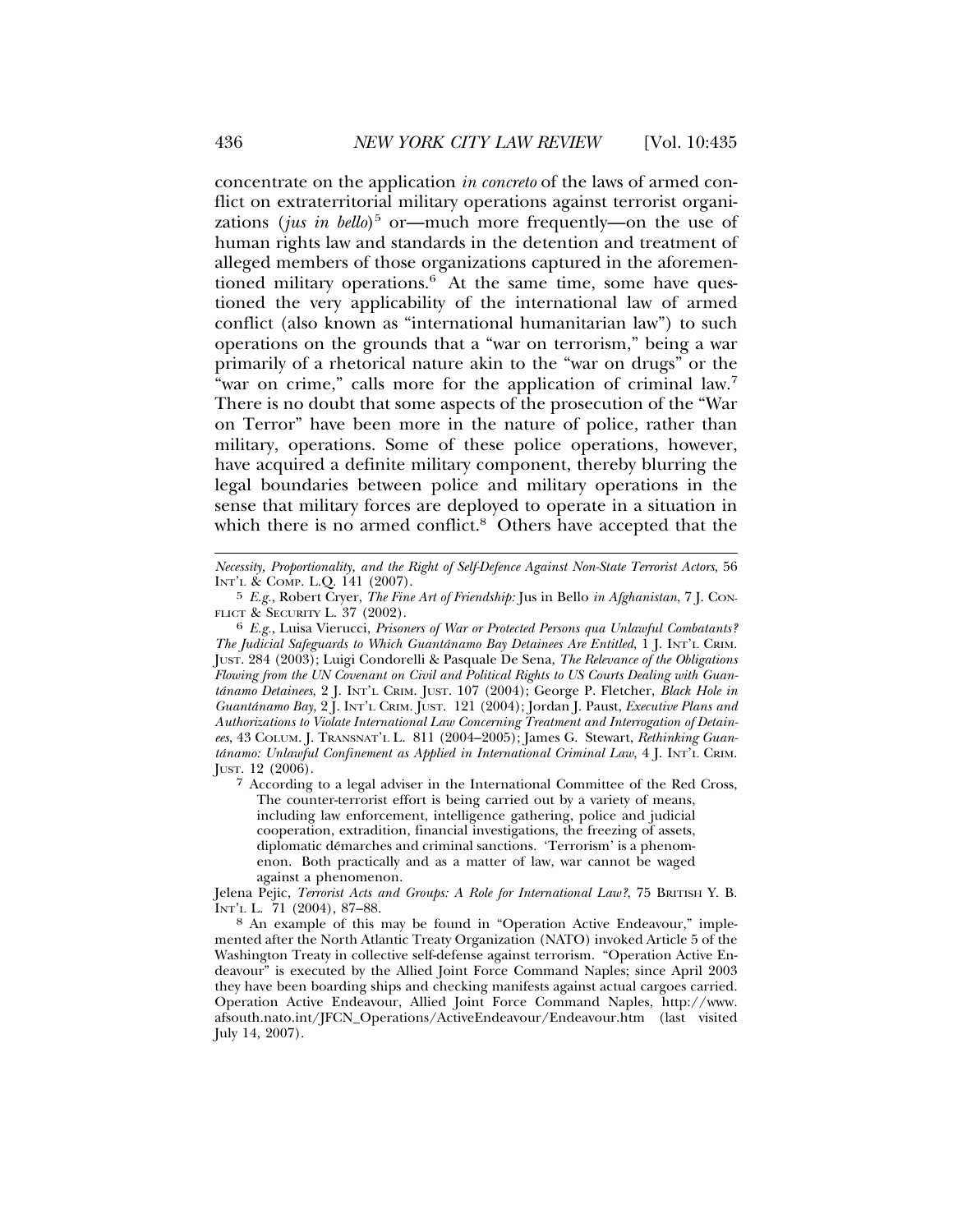law of armed conflict is appropriate, but have called for its reform on the basis that it is outmoded, "obsolete," "quaint," and inappropriate for the type of conflict now taking place.<sup>9</sup> The confusion and its exploitation by the administration of President George W. Bush—were neatly summarized by U.S. Senator Jeff Bingaman in a debate on provisions for the review of detainees' status:

The administration has gone to great lengths to avoid the legal restraints that normally would apply under our legal system. They have argued that the laws of war are not applicable because we are fighting a new type of enemy. They have argued the criminal laws are not applicable because we are fighting a war. $10$ 

This debate cannot be dismissed as a dry, abstract exercise in academic legalisms. With the commitment of troops to military combat operations against terrorist organizations abroad, beginning with the deployment of U.S. and Coalition (including British) forces to Afghanistan in October 2001, it is inevitable that *some* rules of the law of armed conflict are applicable at least to *certain* aspects of the "War on Terror." It is therefore essential for both soldiers and commanders to know what those rules are. The practical conundrum has been succinctly summed up by Senator John McCain, in introducing his amendment to the Department of Defense Appropriations Bill for  $2006<sup>11</sup>$  in the wake of the Abu Ghraib torture scandal:

I can understand why some administration lawyers might have wanted ambiguity so that every hypothetical option is theoretically open, even those the President has said he does not want to exercise. But war doesn't occur in theory and our troops are not served by ambiguity. They are crying out for clarity.<sup>12</sup>

Thus, if it is accepted that the international law of armed conflict may be applied to military operations in the "War on Terror," there are further legal definitions and distinctions that need to be

<sup>9</sup> The terms "obsolete" and "quaint" were famously used to dismiss much of the 1949 Geneva Conventions by then White House Counsel, (and later U.S. Attorney General) Alberto R. Gonzales. Memorandum from Alberto Gonzales to President George W. Bush, *Decision re Application of the Geneva Convention on Prisoners of War to the Conflict with Al Qaeda and the Taliban* (Jan. 25, 2002), http://www.humanrightsfirst. com/us\_law/etn/gonzales/memos\_dir/memo\_20020125\_Gonz\_Bush.pdf .

<sup>10</sup> 151 CONG. REC. S12657-58 (daily ed. Nov. 10, 2005) (statement of Sen. Bingaman). <sup>11</sup> The McCain Amendment became the Detainee Treatment Act of 2005, Pub. L.

No. 109–48, 119 Stat. 2739 (2005), in accordance with which the latest U.S. Army *Field Manual on Human Intelligence Collector Operations* has since been revised. *See infra* note 165.

<sup>12</sup> 151 CONG. REC. S11062 (daily ed. Oct. 5, 2005) (statement of Sen. McCain).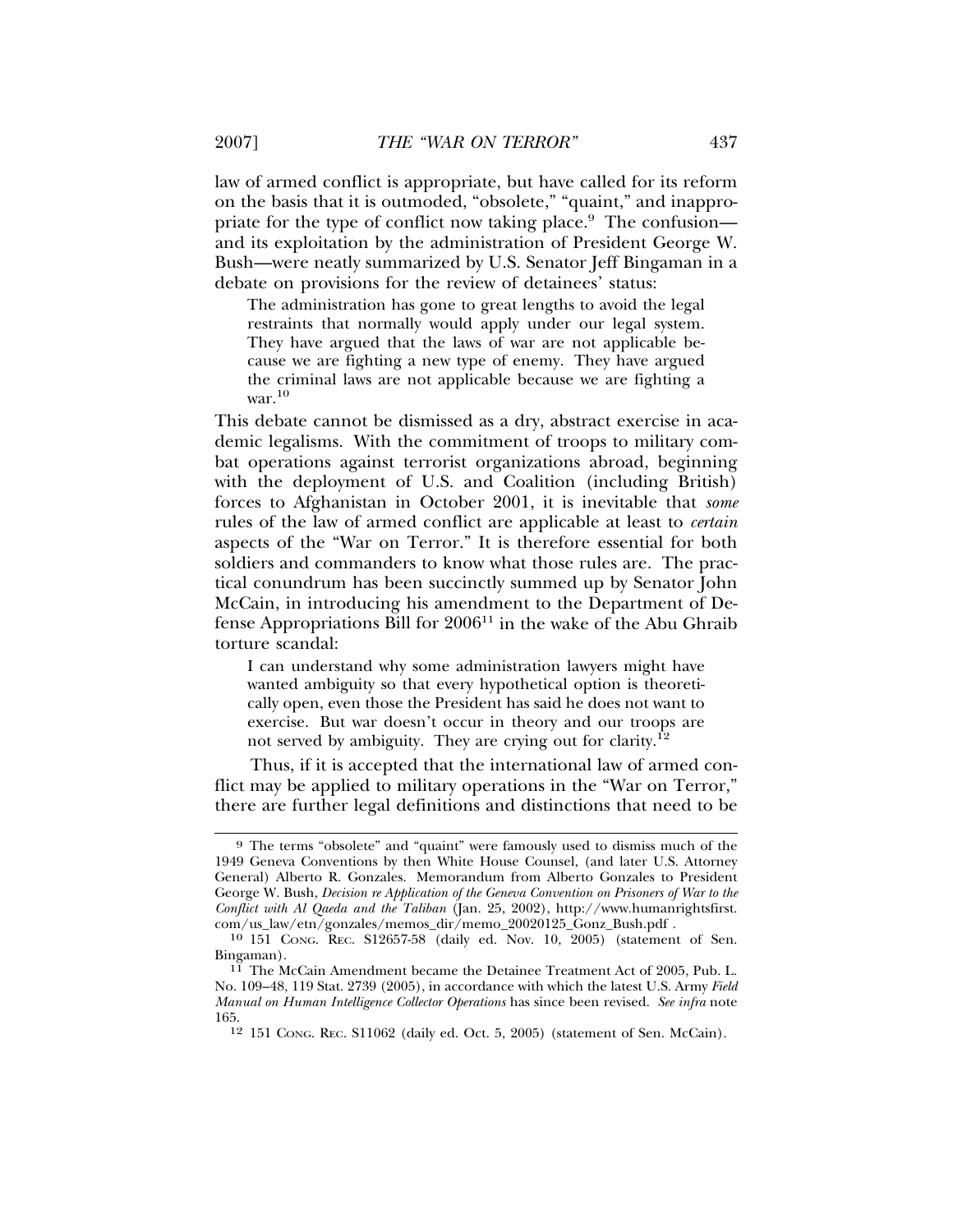made. Is the armed conflict, for legal purposes, international or non-international in nature? Which rules govern the behavior of troops in the field? How, and in what circumstances, are terrorists and other militants to be targeted? How are detainees classified in terms of their international law status, and what standards govern their treatment in detention?

To a certain extent, debate within similar parameters has been taking place in the United Kingdom. Some aspects of the debate are more limited. For instance, the United Kingdom does not carry out "targeted killings" or "assassinations" of terrorists or militants, and detention of foreign nationals captured in the "War on Terror" has been less of an issue for the United Kingdom than for the United States, not least because the United Kingdom has no facility directly analogous to Guantánamo Bay. There has generally been less conceptual uncertainty over the nature of the "War on Terror" in the United Kingdom, and—in purely military terms— British operational doctrine has on the whole been clearer than its U.S. equivalent in respect to the legal standards that govern the behavior of British forces deployed overseas on anti-terrorist operations. In the spring of 2006, however, the then-Defense Secretary of the United Kingdom, John Reid, caused something of a stir when he gave a speech in which he stated:

We owe it to ourselves . . . to constantly reappraise and update the relationship between our underlying values, the legal instruments which apply them to the world of conflict, and the historical circumstances in which they are to be applied, including the nature of that conflict. . . .

Until recently it was assumed that only states could cause mass casualties—and our rules, conventions and laws are largely predicated on that basis. That is quite plainly no longer the case. I believe we need now to consider whether we . . . need to re-examine these conventions. If we do not, we risk continuing to fight a twenty-first century conflict with twentieth-century rules. . . .

The Geneva Conventions were created more than half a century ago, when the world was almost unrecognizable to today's citizens. . . .

The Conventions were supplemented, of course, by Additional Protocols, but even those—with one exception—were drafted almost thirty years ago. Of course, just because a law is decades old it does not mean that it is redundant. . . .

However, when we think of the massive changes which the

. . .

. . .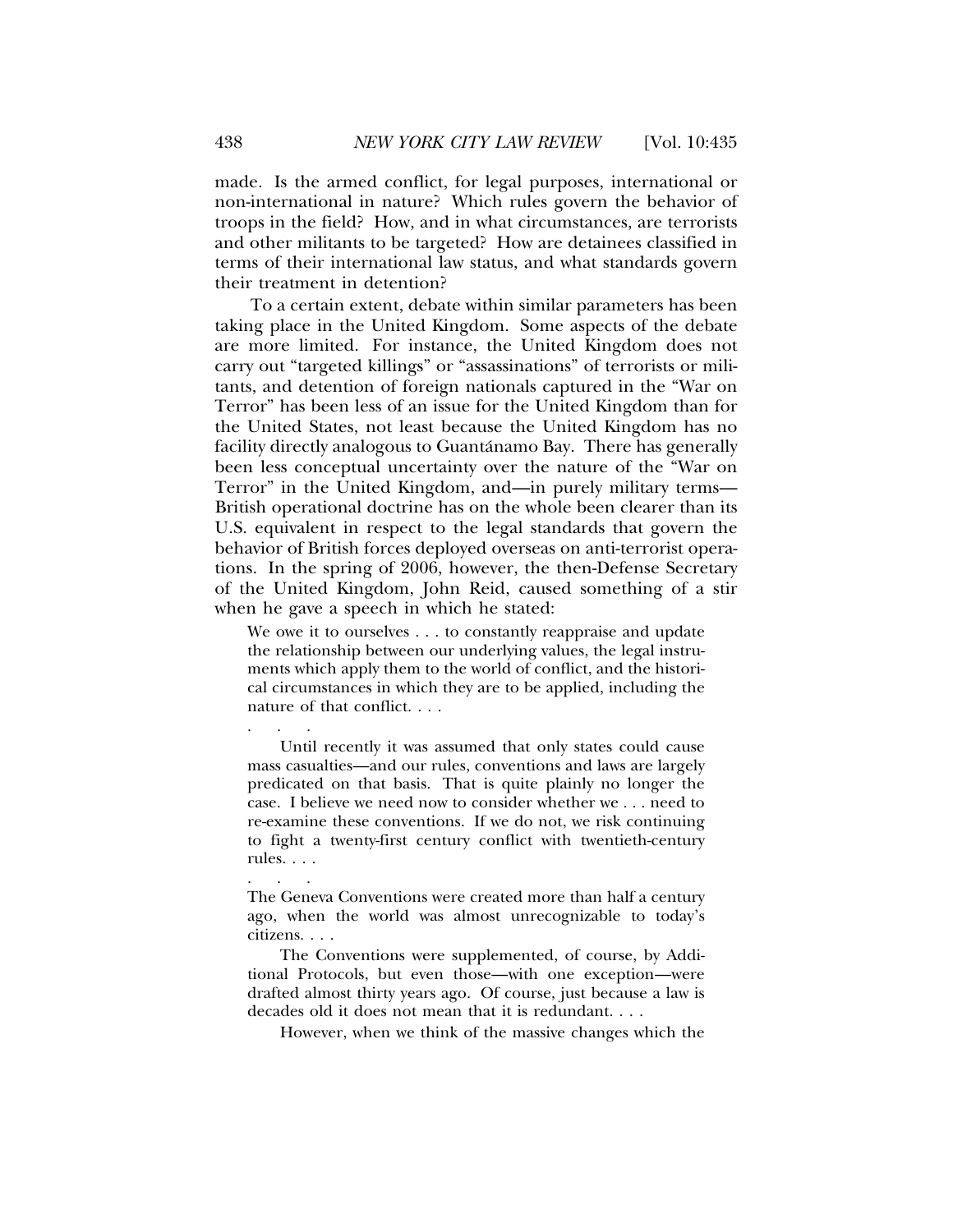military have undergone to deal with new threats in the last decade alone, we get some idea of the scale of that change where armed conflict is concerned. In the light of those changes I believe we must ask serious questions about whether or not further developments in international law in this area are necessary."<sup>13</sup>

Its occasionally incoherent phraseology notwithstanding, the import of Reid's speech was plain enough and it was quickly seized on by the media. $14$  It appeared to mirror, for the United Kingdom, certain trends in the interpretation and application of international humanitarian law to the "War on Terror" that were being reported in other countries as well, notably in the United States<sup>15</sup> and Canada.16 At the same time, its confusion is symptomatic of the disarray in which international law found itself in the aftermath of the attacks on the World Trade Center and the Pentagon.

This Article presents comparative British and international perspectives on selected problems posed by the legal classification of the "War on Terror" as a matter of public international law. The starting point is not the specific technical questions concerning classification and treatment of detainees—although those questions will indeed be considered later in the course of the paper rather, it is the more theoretical, but no less important, issue of the fundamental nature of the "War on Terror." The confusion and tension between the paradigms of armed conflict and criminal law enforcement lie at the heart of the question of what legal framework governs the various actors in the "War on Terror." This paper examines the British experience in relation to the "Troubles" in Northern Ireland (hereinafter "Troubles")—in which organized and systematic terrorist insurgency was dealt with fundamentally by policing operations, albeit with large-scale military involvement and compares the Troubles with current experiences. The com-

<sup>13</sup> John Reid MP, Secretary of State for Defence, *20th-Century Rules, 21st-Century Conflict*, speech at the Royal United Services Institute for Defence (Apr. 3, 2006), http://www.mod.uk/DefenceInternet/AboutDefence/People/Speeches/SofS/20th centuryRules21stcenturyConflict.htm.

<sup>14</sup> *See, e.g.*, Sam Coates, *Reid Backs US on Guantanamo*, THE TIMES, Apr. 4, 2006, at 2; Kim Sengupta, *Geneva Convention 'Should Be Updated'*, THE INDEPENDENT, Apr. 4, 2006.

<sup>15</sup> *See, e.g.*, Julian E. Barnes, *Army Manual to Skip Geneva Detainee Rule*, L.A. TIMES, June 5, 2006, at A1. But see *infra* note 165, for the sequel to this particular controversy.

<sup>16</sup> *See* Paul Koring, *Troops Told Geneva Rules Don't Apply to Taliban*, THE GLOBE AND MAIL, 31 May 2006, at A1. Note that the allegations in this article were immediately contradicted by the Minister of National Defence in the Canadian House of Commons. *Canadian House of Commons Debates, 1st Session, 39th Parliament, Official Report (Hansard)*, Wednesday, May 31st, 2006, http://www2.parl.gc.ca/HousePublications/ Publication.aspx?Language=&Mode=1&Parl=39&Ses=1&DocId=2234500.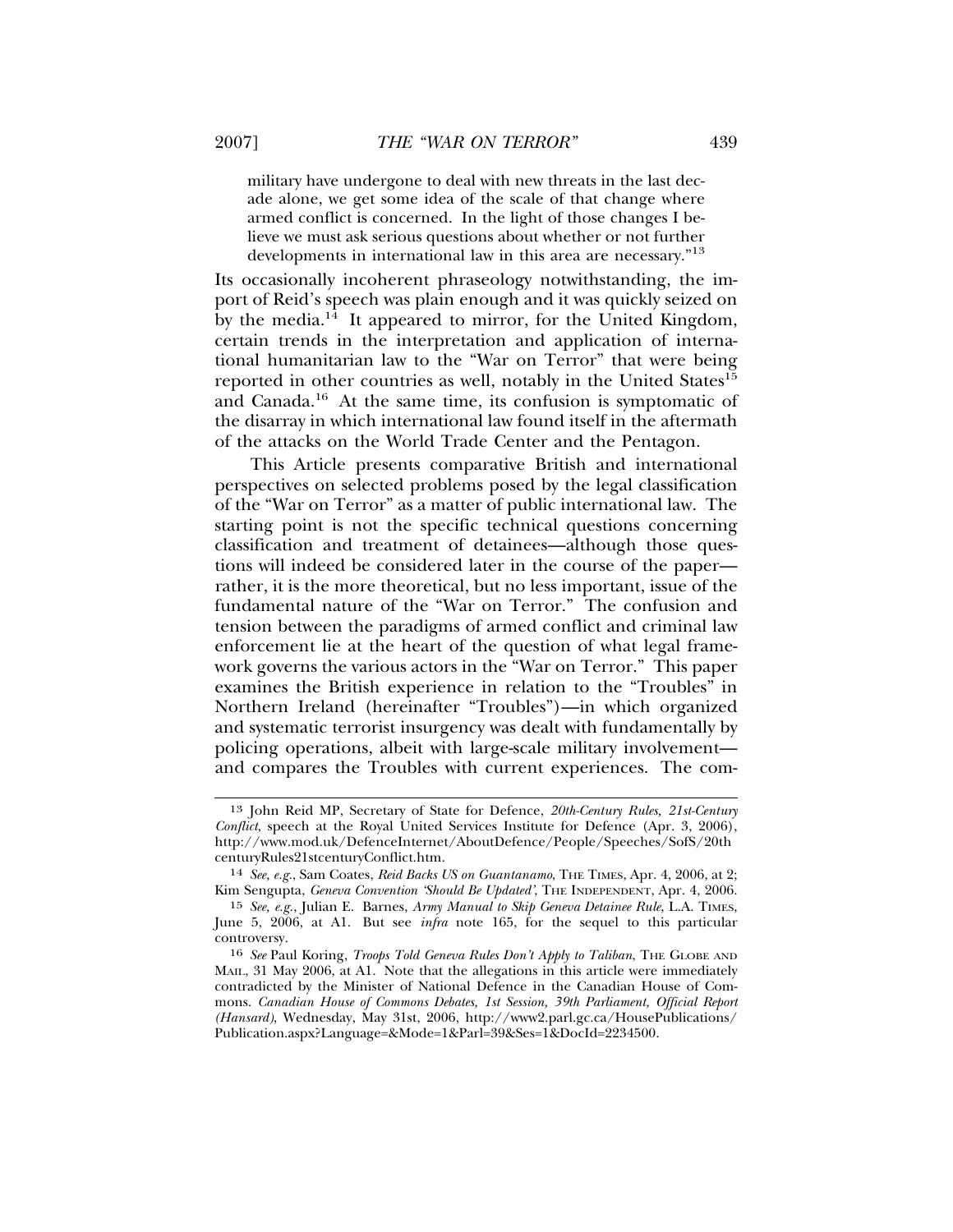parison encompasses policy and military doctrine in the application of the laws of armed conflict to military operations against terrorists abroad, combined with the U.K. courts' human rightsoriented approach. Also considered is a comparative perspective from Israel, where the armed forces are routinely engaged in antiterrorist operations (often on a very substantial scale) and where the Supreme Court of Israel, in its capacity as a high court of justice hearing petitions from and relating to the Occupied Palestinian Territories, has developed an extensive jurisprudence on various aspects of international humanitarian law. This Article will integrate in its analysis two selected aspects of military operations in the "War on Terror," namely the classification and treatment of detainees, and the policy of "targeted killings" of terrorists, which has been used by both the U.S. and Israel in the current scenario and—in the modified form of the "shoot to kill policy"—by the U.K. in Northern Ireland. This Article will consider the implications of these developments in policy and doctrine for the international law of armed conflict.

## I. CONFUSION IN THE <sup>L</sup>EX GENERALIS: THE "GLOBAL WAR ON TERROR" AS WAR OR PEACE?

Over five years into the "War on Terror," much of the initial debate about the nature of the "war"17 has subsided. Although he was extremely curt in his dismissal of the use of the term "war" to describe the terrorist attacks of September 11, 2001 and their consequences in international law, one eminent scholar summed up the significance of the use of such language succinctly:

Admittedly, the use of the term 'war' has a huge psychological impact on public opinion. It is intended to emphasize both that the attack is so serious that it can be equated in its evil effects with a state aggression, and also that the necessary response exacts reliance on all resources and energies, as if in a state of war.<sup>18</sup>

Apart from its psychological effects, use of the term "war" from the

<sup>17</sup> *See* Crimes of War Project, Is this a New Kind of War? September 11 and Its Aftermath, expert analysis, http://www.crimesofwar.org/expert/paradigm-intro.html (last visited, July 14, 2007); Frederic L. Kirgis et al, *Terrorist Attacks on the World Trade Center and Pentagon*, American Society of International Law (ASIL) Insights (Sept. 2001), http://www.asil.org/insights/insigh77.htm.

<sup>18</sup> Antonio Cassese, *Terrorism Is Also Disrupting Some Crucial Legal Categories of International Law*, 12 EUR. J. INT'L L. 993, 993 (2001); *see also* Meierhenrich, *supra* note 2, at 7-25; Frédéric Mégret, 'War'? Legal Semantics and the Move to Violence, 13 EUR. J. INT'L L. 361 (2002); Bruce Ackerman, *This Is Not a War*, 113 YALE L. J. 1871 (2004).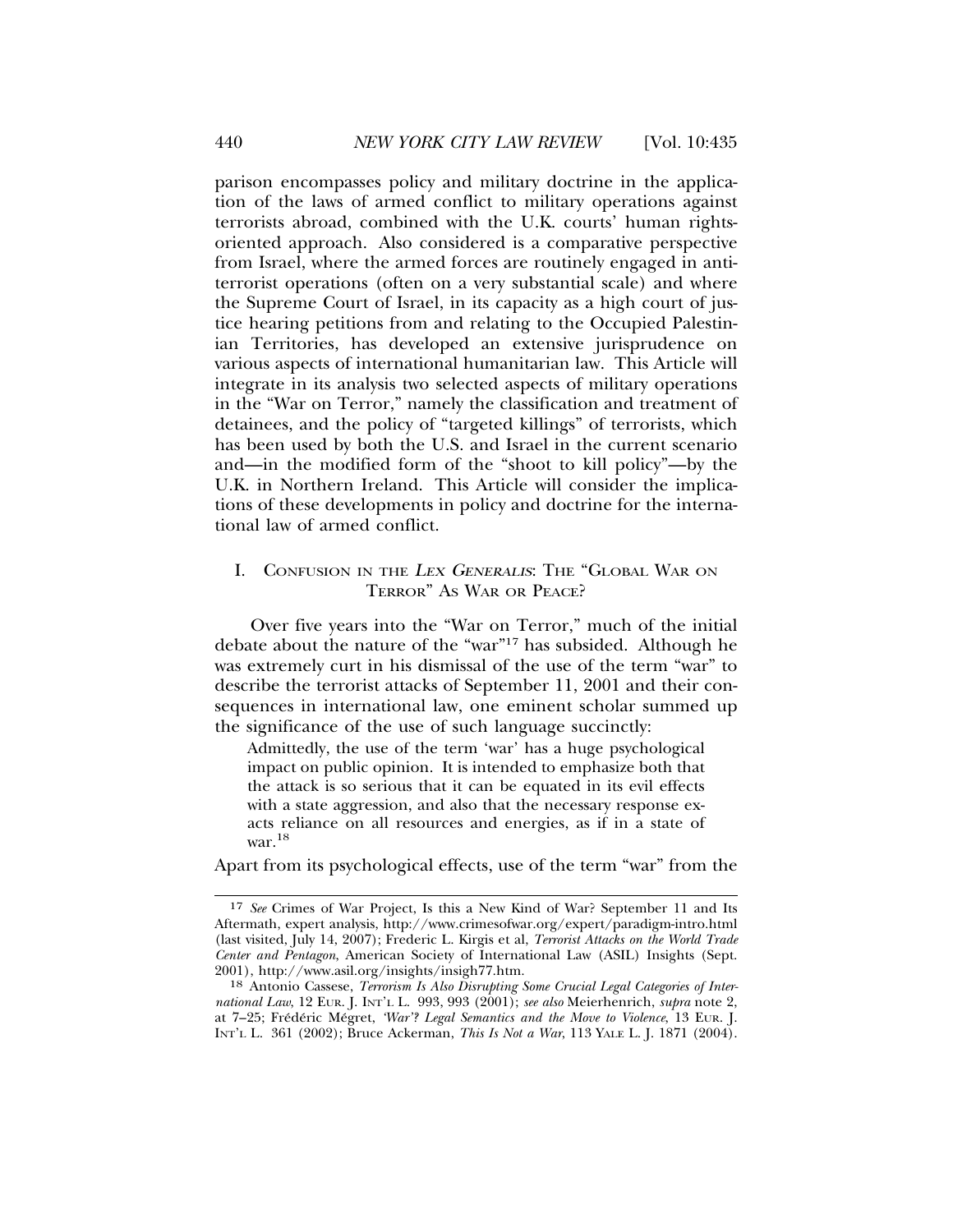perspective of public international law would normally have implied the existence of a state of armed conflict. This in turn would have effects at the level of both the *jus ad bellum* (the international law governing resort to the use of force) and the *jus in bello* (the international law of armed conflict). The latter context will be considered in the next section of this Article.

In terms of the *jus ad bellum*, a state of "war" would presuppose an armed attack within the sense of a violation of Article  $2(4)$  of the U.N. Charter or an act of aggression as understood in customary international law,  $19$  such that would give rise to a right of selfdefense under Article 51 of the Charter. Recognition of the latter right, to the benefit of the U.S., was expressly given by the U.N. Security Council in the resolution which it passed on September 12, 2001.20 Although I do not believe that it can be said with complete certainty that the terrorist attacks on the World Trade Center and the Pentagon actually constituted an "armed attack" within the strict meaning of customary international law, $21$  contemporary State practice does indicate that there is a fairly uncontroversial right of self-defense against such attacks<sup>22</sup>—at which point an armed conflict would generally be said to be taking place. This approach, however, is not universal: when it has struck back against Palestinian militants by means of missile strikes or air raids, Israel has typically denied that it is engaged in an armed conflict with the

22 This is notwithstanding the International Court of Justice's statement that a State cannot invoke the Article 51 right of self-defense against terrorist attacks not imputable to a foreign State and emanating from a territory over which it "exercises control." Legal Consequences of the Construction of a Wall in the Occupied Palestinian Territory, Advisory Opinion, 2004 I.C.J. 131, ¶¶ 138–39 (July 9). The court addressed only the right of self-defense under Article 51, without considering the "inherent right" under customary international law, to which Article 51 refers. The opinion also failed to consider the specific aspects of Israel's situation in responding to acts of terrorism emanating either from Palestinian territory under Israeli belligerent occupation, or from areas under the control of the Palestinian Authority (which is not a State but is equally not an area where Israel legally "exercises control"). For criticism of the Advisory Opinion on these points, see Christian J. Tams, *Light Treatment of a Complex Problem: The Law of Self-Defence in the Wall Case*, 16 EUR. J. INT'L L. 963 (2005).

<sup>19</sup> This presupposition is evidenced by the U.N. General Assembly's definition of aggression. *Declaration on the Definition of Aggression*, G.A. Res. 3314 (XXIX), U.N. Doc A/RES/29/3314 (Dec. 14, 1974).

<sup>20</sup> S.C. Res. 1368, ¶ 1, U.N. Doc S/RES/1368 (Sept. 12, 2001).

<sup>21</sup> *Definition of Aggression*, *supra* note 19, requires *inter alia* that the activities amounting to aggression be either the direct action of a State (if involving regular armed forces) or be in the form of "sending by or on behalf of a State . . . or its substantial involvement" (if involving irregular forces, guerrillas etc.). G.A. Res. 3314 (XXIX), *supra* note 19, Annex art. 3. Al Qaeda, on the other hand, is not acting on behalf of any State.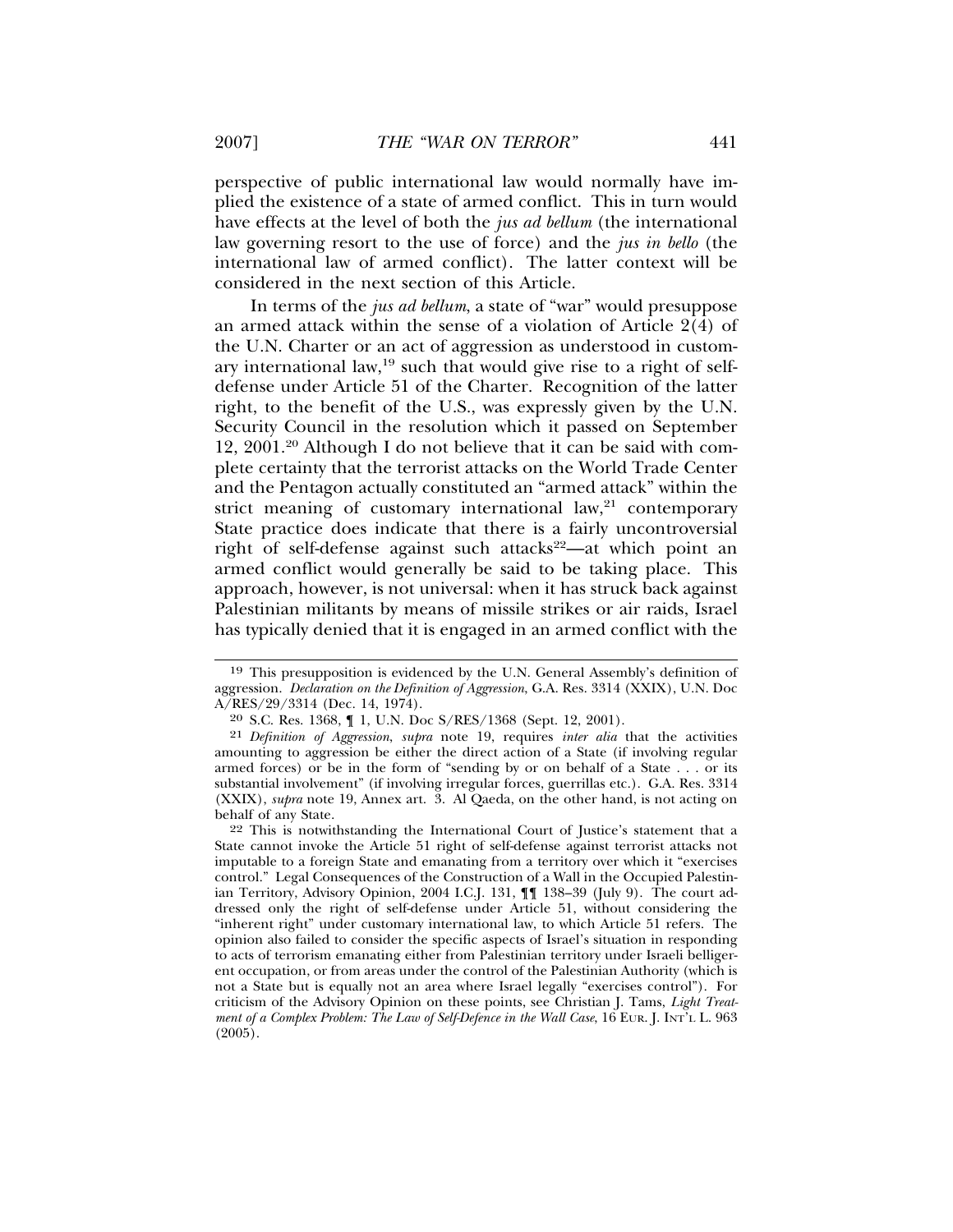Palestinian Authority, but insists that it is lawfully exercising its right of self-defense.<sup>23</sup> This position is not impossible to sustain. For instance, two States might have a tit-for-tat exchange of bombardments or raids across their mutual frontier while simultaneously attempting to maintain peacetime relations and avoid an escalation of hostilities into a general armed conflict.<sup>24</sup> Conversely, the U.K. and Argentina formally denied that they were "at war" during the Falklands/Malvinas Conflict of 1982, which saw sustained military combat operations taking place on a substantial scale over a period of several weeks.25 Legally, however, an armed attack that leads to self-defense will normally involve a resulting armed conflict, even if very limited in scope and of very short duration. If the notion of an armed conflict is accepted as applicable in such circumstances, does it cover the entire geographical and temporal spectrum of the "War on Terror," or is it more limited than that?

Historically—certainly until the advent of the U.N. Charter regime governing the use of force in 1945—armed conflict was limited temporally. Conflicts normally began with mutual declarations of war and ended with one or more treaties of peace. Even in cases where military hostilities began without a declaration of war, as in the surprise Japanese torpedo attack on the Imperial Russian Navy's Pacific Squadron at Port Arthur in 1904,<sup>26</sup> formal declarations of war still followed as a matter of course. Without these declarations, the formal peacetime relations of the belligerents, such as diplomatic relations, could not legally be altered in

25 For example, in response to a parliamentary question on the repatriation of captured Argentinian soldiers to Argentina under the terms of Geneva Convention III, Prime Minister Margaret Thatcher stated, "I should make one point clear. These are not prisoners of war. A state of war does not exist between ourselves and the Argentine." 22 PARL. DEB., H.C. (6th ser.) (1982) 616.

26 The Japanese naval attack on Port Arthur, on the night of February 8/9, 1904, preceded the formal Imperial Proclamation of War on February 10. *Imperial Proclamation of War*, *available at* http://www.russojapanesewar.com/imp-proc-04.html.

<sup>23</sup> *See* Frederic L. Kirgis, *Israel's Intensified Military Campaign Against Terrorism*, ASIL Insights (December 2001), http://www.asil.org/insights/insigh78.htm (last visited July, 14 2007).

<sup>24</sup> An example might be the situation between India and Pakistan, which is permanently tense along much of their shared frontier, particularly in the disputed region of Kashmir. Periodically the tension escalates into episodes of terrorist bombings, counter-insurgency operations and localized artillery bombardments, yet the two countries have not considered themselves to be in an armed conflict with each other since the 1971 war that resulted in the creation of Bangladesh. Even during episodes of heightened tension, India and Pakistan maintain diplomatic and commercial relations. *See generally* Anthony Wanis St. John, *Mediating Role in the Kashmir Dispute Between India and Pakistan*, 21 FLETCHER F. WORLD AFF. 173 (1997).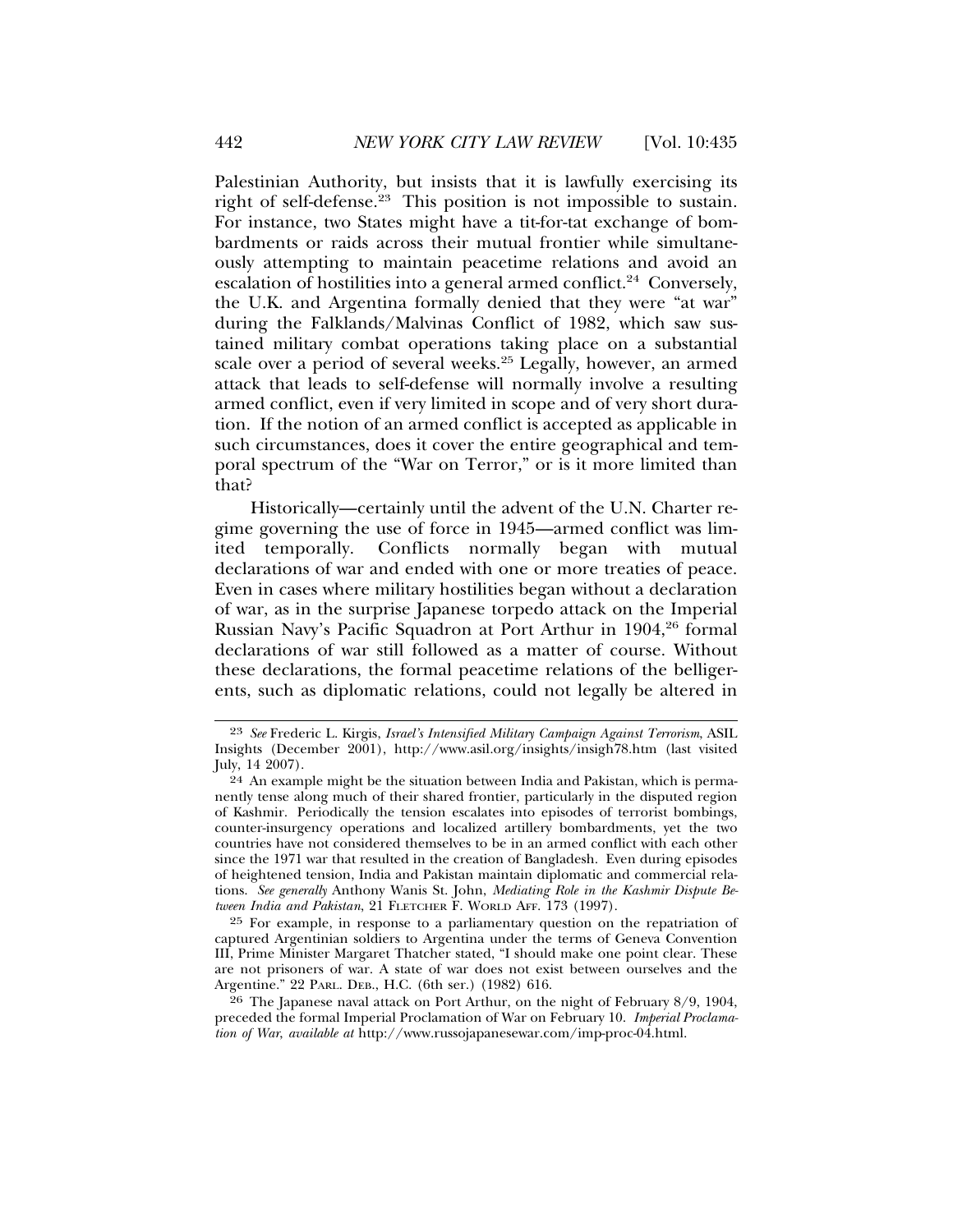the way required by the replacement of a state of peace with a state of war. Likewise, absent a treaty of peace, a state of war formally subsists, even if no organized hostilities between the belligerents are taking place. Thus, those Arab States—Lebanon, Syria, and Iraq—whose armed forces participated in military action against the new State of Israel in 1948-1949, but which have not since concluded peace treaties with the Jewish State, may be considered to be technically still in a state of war with it because the various armistice agreements concluded between Israel and those States in 1949 suspended, but did not terminate, the state of war between them.27

It is self-evident that the "War on Terror" does not fit within such a state-centric paradigm of international relations. For all the rhetorical references to al Qaeda "declaring war" on the U.S., on democracy, on liberty, or on the West, al Qaeda has done no such thing in any legal sense of the term. A concept which may be of assistance in formally classifying the "War on Terror" in international law, however, is the so-called *status mixtus*, wherein relations between States sometimes "deteriorated to a point where neither peace nor war in the strict sense existed, and states observed for some purposes the law of peace, and for others the law of war."28 Adapting the *status mixtus* framework to the context of dealing with international terrorism, it is clear that the "War on Terror," for all its militaristic rhetoric, actually comprises several legal mechanisms. Writing nearly two decades ago, Antonio Cassese posited two basic frameworks for responding to terrorism in international law: the "peaceful" way, by enforcing criminal law on the national and transnational levels, sequestrating assets, and securing international police and judicial co-operation in the investigation, extradition, and prosecution of terrorist networks and individual terrorist suspects; and the "coercive" way, by engaging State armed forces in military operations against terrorist organizations.<sup>29</sup> Within this "framework" approach to the problem, the correct position must be that:

<sup>27</sup> For a detailed discussion of various legal interpretations of the 1949 Arab–Israeli Armistice Agreements, see Asher Maoz, *War and Peace—An Israeli Perspective*, 14 CONSTITUTIONAL FORUM, no. 2, at 35 (2005).

<sup>28</sup> LESLIE GREEN, THE CONTEMPORARY LAW OF ARMED CONFLICT 70 (2d ed. 2000). *See also* YORAM DINSTEIN, WAR, AGGRESSION AND SELF-DEFENCE 16–20 (2001).

<sup>29</sup> Antonio Cassese, *The International Community's "Legal" Response to Terrorism*, 38 INT'L & COMP. L. Q. 589 (1989). The tags "peaceful" and "coercive" are used purely for convenience. *See also* Gabor Rona, *Legal Frameworks to Combat Terrorism: An Abundant Inventory of Existing Tools*, 5 CHI. J. INT'L L. 499 (2004–2005).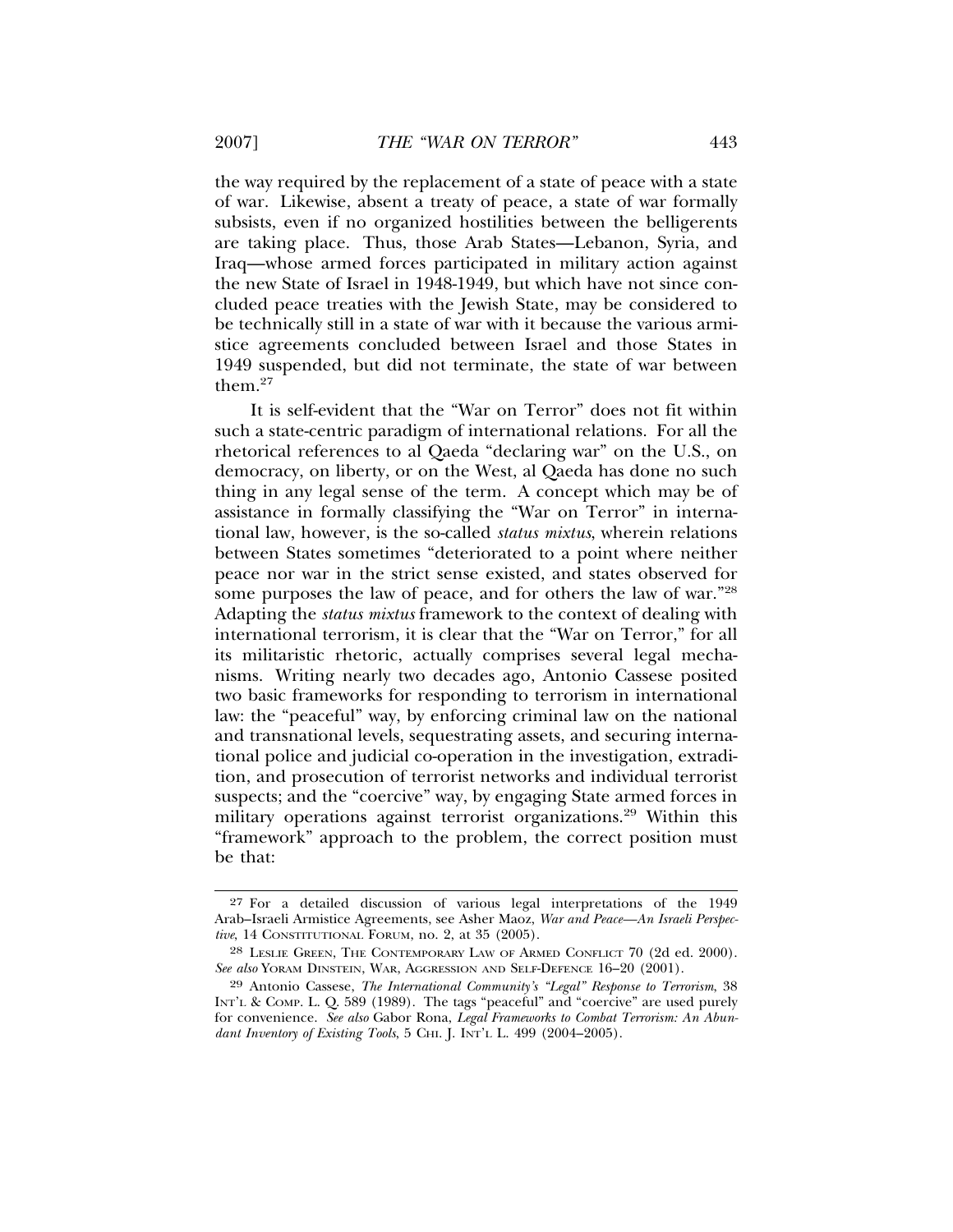[War] exists, and the laws of war apply, when facts on the ground establish the existence of armed conflict, regardless of any declaration or lack thereof . . . . While . . . true armed conflicts and the so-called "global war against terror" may—or may not—overlap, the law of armed conflict can only be applied to that which is truly armed conflict. That which is not truly armed conflict remains, and should remain, governed by domestic and international criminal and human rights laws."<sup>30</sup>

In practice, different States have taken different approaches to the legal treatment of situations involving terrorism in different places and at different times. Useful comparators for the present analysis are the positions taken by the U.K. in respect to the Northern Ireland "Troubles" (1969 to date), and by Israel in confronting armed violence by militant groups in the Occupied Palestinian Territories, particularly during the "Second Intifada," which has been ongoing since 2000. What these situations have in common, while obviously quite diverse in their precise aspects, is that they have both involved the deployment of armed forces on active operations of a counterinsurgency or counterterrorist nature. Additionally, the legal classification of the current "War on Terror" as war or peace has recently been addressed by the supreme courts of two nations prominently and actively engaged in that "War," especially with its military aspects: the U.S. and Israel. $31$  These decisions are particularly interesting for a number of reasons. Both deal with fundamental issues of whether action against terrorist organizations should be considered to fall within the peacetime or wartime paradigm for international law purposes, and both deal with different aspects of technical detail in the prosecution of such action. The American decision concerns the status and treatment of detainees at Guantánamo Bay, Cuba, and therefore concentrates on the protection of victims of conflict, $32$  while the Israeli decision deals with the legality of a particular method of prosecuting military operations against individual terrorist leaders, namely the pol-

<sup>30</sup> Rona, *supra* note 29, at 503.

<sup>31</sup> *Hamdan v. Rumsfeld*, 126 S. Ct. 2749 (2006); HCJ 769/02 *Public Comm. Against Torture in Israel v. Gov't of Israel*, [2006], *available at* http://elyon1.court.gov.il/ files\_eng/02/690/007/a34/02007690.a34.pdf.

<sup>32</sup> The term "protection of victims of conflict" is used here in its international humanitarian law sense, namely, that once an individual, whether combatant or civilian, has been captured by the opposing side in hostilities, that individual is regarded as a victim of the conflict. He or she is no longer actively participating in hostilities (if a combatant) or free of the control of one of the parties to the conflict (if a civilian). The term does not imply that such a person, though considered a "victim," cannot be held liable for illegal acts committed before capture or detention. *See* Additional Protocol I, *infra* note 48.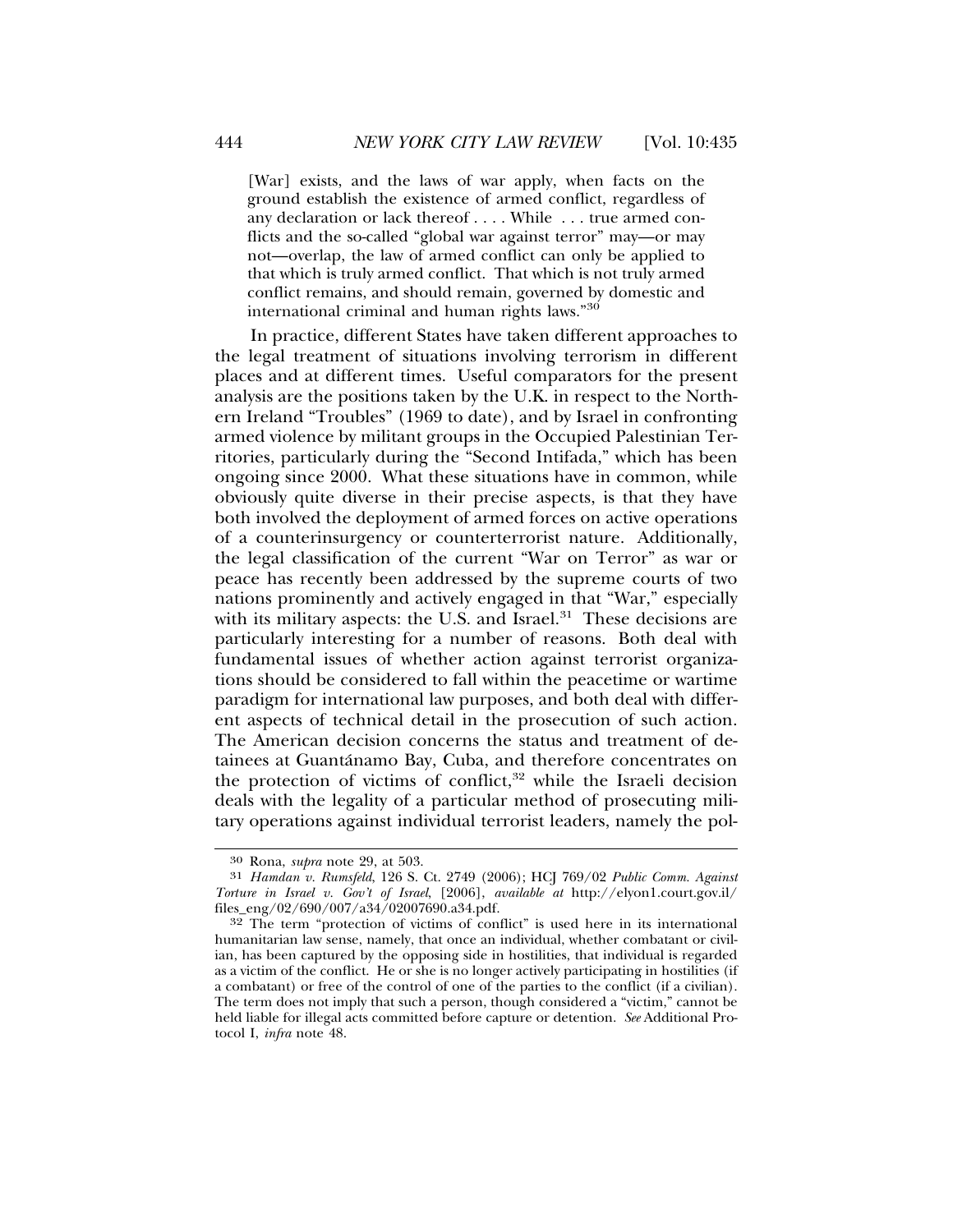icy of "targeted killings" (or assassinations, depending on one's point of view).<sup>33</sup> Neither decision is of purely academic interest. With U.S. forces engaged in theaters like Afghanistan and Iraq, and Israeli forces undertaking a variety of operations against Palestinian militants in the West Bank and Gaza, court decisions from both countries are likely to have a very real practical impact on the behavior of troops on the ground.

## II. THE U.K. EXPERIENCE: THE NORTHERN IRELAND "TROUBLES" AND THE ARMED CONFLICT PARADIGM

The experience of the U.K. in dealing with Northern Ireland offers one of the best known and most studied situations in recent and contemporary history of a Western liberal democracy using military force to suppress a terrorist insurgency and the associated violence within a framework governed, at least ostensibly, by the rule of law. The use of the term "the Troubles" to refer to the situation in Northern Ireland during the period between the general breakdown in law and order in August 1969 (which led to the initial deployment of British troops on the streets of the province) and the conclusion of the Good Friday Peace Agreement of April 1998, despite its bare adequacy as a euphemism for the violence of that period, carefully avoids any specific categorization of the Northern Ireland situation. The refusal of both the British and Irish governments to treat Northern Ireland as an international issue that should, for instance, have been placed on the agenda of the U.N., along with the authorities' policy of police primacy in dealing with the situation, meant that most people have not traditionally viewed the Troubles as an armed conflict in any international law sense of the term. Nevertheless, the language of armed conflict was expressly used, at least rhetorically, in relation to the Troubles. The last Prime Minister of Northern Ireland before the introduction of direct rule from London in 1972, Brian Faulkner, said categorically when he introduced the power of internment without trial that Northern Ireland was "quite simply at war with the terrorist."34 Various Irish nationalist movements, and notably the Irish Republican Army (IRA), expressly made a point of seeing their struggle as nothing short of a war of self-determination and

<sup>33</sup> HCJ 769/02 *Public Comm. Against Torture in Israel v. Gov't of Israel*, [2006].

<sup>34</sup> BBC On This Day, 1971: Northern Ireland Activates Internment Law, Aug. 9, 1971, http://news.bbc.co.uk/onthisday/low/dates/stories/august/9/newsid\_4071 000/4071849.stm.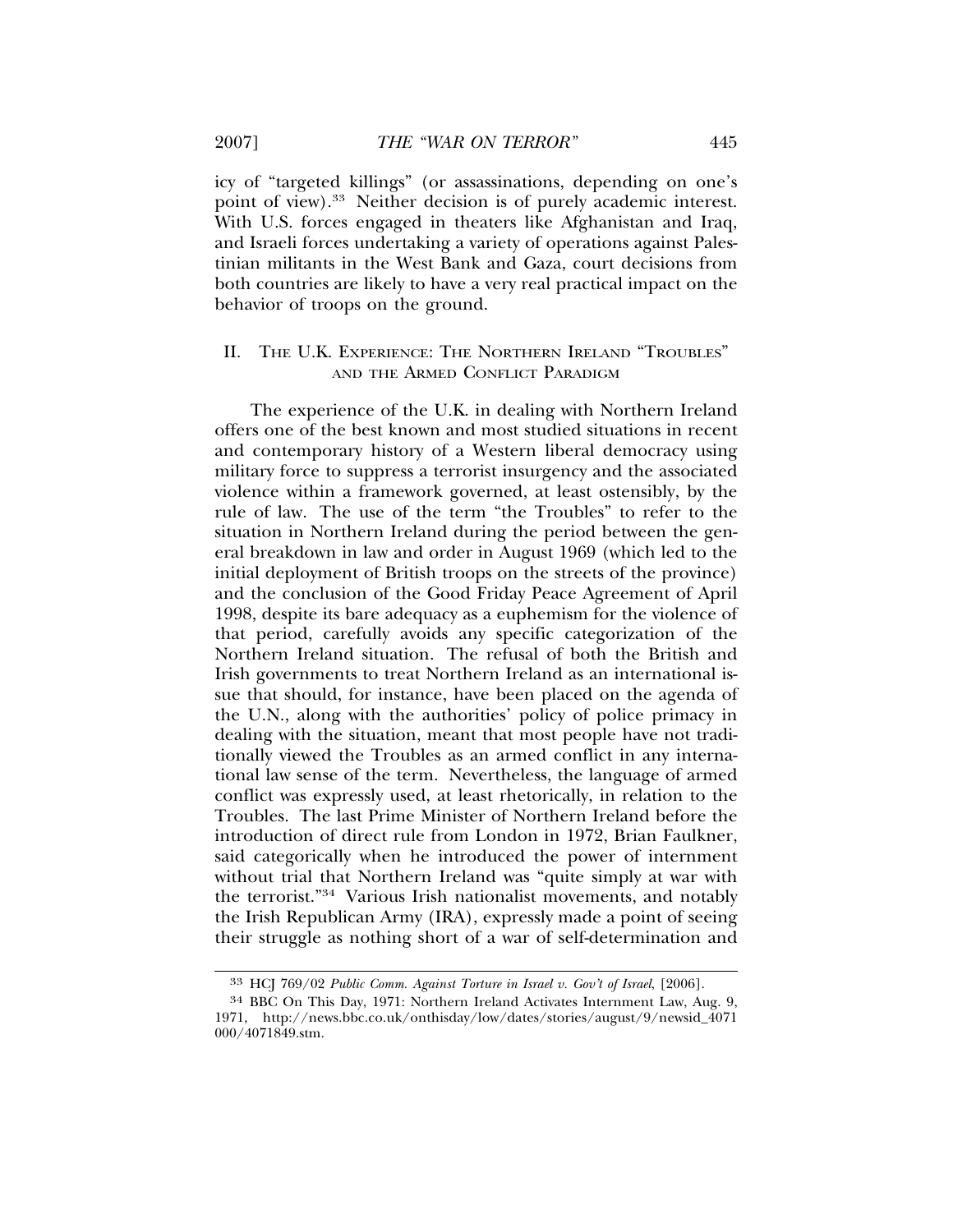national liberation from a foreign army of occupation.35 Yet, for all that, the prevailing analysis of the Troubles is not conducted within the armed conflict paradigm (or even within any international law paradigm, except as regards the application of human rights norms). Admittedly, the Troubles are not directly comparable to the current "War on Terror" by virtue of their location almost entirely within the territorial jurisdiction of one State and their perpetrators mostly having the nationality of that State, namely the U.K. However, certain legal aspects of the use of military forces in Northern Ireland are of interest for the reasons indicated at the beginning of this section.

The most striking feature of the deployment and use of British military forces in Northern Ireland, to a lawyer, is its apparent lack of any clear basis in U.K. law. The use of forces was an executive decision of the British Government, made in response to a political request from the Prime Minister of Northern Ireland in August 1969. At the time, paramount responsibility for the maintenance of public order in Northern Ireland rested with the province's Minister of Home Affairs, under Section 1(2) of the Civil Authorities (Special Powers) Act (Northern Ireland) 1922.36 British Army troops had been present in Northern Ireland continuously since the independence of the Free State in the south of the island and its *de facto* partition in 1921, but prior to the rapid escalation in sectarian communal violence in mid-1969, their numbers had been very small (only around 2,500), confined to barracks as in other parts of the U.K., and only occasionally deployed to guard certain public utilities.37 Law enforcement duties on the streets of Northern Ireland were entirely in the hands of the regular police force of the province, the Royal Ulster Constabulary (RUC), and the socalled "B Specials," a leftover from the Ulster Special Constabulary whose task it had been, since the turmoil of the early 1920s, to augment the normal police force during times of tension.38 The common law has always permitted the military to react to a request for assistance from the civil authority.<sup>39</sup> This was precisely the method used in the small hours of August 14, 1969 when the RUC in Belfast and Londonderry, confronted with large-scale and worsening rioting by elements of the local Catholic population in both

<sup>35</sup> *See* C.P. Walker, *Irish Republican Prisoners—Political Detainees, Prisoners of War or*

*Common Criminals?*, 19 THE IRISH JURIST 189, 189–90 (1984). <sup>36</sup> *See* ROBIN EVELEGH, PEACE KEEPING IN A DEMOCRATIC SOCIETY 14 (1978).

<sup>37</sup> COLONEL MICHAEL DEWAR, THE BRITISH ARMY IN NORTHERN IRELAND 32 (1996). <sup>38</sup> *Id*. at 20–21. <sup>39</sup> *See* EVELEGH, *supra* note 36, at 8–11.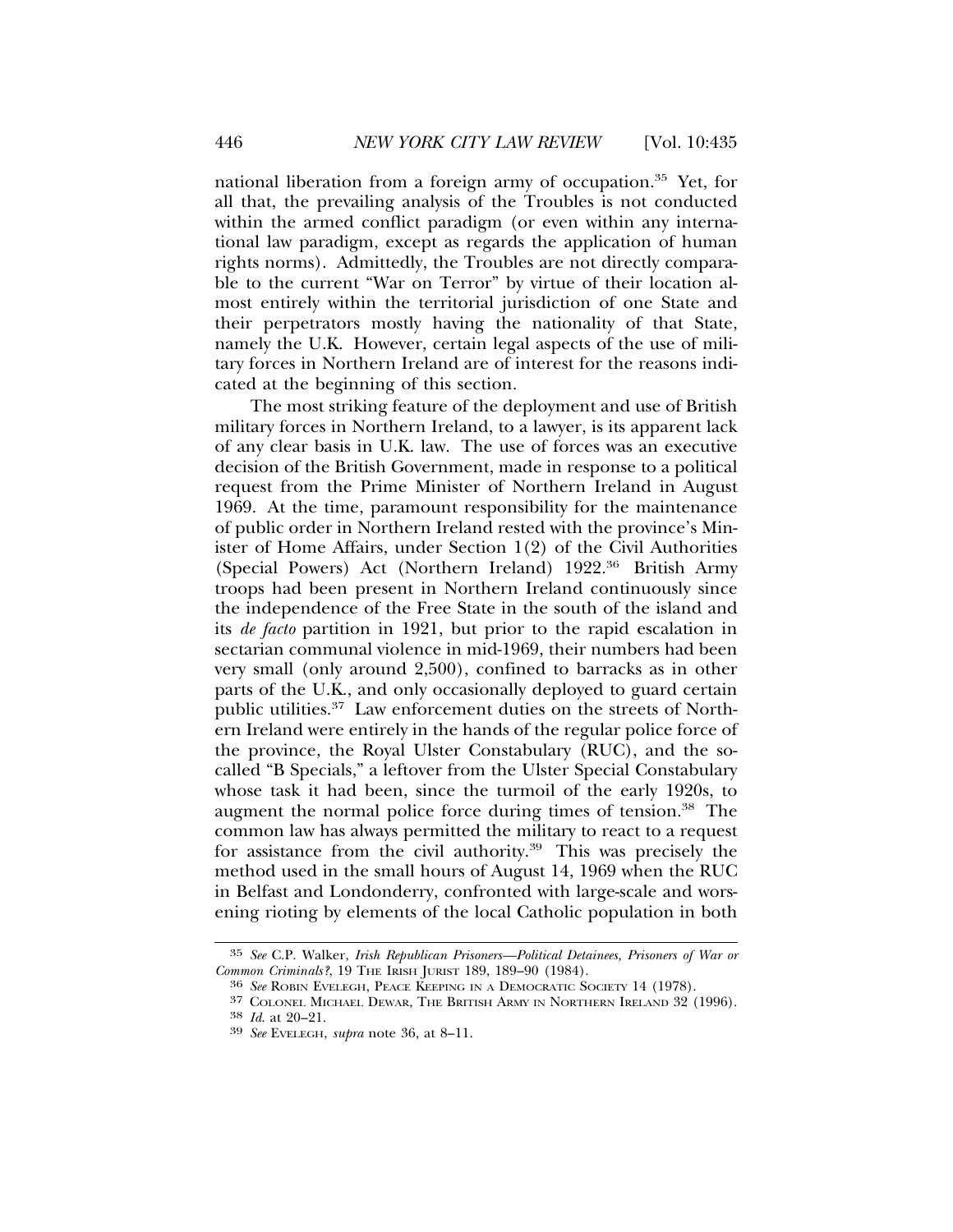cities, concluded that all police reserves (including the B Specials) had been committed and that the violence could not be contained without military assistance.

The RUC asked the Minister of Home Affairs in Belfast to request deployment of the Army on the streets to help suppress the disturbances. The request was not transmitted to London until after midday on August 14th, but British Cabinet approval for the deployment of troops was given within a couple of hours, and the soldiers were deployed on the streets by nightfall.<sup>40</sup> The process was subsequently recorded in an official Communiqué in the following terms:

In a six-hour discussion the whole situation in Northern Ireland was reviewed. It was agreed that the GOC [General Officer Commanding] Northern Ireland will with immediate effect assume overall responsibility for security operations. He will continue to be responsible directly to the Ministry of Defence but will work in the closest co-operation with the Northern Ireland Government and the Inspector-General of the Royal Ulster Constabulary [RUC]. For all security operations the GOC will have full control of the deployment and tasks of the [RUC]. For normal police duties outside the field of security the [RUC] will remain answerable to the Inspector-General who will be responsible to the Northern Ireland Government.

The GOC will assume full command and control of the Ulster Special Constabulary for all purposes including their organisation, deployment, tasks and arms. Their employment by the Northern Ireland Government in riot and crowd control was always envisaged as a purely temporary measure. With the increased deployment of the Army and the assumption by the GOC of operational control of all the security forces, it will be possible for the [B Specials] to be progressively and rapidly relieved of these temporary duties at his discretion  $\dots$ .<sup>41</sup>

The appended Declaration then stated, *inter alia*:

(2) The United Kingdom Government again affirm that responsibility for affairs in Northern Ireland is entirely a matter of domestic jurisdiction. . . .

(3) The United Kingdom Government have ultimate responsibility for the protection of those who live in Northern Ireland when, as in the past week, a breakdown of law and order has occurred. In this spirit, the United Kingdom Government responded to the requests of the Northern Ireland Government

<sup>&</sup>lt;sup>40</sup> *Id.* at 6–7; Dewar, *supra* note 37, at 33.<br><sup>41</sup> NORTHERN IRELAND: TEXT OF A COMMUNIQUÉ AND DECLARATION ISSUED AFTER A MEETING HELD AT 10 DOWNING STREET, Aug. 19, 1969, Cmnd. 4154.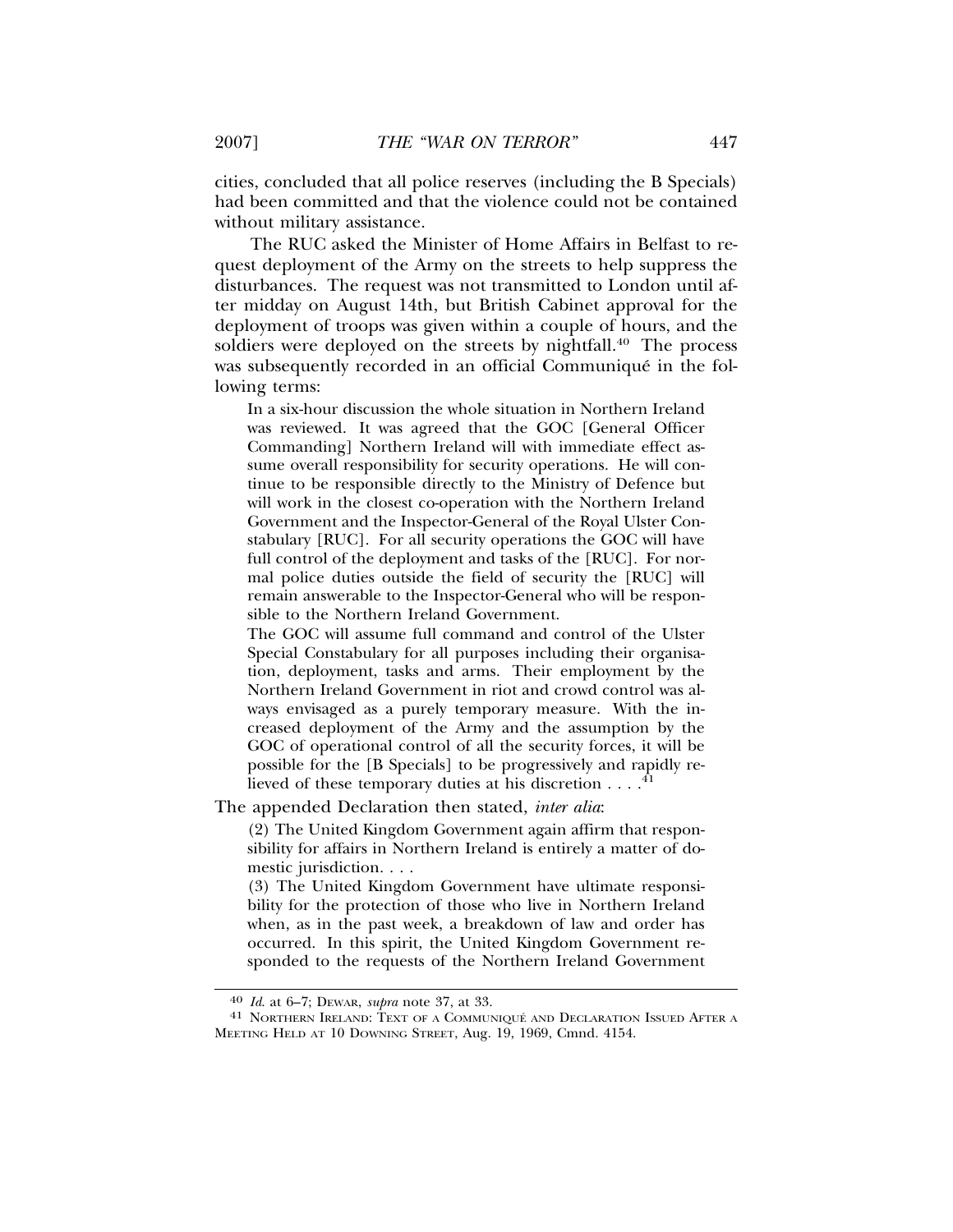for military assistance in Londonderry and Belfast in order to restore law and order. They emphasise again that the troops will be withdrawn when law and order has been restored. (4) The Northern Ireland Government have been informed that troops have been provided on a temporary basis in accordance with the United Kingdom's ultimate responsibility.  $\dots$ <sup>42</sup>

Thus began the first of three broad phases identified in the Troubles: the "militarization" phase, which lasted from 1969 to 1976; followed by the "criminalization" (1977-1994) and "transition" (1995-2004) phases,<sup>43</sup> culminating in the return of devolved rule to Northern Ireland in December 1999 under the provisions of the Northern Ireland Act 1998.<sup>44</sup> In the early stages of the "militarization" phase, there was much initial use of "war talk" by the British authorities, but this sort of language was quickly abandoned as it was seen to be counterproductive.45 Likewise, the IRA made use of the language of armed conflict in its unsuccessful attempts to claim prisoner of war (POW) status for its members who had been interned by the security forces.<sup>46</sup> Nevertheless, at no time did the U.K. accept the categorization of the situation in Northern Ireland as any kind of armed conflict in an international law sense of the term. $47$ 

The Northern Ireland situation was in fact instrumental in the United Kingdom's inordinate delay in ratification of the two Additional Protocols to the 1949 Geneva Conventions.<sup>48</sup> Although it

<sup>42</sup> *Id.* <sup>43</sup> Colm Campbell, *'Wars on Terror' and Vicarious Hegemons: The UK, International*

<sup>&</sup>lt;sup>44</sup> Northern Ireland Act, 1998, c. 47 (U.K.). Although the institutions of devolved government in Northern Ireland were suspended and direct rule from London reintroduced in February 2000, the continuing near-total cessation of paramilitary activity and progressive demilitarization of the province provide a strong case for asserting that the Troubles effectively ended in 1999. Full devolution was restored to Northern Ireland in May 2007 following the election of an Executive with ministers representing both Unionist and Nationalist political parties.<br><sup>45</sup> See Campbell, supra note 43, at 325.

<sup>&</sup>lt;sup>46</sup> *Id.* at 330; Walker, *supra* note 35, at 208–21. It is highly unlikely, to say the least, that any State would ever be prepared to consider its own nationals as POWs, given that the whole regime of the Geneva Conventions is intended to apply protection to those persons of the hostile party (meaning hostile *State*) who are *hors de combat*. For the same reason—that they hold the nationality of the same State (i.e. the U.K.)— IRA detainees could not have been considered "protected persons" in terms of the Geneva Conventions.

<sup>47</sup> Campbell, *supra* note 43, at 333; Walker, *supra* note 35, at 190–92. Also note the terms of the U.K.'s reservation to the Additional Protocols, *infra* text accompanying note 49. <sup>48</sup> Protocol Additional to the Geneva Conventions of 12 August 1949, and relating

to the Protection of Victims of International Armed Conflicts, 8 June 1977, 1125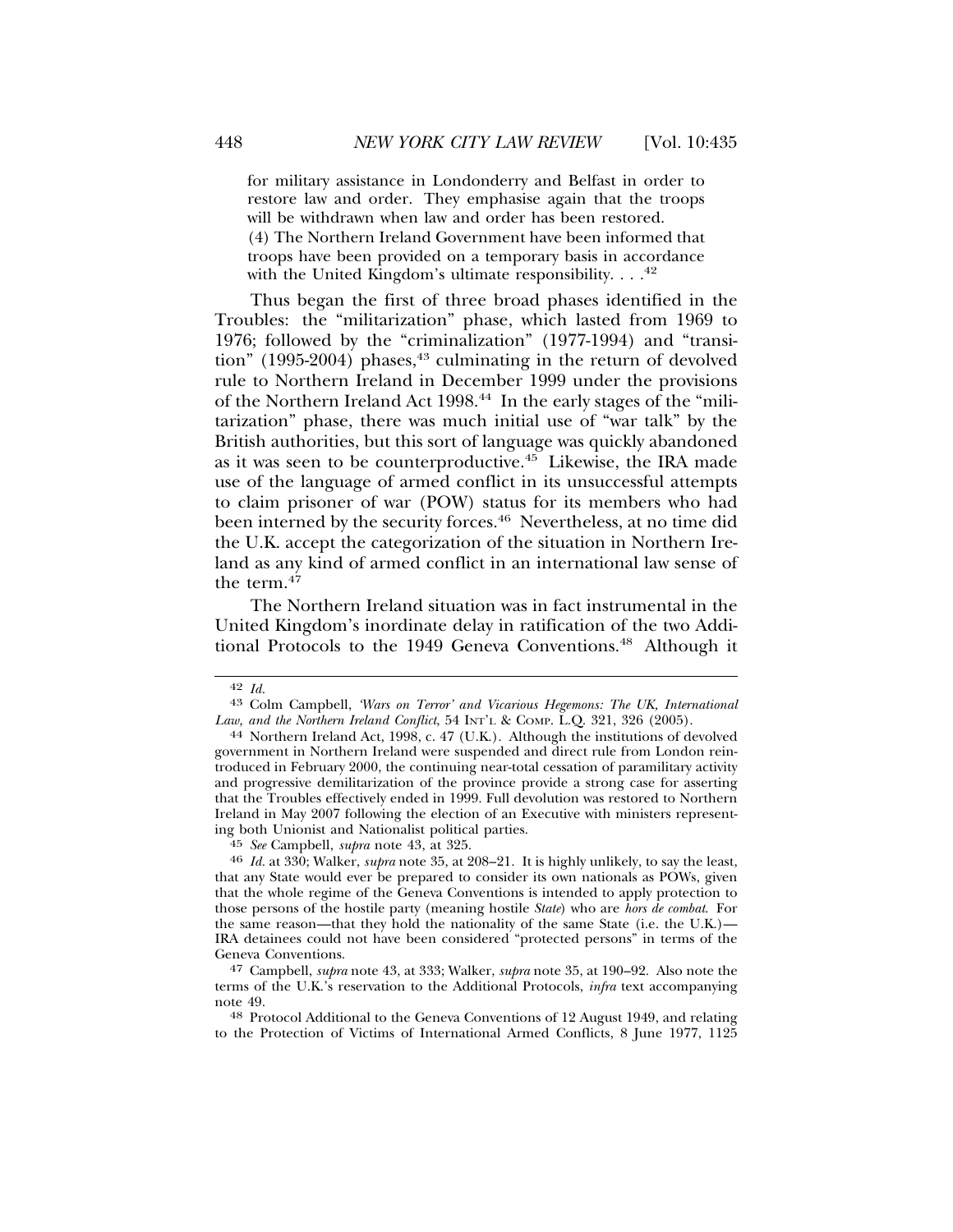signed the Protocols in 1977, the U.K. was sufficiently put off by the threat, however intangible, that either of them might actually be applied to the situation in Northern Ireland, that it avoided ratifying them until 1998.<sup>49</sup> It is no coincidence that this was the very year in which de-escalation and demilitarization in Northern Ireland really began to take effect.<sup>50</sup> At eventual ratification, the U.K. was still careful to enter inter alia the following reservation, which would have precluded the Northern Ireland situation from being considered an international armed conflict within the scope of application of Additional Protocol I:

It is the understanding of the United Kingdom that the term 'armed conflict' of itself and in its context denotes a situation of a kind which is not constituted by the commission of ordinary crimes *including acts of terrorism whether concerted or in isolation*. The United Kingdom will not, *in relation to any situation in which it is itself involved*, consider itself bound in consequence of any declaration purporting to be made under [Article 96(3) of the Protocol] unless the United Kingdom shall have expressly recognised that it has been made by a body which is genuinely an authority representing a people engaged in an armed conflict of the type to which [Article  $1(4)$ ] applies.<sup>51</sup>

tional Protocol II]. <sup>49</sup> Corrected Letter of 28 January 1998 sent to the Swiss Gov't by Christopher Hulse, HM Ambassador of the U.K. (July 2, 2002) [hereinafter Corrected Letter], *available at* http://www.icrc.org/ihl.nsf/NORM/0A9E03F0F2EE757CC1256402003F B6D2?OpenDocument.

50 It was in 1998 that all the major paramilitary organizations in Northern Ireland, both Nationalist and Unionist, variously announced ceasefires or "suspension of military operations." *See* Cain Web Service, The Irish Peace Process—Chronology of Key Events (Apr. 1998 – Dec. 1999), http://cain.ulst.ac.uk/events/peace/pp9899.htm (last visited July 14, 2007).

51 Corrected Letter, *supra* note 49 (emphasis added). The significance of Article 1(4) is that it includes within the scope of application of the Protocol, "armed conflicts in which peoples are fighting against colonial domination and alien occupation and against racist regimes in the exercise of their right to self-determination"; Article 96(3) then provides for an "authority representing a people engaged against a High Contracting Party in an armed conflict of the type referred to in [Article  $1(4)$ ]" to make a unilateral declaration undertaking to apply the Geneva Conventions and Additional Protocol I. The IRA, in claiming to be fighting a war of national liberation/ self-determination in Northern Ireland, clearly was positioning itself to make such a declaration, although in fact it never did so. No doubt this was at least partly due to the fact that the rights and obligations of the Conventions and Protocols only take effect following a unilateral declaration under Article 96(3) on a basis of reciprocity, i.e. the High Contracting Party in question must also have assumed the same rights and obligations under the same instruments. In the case of Northern Ireland, not only had the United Kingdom avoided ratifying the Additional Protocols, it had also

U.N.T.S. 3 [hereinafter Additional Protocol I]; Protocol II Additional to the Geneva Conventions of 12 August 1949, and relating to the Protection of Victims of Non-International Armed Conflicts, 8 June 1977, 1125 U.N.T.S. 609 [hereinafter Addi-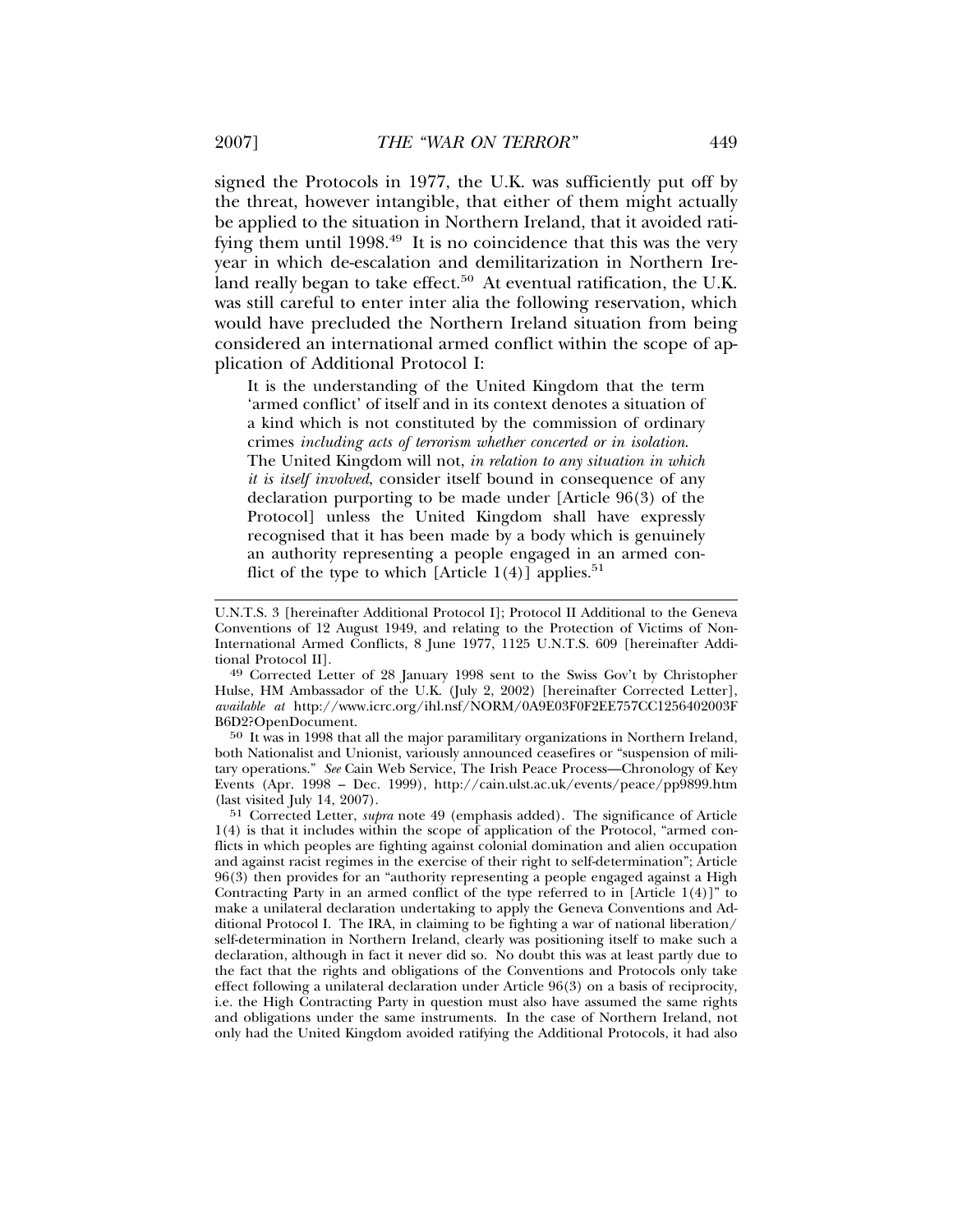Likewise, the U.K. never accepted that the violence in Northern Ireland, although intermittently severe, reached the threshold required for the application of Additional Protocol II as a non-international armed conflict. This requires that the hostilities take place:

[I]n the territory of a High Contracting Party between its armed forces and dissident armed forces or other organized armed groups which, under responsible command, exercise such control over a part of its territory as to enable them to carry out sustained and concerted military operations and to implement this Protocol.<sup>52</sup>

The various paramilitary organizations might be said to have been under responsible command, at least in theory; the IRA's leadership, in particular, consisted of an "Army Council," whose directives were clearly obeyed by IRA operational units, designated as "commands," "brigades," and "battalions."53 There were times and places during the Troubles where the conditions of de facto control over territory were arguably met by the IRA, such as the "No-Go" areas, which were basically Republican enclaves with controlled access in certain parts of Londonderry and Belfast,<sup>54</sup> and the "bandit country" of South Armagh,<sup>55</sup> where British Army patrols were regularly ambushed by snipers and field units similar to the Flying Columns employed by the IRA during the Anglo-Irish War and the subsequent Irish Civil War between 1919 and 1922. However, these episodes were too sporadic and unrelated to the overall situation elsewhere in the province, and they were generally of insufficient consistency for them to be said to have constituted a non-international armed conflict within the meaning of Protocol II. In the words of Article 1(2) of Protocol II, the Troubles never consistently rose above the intensity of "internal disturbances and tensions, such as riots, isolated and sporadic acts of violence and other acts of a similar nature" such that they could be considered as amounting to a non-international armed conflict; this was a fortiori the case in respect to it being an international armed conflict. As it has been suggested, "the Northern Ireland conflict [*sic*] is generally viewed as having hovered in the grey area between some

made it clear that it did not accept the IRA's right to claim that it was an "authority" of the type required. Even a commentator generally unsympathetic to the U.K.'s position notes that, "[i]n retrospect . . . it is difficult to see how Protocol I's conditions of applicability could be said to have been met." Campbell, *supra* note 43, at 332.

<sup>52</sup> Additional Protocol II, *supra* note 48, art. 1(1).

<sup>53</sup> *See* DEWAR, *supra* note 37, at 49–51.

<sup>54</sup> *Id*. at 69–70.

<sup>55</sup> *Id*. at 123.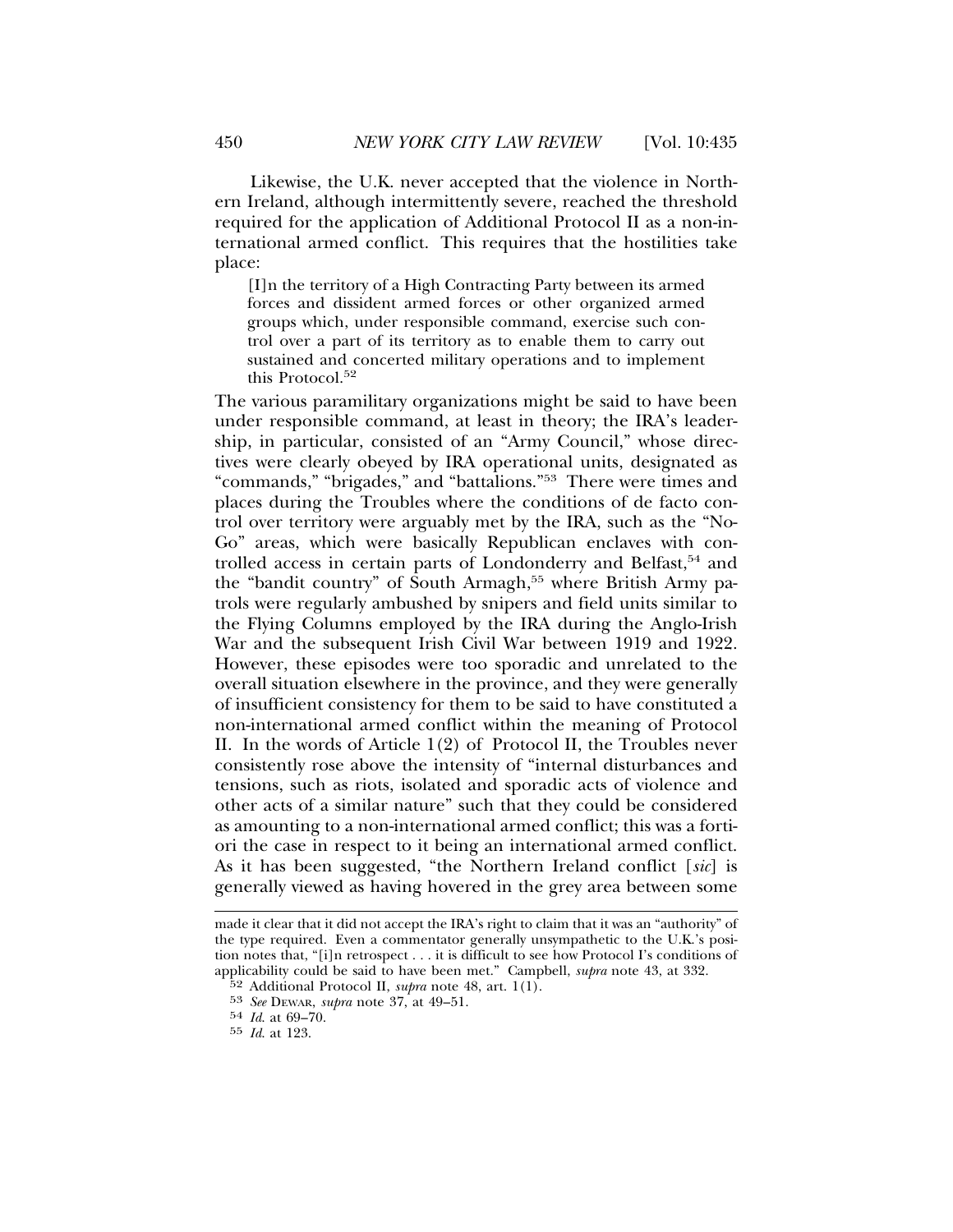form of non-international armed conflict . . . and the lower intensity category of 'situations of internal disturbances and tensions.'"56

For all that the situation in Northern Ireland was not considered to amount to an armed conflict, the fact remains that there were troops on the ground undertaking military operations. In any such situation, the actions of armed forces must be subject to rules of law; otherwise, the potential for abuse is obvious. If the situation had been an armed conflict within the meaning of international law, then the applicable rules would have been those of international humanitarian law, as discussed above. But in a case where the situation is not judged to amount to an armed conflict, then, irrespective of how the situation is characterized (i.e. as an "emergency"), the actions of British soldiers remain at all times subject to military law. In the U.K., military law basically encompasses two things: (1) the "service legislation," namely Acts of Parliament and associated secondary legislative instruments or non-binding administrative instructions specifically promulgated for the regulation of all aspects of the armed forces; and (2) the ordinary criminal law of the land, both statutes and common law rules. Throughout the period of the Troubles, the service legislation consisted of the Army Act 1955, the Royal Air Force Act 1955, and the Naval Discipline Act 1957; the administrative instructions consisted of the Queen's Regulations for the Army.<sup>57</sup>

British forces deployed on military operations overseas during an armed conflict are obviously entitled to use lethal force against hostile forces. However, because the territory of Northern Ireland is part of the U.K., and because the urban setting caused the "hostile forces" to be mixed in with civilians (most of whom were British nationals, and, in any given situation, may or may not have been IRA operatives) the actions of British troops were subject to the ordinary criminal law. If a British soldier shot a foreign enemy combatant in an armed conflict, that would obviously be a permissible use of lethal force, but if the same soldier shot a British or foreign national on British territory in time of peace, that would potentially be murder or manslaughter.<sup>58</sup> So, to govern the use of

<sup>56</sup> Campbell, *supra* note 43, at 331. Although I would dispute that this was necessarily the "general" view, as asserted (with little evidence) by Campbell, it is one that I readily subscribe to myself.

<sup>57</sup> The Queen's Regulations for the Army 1975 [including Amendment 27], 1AC 13206, *available at* http://www.army.mod.uk/linkedfiles/servingsoldier/termsofserv/ discmillaw/ref/queens\_regulations\_incl\_a27.pdf.

<sup>58</sup> A very extensive case law has accumulated since the early 1970s concerning the use of excessive or lethal force by security forces in Northern Ireland, in most of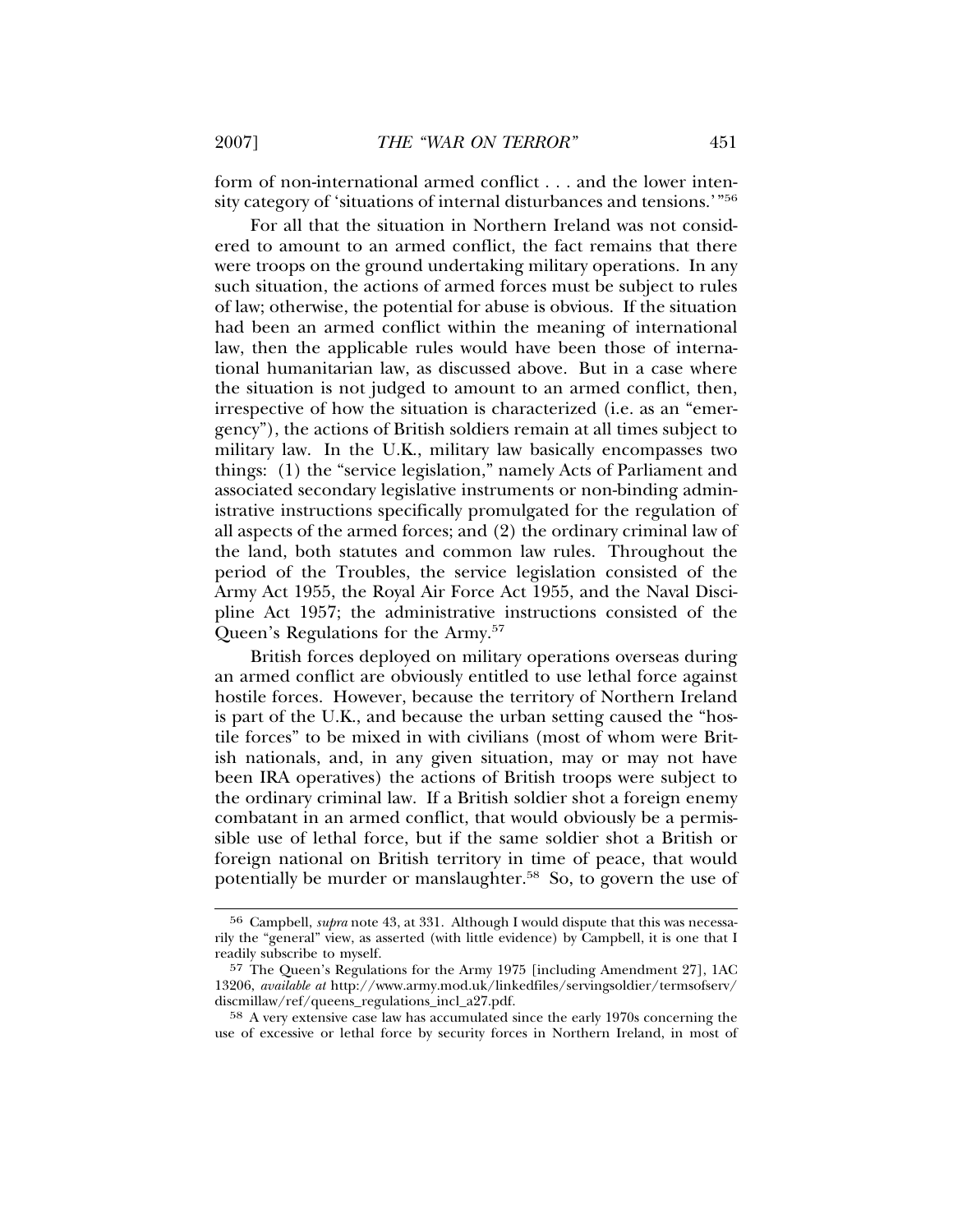force by British soldiers on duty in Northern Ireland, the security forces in the province were issued rules of engagement in the form of the so-called "Yellow Card," a set of internal instructions indicating the circumstances in which the use of force was permissible. The Yellow Card provided, inter alia, as follows:

#### *General Rules*

2. Never use more force than the minimum necessary to enable you to carry out your duties.

3. Always try to handle the situation by other means than opening fire.

*. . . Warning before firing*

6. Whenever possible a warning should be given before you open fire.

. . .

*You may fire after due warning*

8. Against a person carrying what you can positively identify as a firearm, but only if you have reason to think that he is about to use it for offensive purposes; he refuses to halt when called upon to do so, and there is no other way of stopping him.

9. Against a person throwing a petrol bomb if petrol bomb attacks continue in your area against troops and civilians or against property, if his action is likely to endanger life.

10. Against a person attacking or destroying property or stealing firearms or explosives, if his action is likely to endanger life.

11. Against a person who, though he is not a person attacking, has:

a. in your sight killed or seriously injured a member of the security forces or a person whom it is your duty to protect and

b. not halted when called upon to do so and cannot be arrested by any other means.

12. If there is no other way to protect yourself or those whom it is your duty to protect from the danger of being killed or seriously injured.

*You may fire without warning*

13. When hostile fire is taking place in your area and a warning is impracticable:

a. against a person using a firearm against you or those whom it is your duty to protect

which the relevant soldiers have been charged with murder or manslaughter under the criminal law of Northern Ireland. For discussion and analysis, see DERMOT P.J. WALSH, BLOODY SUNDAY AND THE RULE OF LAW IN NORTHERN IRELAND 157-83 (2000); Brice Dickson, *The House of Lords and the Northern Ireland Conflict—A Sequel*, 69 MODERN L. REV. 383 (2006).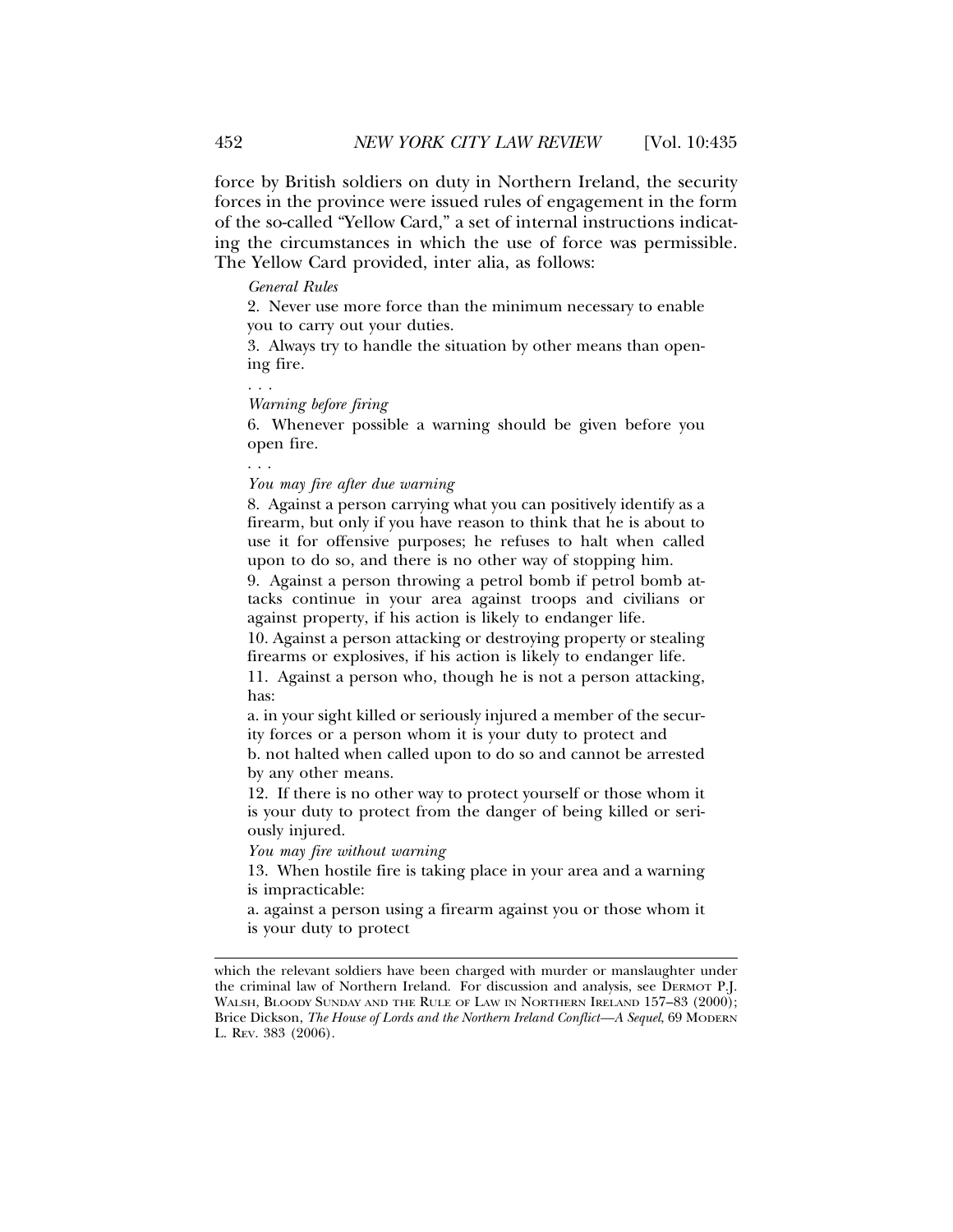b. against a person carrying what you can positively identify as a firearm if he is clearly about to use it for offensive purposes. 14. At a vehicle if the occupants open fire or throw a bomb at you or those whom it is your duty to protect or are clearly about to do so.

15. If there is no other way to protect yourself or those whom it is your duty to protect from the danger of being killed or seriously injured.<sup>59</sup>

The rules for opening fire in the Yellow Card clearly encapsulated, on a micro level, "the British tradition of minimum force to solve any given situation."60 At the macro level, this traditional approach was also evidenced by such large-scale military actions as Operation Motorman, the name given to the July 31, 1972 reoccupation by the British security forces of the "No-Go" areas in West Belfast, the Bogside, and Creggan (Londonderry). The security forces had been under orders not to enter these areas, which were barricaded and entirely controlled by IRA gunmen, for several months. For Operation Motorman, some 21,000 troops were deployed, including Royal Navy and Marine units who participated in a beach landing on the Foyle Estuary near Londonderry. However, the impending operation was publicly announced beforehand by the British authorities in Northern Ireland with the explicit intention of preventing or minimizing civilian casualties. $61$  As a direct result of the broadcast warnings, the IRA left the "No-Go" areas before the start of Operation Motorman, which then met with virtually no armed resistance.<sup>62</sup> The success of Operation Motorman has been compared to other counter-insurgency operations by the British military, notably the reoccupation of the Crater in Aden in 1967, which took place by night when the South Arabian Army insurgents who had occupied the area were sleeping; again, there was virtually no opposition as a result.<sup>63</sup>

The British approach to the Troubles in Northern Ireland, as to various other counter-insurgency or anti-terrorist operations elsewhere in the world like the Malayan Emergency  $(1948-1960)$ ,  $64$ 

<sup>59</sup> WALSH, *supra* note 58, at 184–85.

<sup>60</sup> DEWAR, *supra* note 37, at 69.

<sup>61</sup> *Id.* at 66–69.

<sup>62</sup> *Id.*

<sup>63</sup> *Id.* at 70.

<sup>64</sup> S*ee* SAM C. SARKESIAN, UNCONVENTIONAL CONFLICTS IN A NEW SECURITY ERA: LES-SONS FROM MALAYA AND VIETNAM 55–78 (1993); Richard Stubbs, *The Malayan Emergency and the Development of the Malaysian State*, *in* THE COUNTER-INSURGENT STATE: GUER-RILLA WARFARE AND STATE BUILDING IN THE TWENTIETH CENTURY 50 (Paul B. Rich & Richard Stubbs eds., 1997).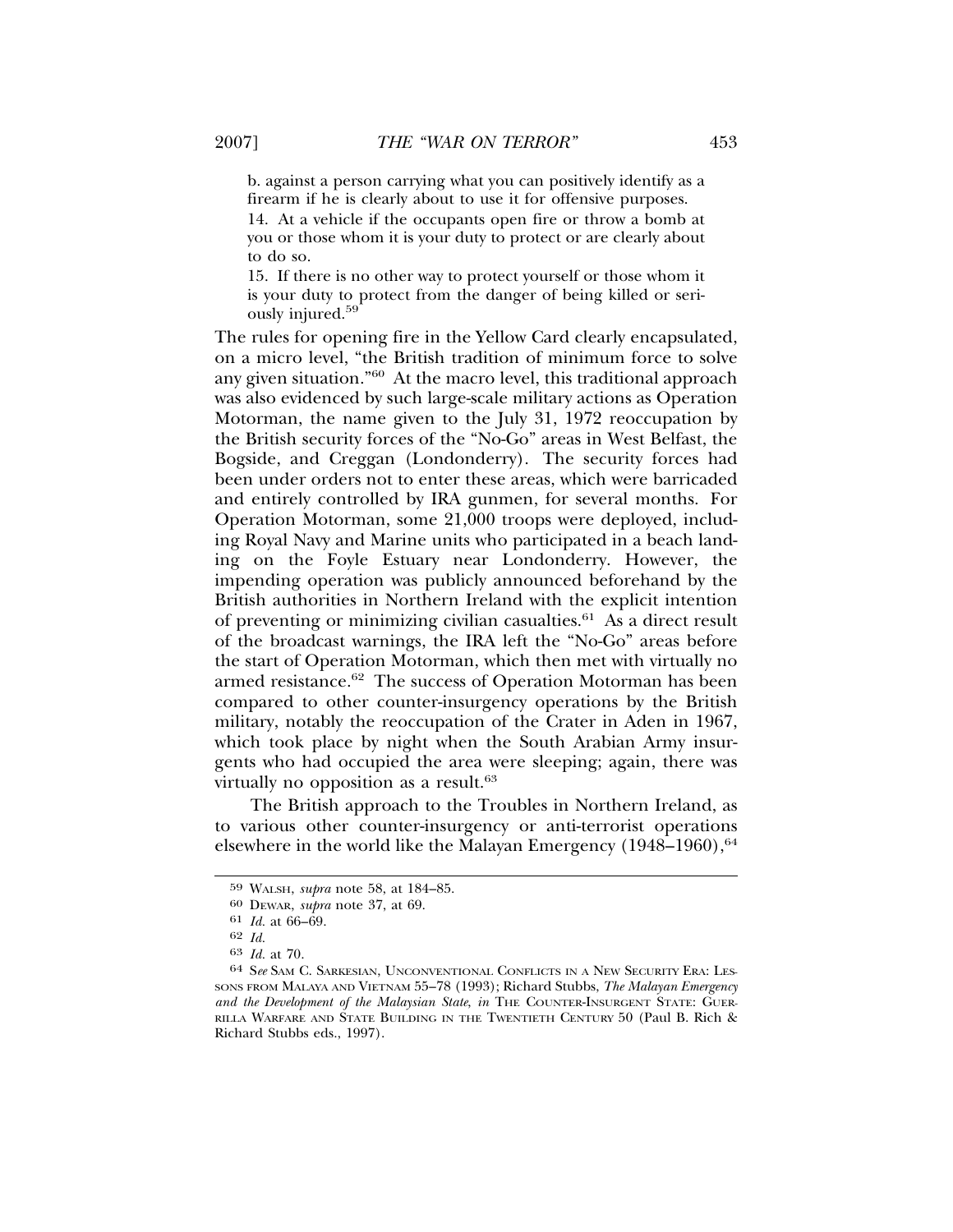was essentially that the situation in the province constituted an "emergency," subject to special legal regulation, in which the Army was assisting the police in maintaining law and order. In modern doctrinal terms, this is classified as Military Aid to the Civil Power.65 From 1957 to 1984, and again from 1988 to 2001, the "emergency" was considered to justify continuous derogations from the U.K.'s obligations under the European Convention for the Protection of Human Rights and Fundamental Freedoms, and there were many occasions on which British soldiers were accused of using excessive force—judged by the standards of the ordinary criminal law and European human rights law.66 Nevertheless, this was not an armed conflict in the sense of international law. After the "militarization" phase of the Troubles had passed its height between 1971 and 1975, when the policy of internment was in place and terrorist suspects were detained without trial<sup>67</sup> and subjected to "in-depth interrogation"<sup>68</sup> which resulted in claims of torture,<sup>69</sup> the British Government's approach to the problem was increasingly characterized by the treatment of terrorist activity associated with Northern Ireland as criminal offenses and their prosecution under the ordinary criminal law.

67 *See* DEWAR, *supra* note 37, at 52–55.

68 This included use of the so-called "five techniques," namely: sensory deprivation, disorientation, the "standing position," sleep deprivation, and subjection to "white noise." See id. at 55. The Parker Committee, established by the British Government to consider the legality of such interrogations, studiously avoided any conclusive determination of the applicability of either Geneva Convention III or IV to the situation in Northern Ireland. *Report of the Committee of Privy Councillors appointed to consider authorised procedures for the interrogation of persons suspected of terrorism*, Mar. 1972, Cmnd. 4901, Majority Report, ¶¶ 4–6.

69 In *Ireland v. United Kingdom*, 25 Eur. Ct. H.R. (ser. A) (1978), the European Court of Human Rights held that there was an emergency in Northern Ireland that justified the United Kingdom's derogation from human rights standards in respect of powers of arrest and internment without trial, and that the "five techniques" applied in interrogation constituted inhuman and degrading treatment but did not amount to torture. *Id.* at 86.

<sup>65</sup> *See* UK Ministry of Defence, *Joint Warfare Publication—British Defence Doctrine* (2d ed.), JWP 0-01, 6–9.

<sup>66</sup> The most famous of these during the later stages of the Troubles was undoubtedly *Regina v. Clegg*, [1995] 1 A.C. 482 (H.L. 1995) (appeal taken from the Court of Appeal in Northern Ireland) (convicting a British soldier who, while manning a checkpoint in Belfast, shot dead a "joy rider" who failed to stop a stolen car at the checkpoint); and *McCann v. United Kingdom*, [1995] Eur. Ct. H.R. 31 (holding the U.K. liable for the shooting, by British special forces, of three IRA suspects in Gibraltar). For a general overview of these and other criminal law cases relevant to the use of force by the security forces during the Troubles, see WALSH, *supra* note 58. It should be noted that, despite the considerable negative publicity generated by these and other similar cases, they actually constituted only a tiny percentage of operations overall in relation to Northern Ireland.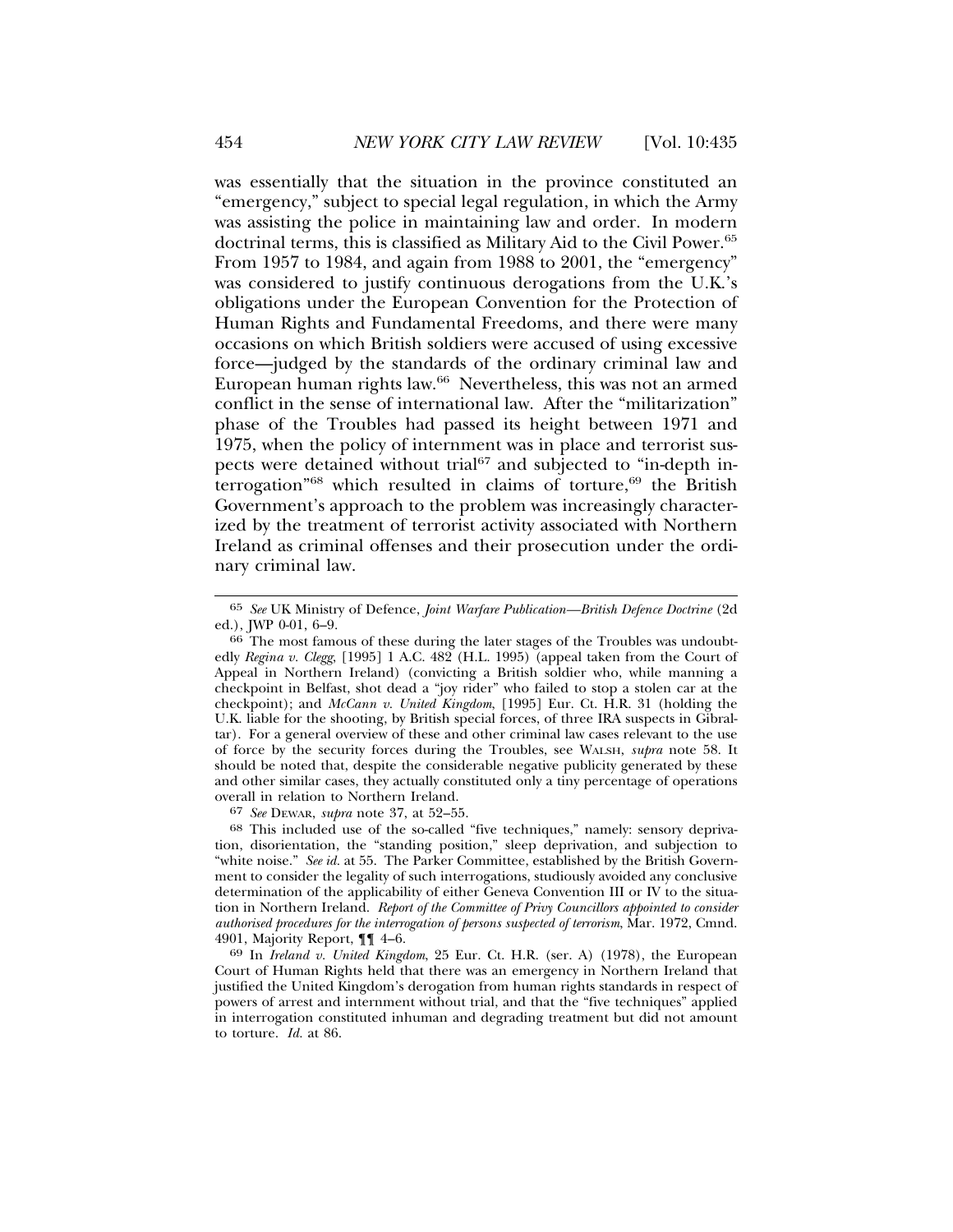## III. CONFUSION IN THE LEX SPECIALIS: THE "GLOBAL WAR ON TERROR" AS INTERNATIONAL OR NON-INTERNATIONAL ARMED CONFLICT, AND WHETHER IT MATTERS

In the same way that the classical concept of war traditionally had temporal parameters set by declarations of war and treaties of peace, the legal classification of armed conflicts has also always depended on the identities of the belligerent parties and the territorial extent of hostilities. Again, the classical doctrine has recognized two types of armed conflict: international and non-international.70 The former traditionally constitutes wars between States,<sup>71</sup> the latter constitutes wars between a government and insurgent forces in its own territory or between dissident armed groups within the territory of a single State.72 In modern jurisprudence, these traditional distinctions have become blurred somewhat, a development that was precipitated by the armed conflicts that accompanied the dissolution of the former Yugoslavia. Within the two major conflicts, namely the civil war in Bosnia and Herzegovina on the one hand, and the inter-State conflict between Croatia and the Federal Republic of Yugoslavia (FRY) on the other, there were various "sub-conflicts," notably between Serbs and Croats, Muslims and Croats, and Muslims and Serbs within Bosnia. The intermittent involvement of the regular armed forces of both the FRY and Croatia only added to the complexity of the situation. The International Criminal Tribunal for the Former Yugoslavia  $(ICTY)$ , in its very first case,<sup>73</sup> was faced with a challenge to its jurisdiction in which, inter alia, it was suggested that either the situation in Bosnia did not amount to an armed conflict in the international law sense of the term, or in the alternative that it was a non-international armed conflict. The distinction was of crucial importance for determining the applicability of criminal charges, since the ICTY Statute contains provisions for jurisdiction over grave breaches of the 1949 Geneva Conventions<sup>74</sup> and customary

<sup>70</sup> *See* GREEN, *supra* note 28, 54–55.

<sup>71</sup> Note that the conventions formally applicable to international armed conflicts nowhere define what is meant by this scope of application; the common understanding stated herein, therefore, might be said to constitute the customary international law definition of such conflicts. *See infra* text accompanying notes 74–82.

<sup>72</sup> This definition is taken from Article 1(2) of Additional Protocol II, *supra* note 48.

<sup>73</sup> *Prosecutor v. Tadic´* , Case No. IT-94-1-1, Decision on Defence Motion for Interlocutory Appeal on Jurisdiction (Oct. 2, 1995).

<sup>74</sup> Statute of the International Tribunal for the Former Yugoslavia, art. 2, annexed to Report of the Secretary–General Pursuant to Paragraph 2 of U.N. Security Council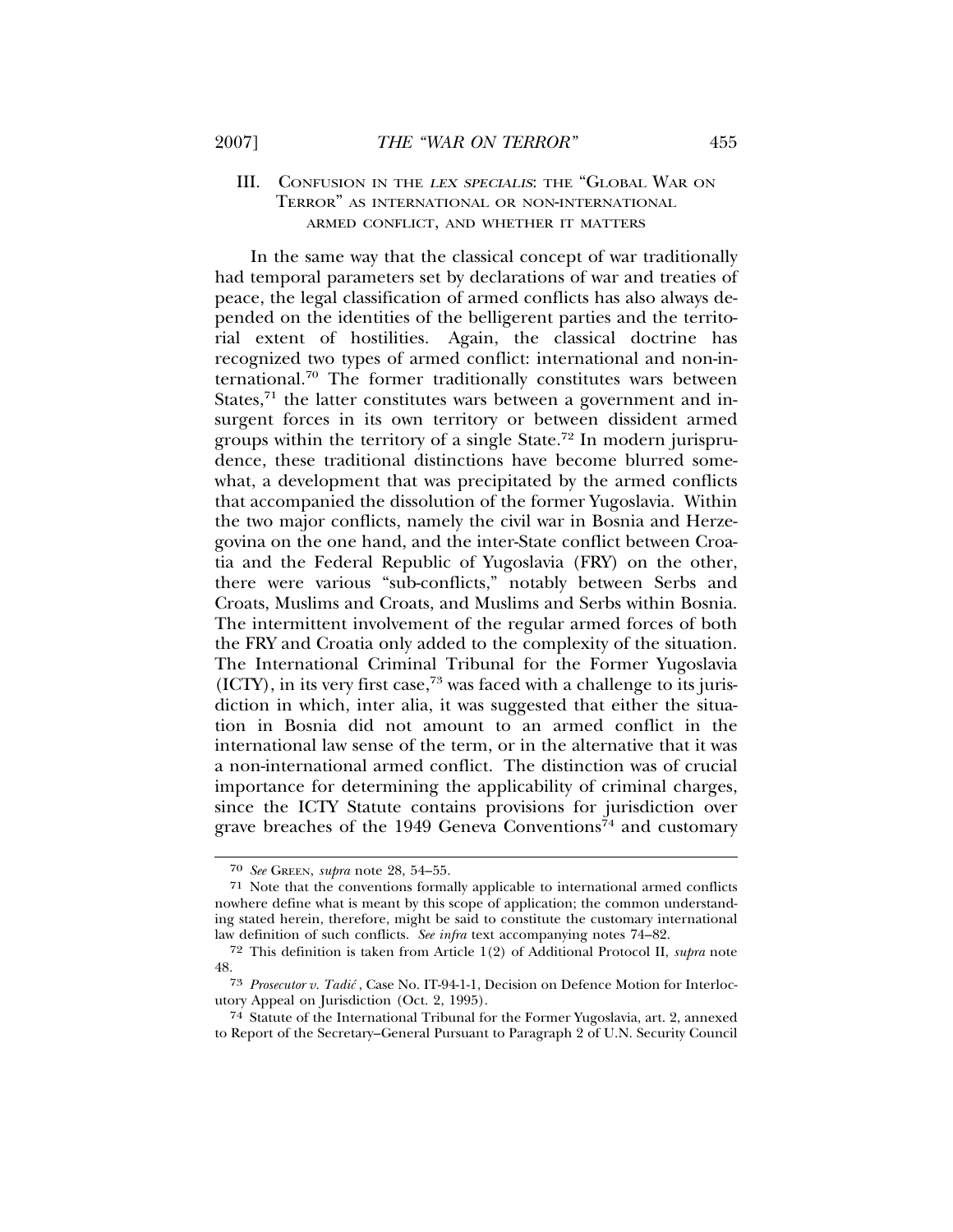law war crimes<sup>75</sup> (which at the time were generally thought to be applicable only in international armed conflicts), $76$  but does not expressly cover violations committed in non-international armed conflicts. The ICTY Appeals Chamber, holding that it was not necessary for it to determine the nature of the armed conflict in Bosnia—since the U.N. Security Council, in its resolution establishing the Tribunal, $77$  had refrained from doing so—found that:

[A]n armed conflict exists whenever there is a resort to armed force between States or protracted armed violence between governmental authorities and organized armed groups or between such groups within a State. International humanitarian law applies from the initiation of such armed conflicts and extends beyond the cessation of hostilities until a general conclusion of peace is reached; or, in the case of internal conflicts, a peaceful settlement is achieved. Until that moment, international humanitarian law continues to apply in the whole territory of the warring States or, in the case of internal conflicts, the whole territory under the control of a party [to the conflict], whether or not actual combat takes place there.<sup>78</sup>

The importance of the distinction between international and non-international armed conflicts is both formal and normative. The formal difference is that an international armed conflict requires there to be at least two State parties to the conflict. Historically, only conflicts between States were considered as "wars" and were therefore subject to regulation by the international law of armed conflict;79 whereas non-international armed conflicts traditionally were civil wars, typically fought between a governmental authority and an insurgent movement in rebellion against that authority.80 Such conflicts traditionally were outside the scope of regulation by the international law of armed conflict. $81$  although historically there were always exceptions, wherein conflicts that were substantively civil in nature were "internationalized" by acts of

77 S.C. Res. 827, U.N. Doc S/RES/827 (May 25, 1993).

<sup>79</sup> *See* GREEN, *supra* note 28, 54–55. <sup>80</sup> *Id*. at 65–67.

Resolution 808, May 19, 1993, U.N. Doc S/25704, *reprinted in* 32 INT'L LEGAL MATERI-ALS 1159, 1192 (1993).

<sup>75</sup> *Id.* at art. 3.

<sup>76</sup> *See* David Turns, *War Crimes Without War?—The Applicability of International Humanitarian Law to Atrocities in Non-International Armed Conflicts*, 7 REVUE AFRICAINE DE DROIT INTERNATIONAL ET COMPARÉ 804 (1995).

<sup>78</sup> *Tadic´*, *supra* note 73, ¶ 70. For discussion and analysis of this and subsequent ICTY jurisprudence on point, *see* Christine Byron, *Armed Conflicts: International or Non-International?*, 6 J. CONFLICT & SECURITY L. 63 (2001).

<sup>81</sup> *See* Turns, *supra* note 76.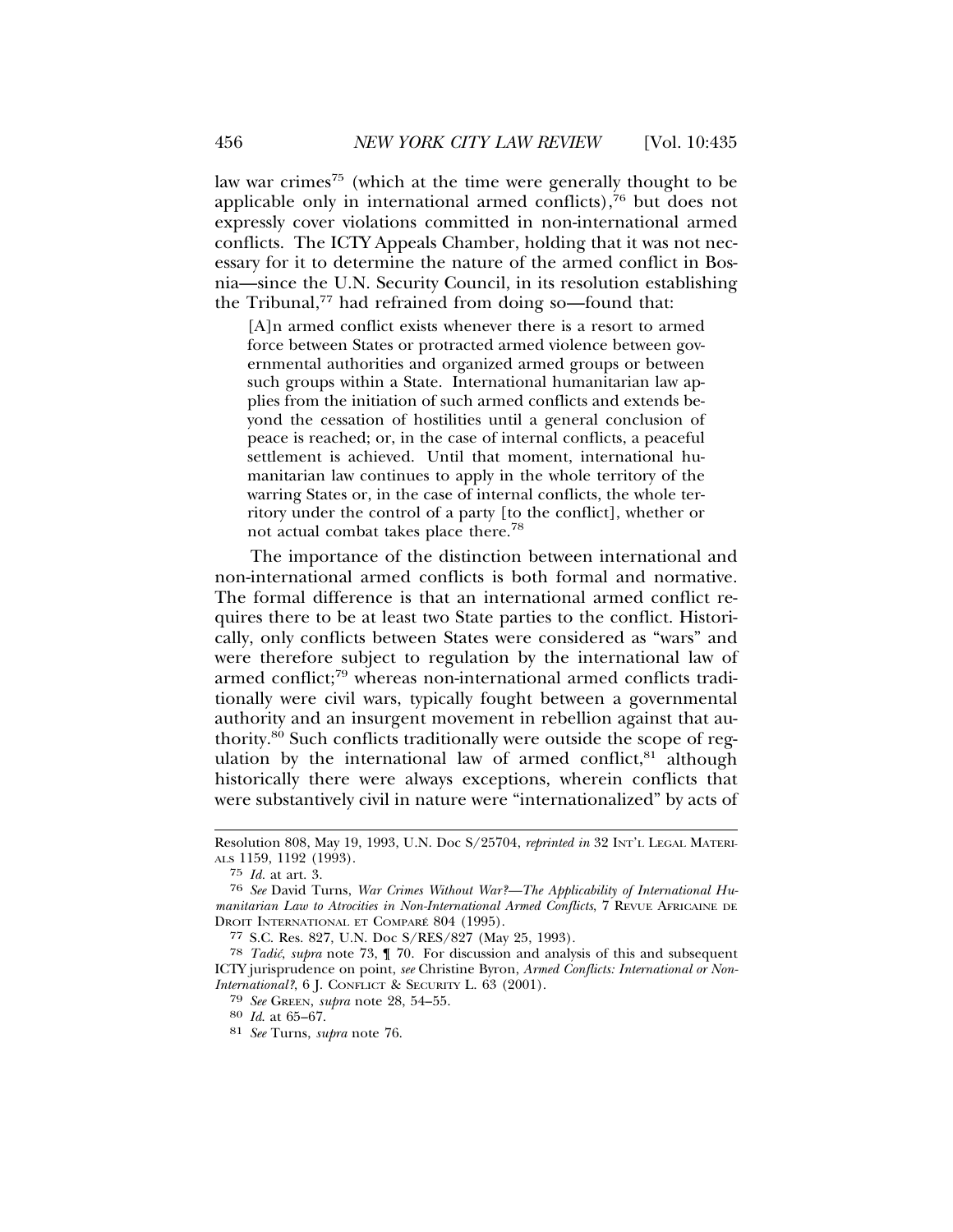third parties.82 On this formalistic level, the "Global War on Terrorism" is clearly neither international nor non-international in nature, although certain episodes within the "War" might fall into one category or the other. For instance, the fighting in Afghanistan in late 2001 and early 2002 was clearly international inasmuch as the Coalition forces were fighting against Taliban militia who represented the de facto government of Afghanistan.

The normative difference between international and non-international armed conflicts is, in my analysis, of much greater importance. This difference, in essence, is that the precise legal rules applicable in each type of conflict are slightly different. Specifically, the law of international armed conflicts is highly regulated, with a large number of very detailed treaties, while the law in noninternational conflicts is considerably more vague and of greater generality.83 Such concepts as combatant and POW status, protected persons, and grave breaches are unknown to the legal regulation of non-international armed conflicts. Until the seminal ICTY decision in *Tadic*<sup>84</sup> a dozen years ago, there was no notion of individual criminal responsibility for violations of the law in internal conflicts. Regulation of the methods and means of warfare in non-international conflicts was rudimentary;<sup>85</sup> weaponry conventions, with very few exceptions, did not apply in non-international armed conflicts.<sup>86</sup> Although this state of affairs—particularly in regards to humanitarian protection in non-international armed conflicts—has not survived the trend towards greater humanitarianism

<sup>82</sup> The classic example of such a conflict is the American Civil War: were the Confederate States of America a separate State in the international law sense of the term? If they were, then, notwithstanding popular nomenclature, the conflict would be classified as international in nature by today's standards. The more traditional view, though, is that through lack of international recognition *de jure*, the Confederate States of America never constituted a State in international law. Therefore the conflict was non-international in nature, although the U.S. institution of a maritime blockade around the Southern coastline and the British and French Declarations of Neutrality strongly suggested that the conflict was to a certain extent "internationalized." *See* Lindsay Moir, *The Historical Development of the Application of Humanitarian* Law in Non-international Armed Conflicts to 1949, 47 INT'L & COMP. L. Q. 337, 343, 345 & 348–49 (1998). Similar characteristics could be said to have attached to the Spanish Civil War (1936–1939), despite the general non-recognition of belligerency: *id*. at 352–353.

<sup>83</sup> *See* GREEN, *supra* note 28, 54–69.

<sup>84</sup> *Prosecutor v. Tadic´*, *supra* note 78.

<sup>85</sup> *See* David Turns, *At the "Vanishing Point" of International Humanitarian Law: Methods and Means of Warfare in Non-international Armed Conflicts*, 45 GERMAN Y. B. INT'L L. 115 (2002).

<sup>86</sup> *See* David Turns, *Weapons in the ICRC Study on Customary International Humanitarian Law*, 11 J. CONFLICT & SECURITY L. 201, 208–11 (2006).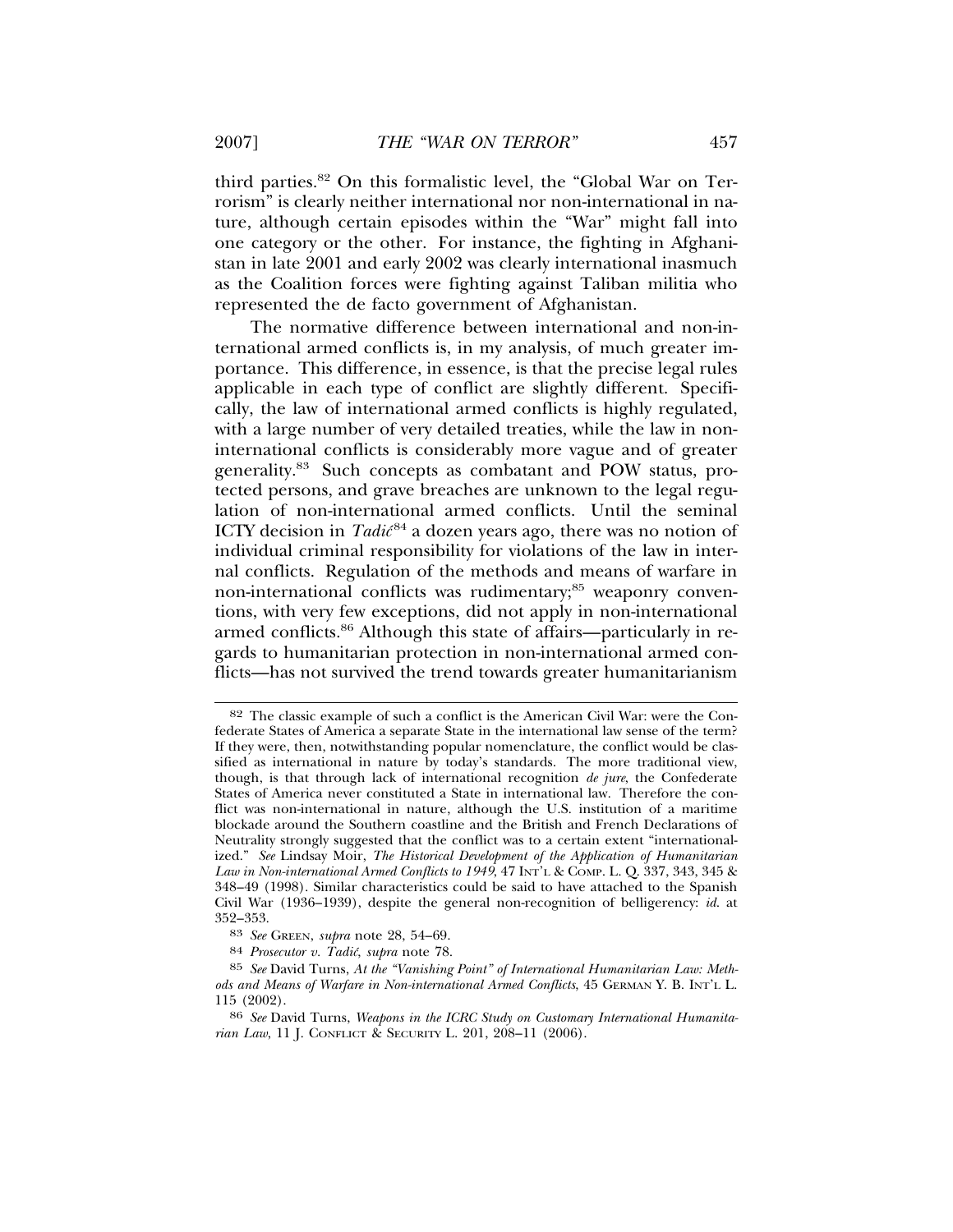that took place in approximately the last quarter of the twentieth century,87 it remains the case that non-international armed conflicts are distinctly under-regulated in comparison with their international siblings. The significance of this is highly practical and is perfectly illustrated by the problem of combatant status.

Soldiers fighting in an international armed conflict against the armed forces of a foreign State know very well, albeit perhaps at a somewhat "basic" level, that enemy soldiers whom they capture are combatants, and therefore prisoners of war upon capture, entitled to certain privileges and standards of treatment. The rules of engagement, or "soldier's card," with which they are issued at the start of each conflict make that clear.<sup>88</sup> The rules applicable in international armed conflict specify that everyone is either a combatant or a civilian, and that enemy combatants are entitled to POW status provided that they satisfy the requirements of lawful belligerency.89 In the event of any doubt, they should be treated as if they are POWs, pending a determination of their status by a competent tribunal.90 If they are POWs, the Detaining Power may only hold them until the end of the conflict, whereupon they must be released and repatriated.<sup>91</sup> The prisoners may be charged as war criminals for specific offenses allegedly committed prior to capture, $92$  but not for mere participation in hostilities, as lawful combatants are permitted to engage in hostile activities.<sup>93</sup> Soldiers fighting against insurgents in an internal conflict, however, know no such certainty. A captured insurgent may very well not be a POW, but he must be *something* in legal terms—what is he? What rights does he have? These conundrums apply *a fortiori* in the case of "terrorists" captured on the battlefield, at which point the theo-

<sup>87</sup> *See* Theodor Meron, *The Humanization of Humanitarian Law*, 94 AM. J. INT'L L.

<sup>&</sup>lt;sup>88</sup> For example, the Rules of Engagement for U.S. Forces state, *inter alia*, "Do not engage anyone who has surrendered or is out of battle due to sickness or wounds. . . . The use of force, including deadly force, is authorized to protect the following: . . . Enemy Prisoners of War . . . . " U.S. Central Command Combined Forces Land Component Commander*, The Rules of Engagement for U.S. Forces*, http://www.hrw.org/reports/2003/usa1203/11.htm#\_Toc57442300 (last visited July 14 2007). Note that the document reproduced at this source, although described as "Rules of Engagement," is actually only the "soldier's card," a summary of the essential rules printed on a small laminated card and distributed to all U.S. Army and Marine Corps personnel deployed in Iraq.

<sup>89</sup> Geneva Convention Relative to the Treatment of Prisoners of War, art. 4, Aug. 12, 1949, 6 U.S.T. 3316, 75 U.N.T.S. 135. <sup>90</sup> *Id.* art. 5.

<sup>91</sup> *Id.* art. 118. <sup>92</sup> *See* GREEN, *supra* note 28 at 210. <sup>93</sup> *Id.* at 102–14.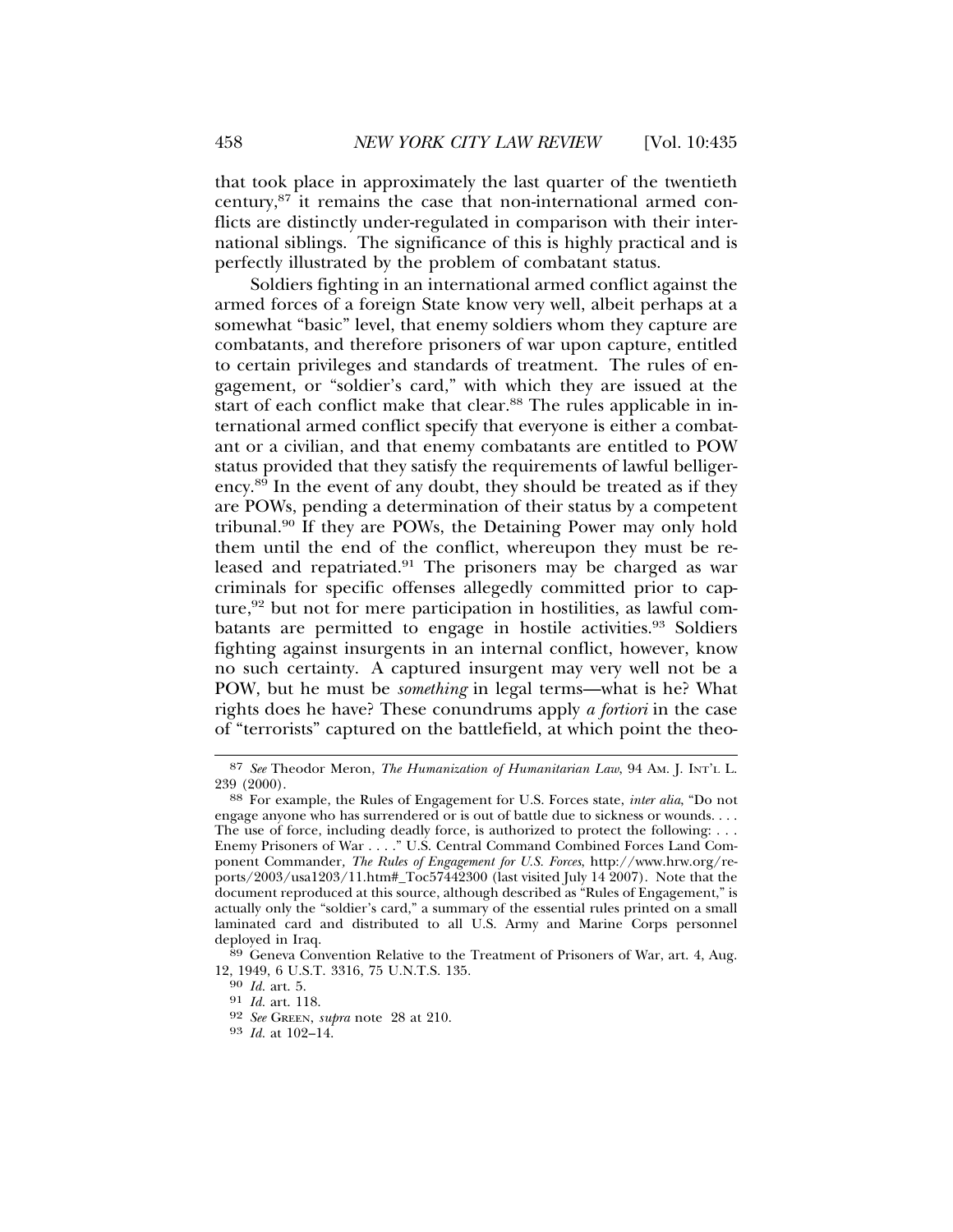retical gap between the law in international and non-international armed conflicts becomes an acute problem of practical application. We thus return to the fundamental problem highlighted in the introduction to this article.<sup>94</sup>

## *A. Contemporary perspectives (I): the US, Israel, the UK and the "Global War on Terror" as an armed conflict*

Within six months of each other in the second half of 2006, the Supreme Courts of two of the countries most actively engaged in military operations against terrorist organizations handed down decisions in which they addressed the fundamental issues of whether those military operations amounted to an armed conflict, in the international law sense of the term, and if so, the nature of that conflict. One of the decisions was concerned with what might be termed the strictly humanitarian side of humanitarian law, namely, the treatment of detainees captured by U.S. forces and held at Guantánamo Bay, Cuba. The other decision dealt with a specific issue in the context of the conduct of hostilities—methods and means of warfare or the technical "rules of the game" as between opposing belligerents—namely, the Israeli practice of carrying out "targeted killings" or "assassinations" (the precise terminology adopted depends on whether one agrees with the practice or not) against Palestinian militants in the West Bank and Gaza Strip. The decisions form an interesting pair and contrast quite sharply with each other since, in effect, the two courts arrived at quite different conclusions. It is important to remember, however, that they were actually considering different aspects of the scenario, for all their apparent similarity: the U.S. decision produced a sweeping statement of the law applicable in the "Global War on Terror" as a whole, whereas the Israeli court's concern was limited to one specific theatre of operations.

On June 29, 2006, in the case of *Hamdan v. Rumsfeld*,<sup>95</sup> the U.S. Supreme Court gave its long-anticipated decision on the legality of the procedures designated for the Military Commissions established by President Bush for the prosecution of foreign nationals captured in the "War on Terror."96 This debate, which had been pursued with avid interest among specialists and nonspecialists alike for nearly five years and generated an enormous

<sup>94</sup> *See supra* text accompanying notes 11–12.

<sup>96</sup> Detention, Treatment and Trial of Certain Non-Citizens in the War Against Terrorism, 66 Fed. Reg. 57,833 (Nov. 13, 2001).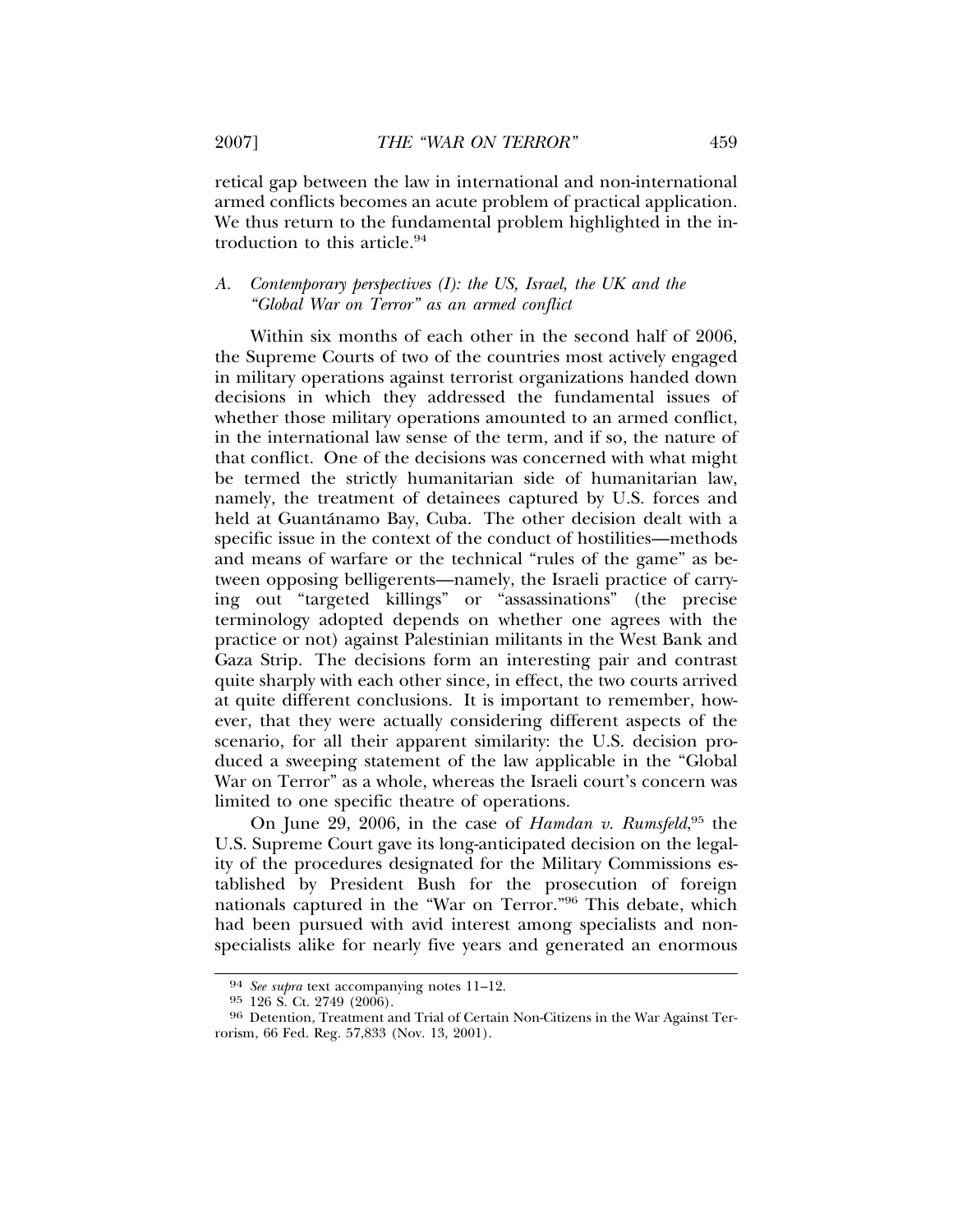amount of legal literature,<sup>97</sup> was not *per se* really about international law at all. Rather, it was about the President's constitutional authority to create such Commissions in the manner and form that were used. The discussion of whether defendants' rights were being violated largely centered on whether they had any remedies under U.S. law or any residual protections under the U.S. Constitution. Within the parameters of this debate, the controversy over the detainees' international law status was initially secondary, as it was only started subsequent to the President's 2002 determination that Geneva Convention III was not applicable to Taliban and al Qaeda detainees captured in Afghanistan.<sup>98</sup> However, it rapidly acquired a notoriety all of its own, parallel to that of the Military Commissions themselves, and generated even more legal literature in international (as well as U.S.) circles.<sup>99</sup>

Salim Ahmed Hamdan is a Yemeni citizen who was detained by U.S. forces in Afghanistan, where he had apparently been working as a driver, in November 2001. Incarcerated at Guantanamo ´ Bay, he was charged in July 2004 with conspiracy to commit the offenses of attacking civilians and civilian objects, murder and destruction of property by an unprivileged belligerent, and terrorism.100 In particular, it was alleged that he became Osama Bin Laden's personal driver and bodyguard, in which capacity he alleg-

<sup>97</sup> *E.g.*, Daryl A. Mundis, *Agora: Military Commissions*, 96 AM. J. INT'L L. 320 (2002); Kenneth Anderson, *What to Do with Bin Laden and Al Qaeda Terrorists?: A Qualified Defense of Military Commissions and United States Policy on Detainees at Guantanamo Bay ´ Naval Base*, 25 HARV. J. L. & PUB. POL'Y 591 (2002); Jesselyn A. Radack, *You Say Defendant, I Say Combatant: Opportunistic Treatment of Terrorism Suspects Held in the United States and the Need for Due Process*, 29 N.Y.U. REV. L. & SOC. CHANGE 525 (2005).

<sup>98</sup> *See* 151 CONG. REC. S12, 657–58 (daily ed. Nov. 10, 2005) (statement of Sen. Bingaman).

<sup>99</sup> The literature on this topic is vast, so the following is only a representative sample: George H. Aldrich, *The Taliban, Al Qaeda, and the Determination of Illegal Combatants*, 96 AM. J. INT'L L. 891 (2002); Neil McDonald & Scott Sullivan, *Rational Interpretation in Irrational Times: The Third Geneva Convention and the "War on Terror,"* 44 HARV. INT'L L.J. 301 (2003); Lieutenant Colonel (s) Joseph P. "Dutch" Bialke, *Al-Qaeda & Taliban Unlawful Combatant Detainees, Unlawful Belligerency and the International Laws of Armed Conflict*, 55 A.F. L. REV. 1 (2004); John C. Yoo, *The Status of Soldiers and Terrorists Under the Geneva Conventions*, 3 CHINESE J. INT'L L. 135 (2004); Derek Jinks, *The Declining Significance of POW Status*, 45 HARV. INT'L L.J. 367 (2004); Marco Sassoli, ` *The Status of Persons Held in Guantanamo Under International Humanitarian Law ´* , 2 J. INT'L CRIM. JUST. 96 (2004); Luisa Vierucci, *Is the Geneva Convention on Prisoners of War Obsolete? The Views of the Counsel to the U.S. President on the Application of International Law to the Afghan Conflict*, 2 J. INT'L CRIM. JUST. 866 (2004); Joseph Blocher, *Combatant Status Review Tribunals: Flawed Answers to the Wrong Question*, 116 YALE L.J. 667 (2006).

<sup>100</sup> U.S. Dep't of Defense, *Military Comm'n Complete Changes Against Salim Ahmed Hamdan*, http://www.defenselink.mil/news/Jul2004/d20040714hcc.pdf (last visited July 7, 2007).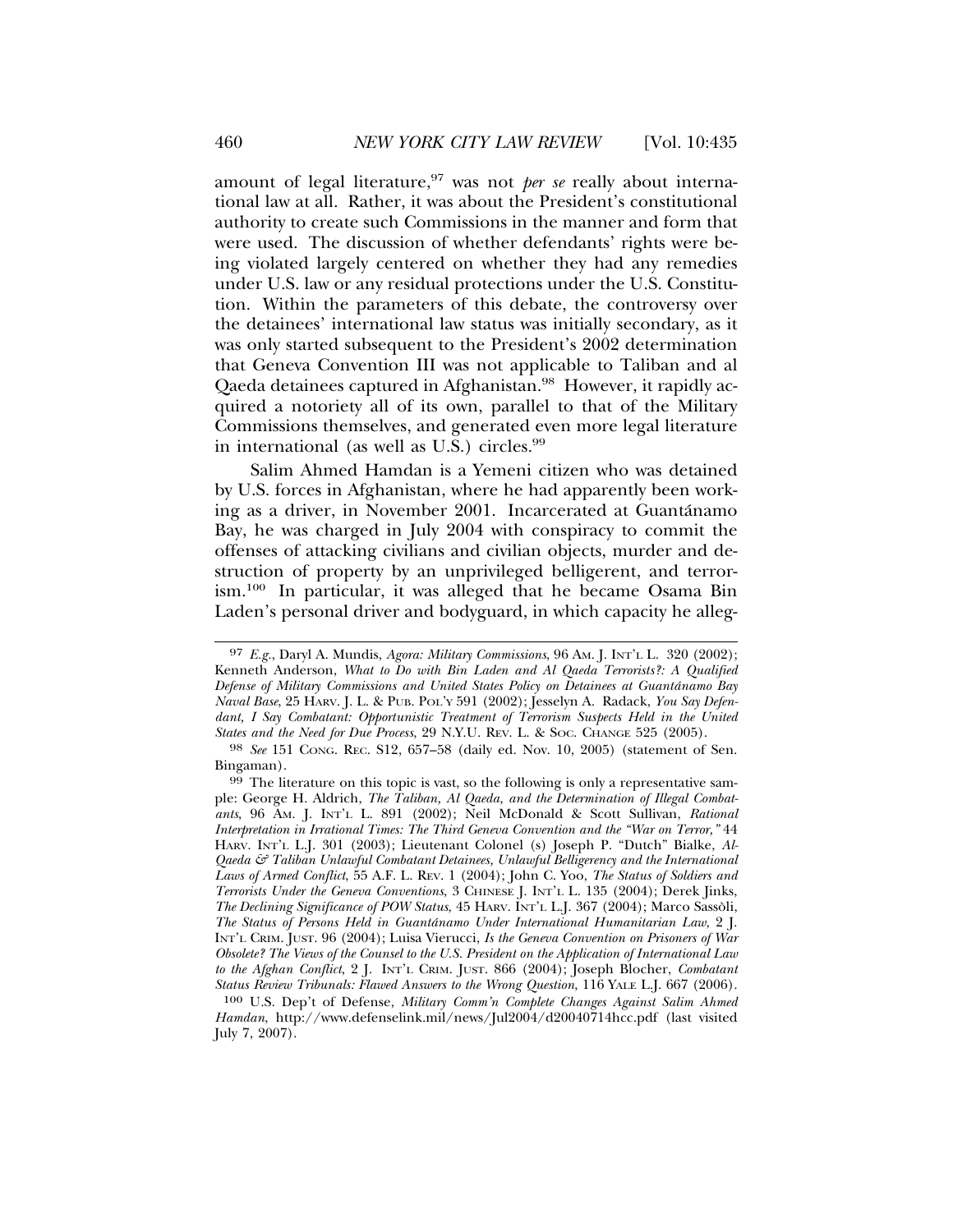edly collected and delivered weapons and other supplies, purchased trucks and served as a driver for Bin Laden and other highranking members of al Qaeda.<sup>101</sup> After having been labeled an unprivileged belligerent subject to trial by Military Commission,<sup>102</sup> Hamdan applied for habeas corpus relief.

Nowhere in its opinion did the Supreme Court address the existence of an armed conflict as a matter of any uncertainty, much less one of dispute; it is at the very least implicit in the opinion of the plurality, the concurring, and the dissenting opinions that there is, in fact, an armed conflict between the U.S. and al Qaeda. Indeed, the very parameters of the argument—suggesting that Hamdan be considered as a prisoner of war—indicate that the court accepted a presupposition of the factual existence of an armed conflict. The opinion of the Court expressly uses the terms "hostilities,"<sup>103</sup> "active combat,"<sup>104</sup> "armed conflict," and "war"<sup>105</sup> in such a way as to suggest that it never entered the Justices' heads to consider whether there really was an armed conflict in the international law sense at all. Justice Kennedy, concurring, referred to "our Nation's armed conflict with the Taliban and al Qaeda—a conflict that continues as we speak."106 In his dissenting opinion, Justice Thomas stated that the government's position was "supported by the nature of the present conflict. We are not engaged in a traditional battle with a nation-state, but with a worldwide, hydra-headed enemy . . . ."107 He also referred to the "ongoing war."<sup>108</sup> The comments made by the plurality and by Justice Thomas, in his dissenting opinion, as to the applicability of Geneva Convention III shed some light on the *nature* of the conflict, which is the next issue to be considered,109 but that there *was* a conflict, no one doubted.

Half a world and half a year away from the Supreme Court in

<sup>101</sup> *Id.*

<sup>102</sup> U.S. Dep't of Def., Office of the Chief Prosecutor, Office of Military Def., *Memorandum for Detainee Salim Ahmed Hamdan 0149: Notification of the Swearing Charges*, Feb. 2, 2007,  $\parallel$  2–3, http://www.defenselink.mil/news/d2007Hamdan%20-%20Notification%20of%20Sworn%20Charges.pdf (citing the "final determination of Combatant Status Review Tribunal of 3 October 2004" that Hamdan is an unlawful enemy combatant as a member of, or affiliated with, al Qaeda, and stating that the accused's charged conduct is subject to trial by military commission).

<sup>103</sup> *Hamdan*, 126 S. Ct. at 2753.

<sup>104</sup> *Id.* at 2760.

<sup>105</sup> *Id.* at 2757.

<sup>106</sup> *Id.* at 2804 (Kennedy, J., concurring).

<sup>107</sup> *Id.* at 2838 (Thomas, J., dissenting).

<sup>108</sup> *Id.* at 2839.

<sup>109</sup> *See infra* text accompanying notes 124–54.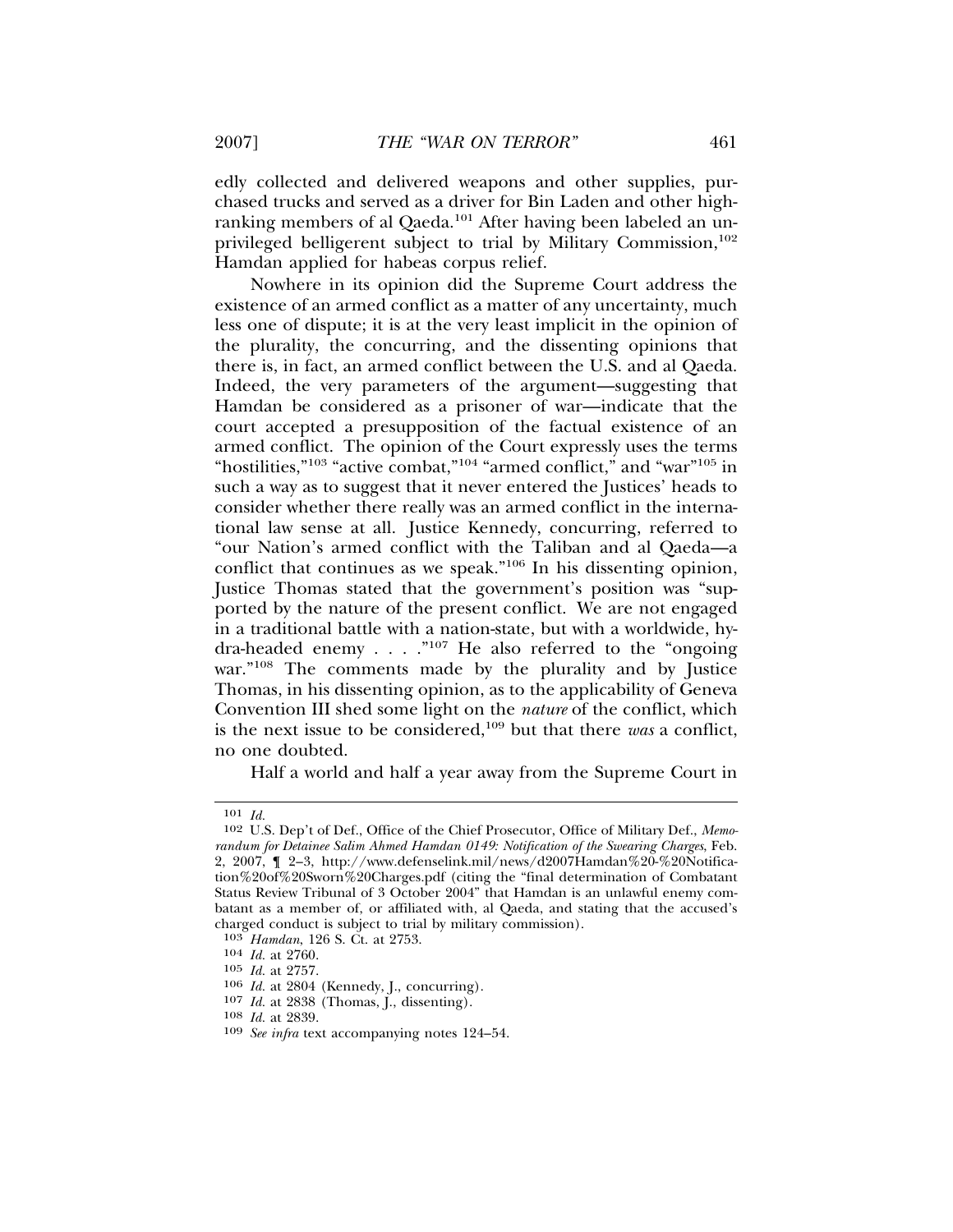Washington, the Supreme Court of Israel gave quite a different decision in the case of *Public Committee Against Torture in Israel v. Government of Israel*. 110 This case originated in a petition to the Supreme Court, in its capacity as the High Court of Justice, challenging the legality of the policy of "targeted frustration of terrorism," whereby individual members of terrorist organizations who are believed to be involved in the planning, launching, or execution of terrorist attacks against Israeli targets are killed in targeted strikes by the Israel Defense Forces (IDF). The policy has been the subject of considerable academic debate for a number of years, $111$ both as to the legal and ethical principles involved and the practical effects of execution of the policy (the IDF strikes have often resulted in substantial collateral damage to Palestinian civilians and civilian objects). The petition—which was originally submitted in January 2002 during an escalation in violence in the context of the second or Al-Aqsa *intifada,* which had begun in September 2000—was set aside by the Supreme Court when the Government of Israel unilaterally decided to suspend operation of the policy in light of possible developments in the Israeli-Palestinian peace process in February 2005. With the renewed escalation of violence in June 2005, however, the State resumed its implementation of the policy, with the result that the case was once again placed on the Court's active list.<sup>112</sup>

<sup>110</sup> HCJ 769/02, *Public Comm. Against Torture in Israel v. Gov't of Israel*, [2006].

<sup>111</sup> Alongside the Israeli context, the literature has also focused on the same policy as conducted by the U.S. since September 11, 2001. *See, e.g.,* J. Nicholas Kendall, *Israeli Counter-Terrorism: "Targeted Killings" Under International Law*, 80 N.C. L. REV. 1069 (2002); Joshua Raines, *Osama, Augustine and Assassination: The Just War Doctrine and Targeted Killings*, 12 TRANSNAT'L L. & CONTEMP. PROBS. 217 (2002); William C. Banks & Peter Raven-Hansen, *Targeted Killing and Assassination: The U.S. Legal Framework*, 37 U. RICH. L. REV. 667 (2003); Louis Rene Beres, ´ *The Newly Expanded American Doctrine of Preemption: Can It Include Assassination?*, 31 DENV. J. INT'L L. & POL'Y 157 (2002–2003); Robert F. Turner, *It's not Really "Assassination": Legal and Moral Implications of Intentionally Targeting Terrorists and Aggressor-State Regime Elites*, 37 U. RICH. L. REV. 787 (2002); Chris Downes, *'Targeted Killings' in an Age of Terror: The Legality of the Yemen Strike*, 9 J. CONFLICT & SECURITY L. 277 (2004); Jonathan Ulrich, *The Gloves Were Never on: Defining the President's Authority to Order Targeted Killings in the War Against Terrorism*, 45 VA. J. INT'L L. 1029 (2005); Vincent-Joël Proulx, If the Hat Fits, Wear It, If *the Turban Fits, Run for your Life: Reflections on the Indefinite Detention and Targeted Killing of Suspected Terrorists*, 56 HASTINGS L.J. 801 (2005); David Kretzmer, *Targeted Killing of Suspected Terrorists: Extra-Judicial Executions or Legitimate Means of Defence?*, 16 EUR. J. INT'L L. 171 (2005); Howard A. Wachtel, *Targeting Osama Bin Laden: Examining the Legality of Assassination as a Tool of U.S. Foreign Policy*, 55 DUKE L.J. 677 (2005); Daniel Byman, *Do Targeted Killings Work?*, 85 FOREIGN AFF. 95 (2006).

<sup>112</sup> HCJ 769/02, *Public Comm. Against Torture in Israel v. Gov't of Israel*, [2006], ¶ 14. On the fate of a previous petition along the same lines, see *id.* ¶ 9; Kretzmer, *supra* note 111 at n.7.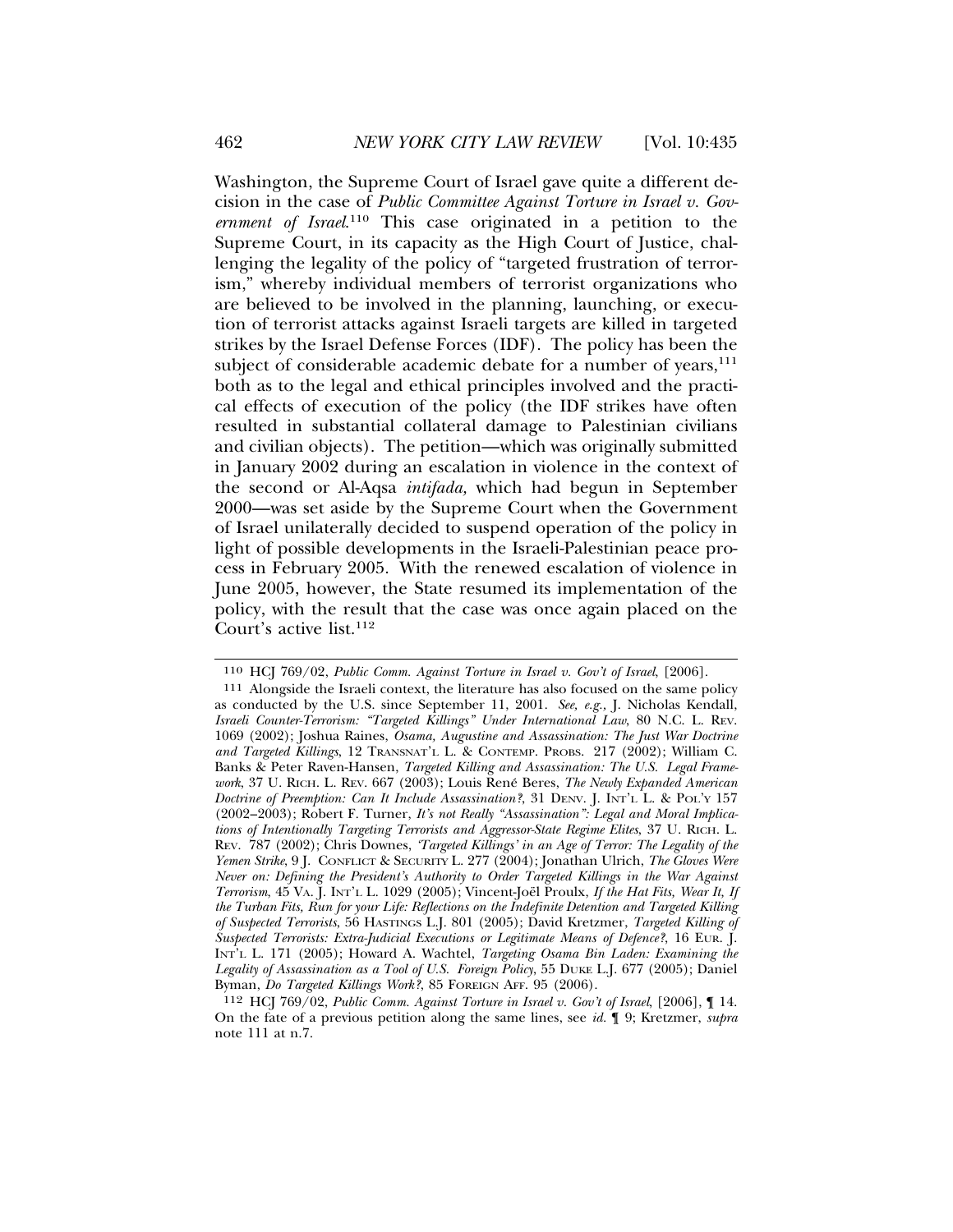As with the U.S. Supreme Court in *Hamdan*, it was common ground before the Israeli Supreme Court that IDF actions against Palestinian militant organizations were taking place within the framework of an armed conflict. Both petitioners and the State acknowledged this in their pleadings, although both parties showed somewhat more subtlety and inventiveness in their arguments than was apparent in *Hamdan*. The petitioners suggested that, "within [the] framework [of the armed conflict], military acts to which the laws of war apply are not allowed" and argued that,

the practice employed by states fighting terrorism unequivocally indicates international custom, according to which members of terrorist organizations are treated as criminals, and the penal law, supplemented at times with special emergency powers, is the law which controls the ways [in which] the struggle against terrorism is conducted.<sup>113</sup>

The U.K.'s example in dealing with terrorism in Northern Ireland was cited as a case in point. $114$  The State argued in response that,

there is no longer any doubt that an armed conflict can exist between a state and groups and organizations which are not states. That is due, *inter alia*, to the military ability means which such organizations have, as well as their willingness to use them. The current conflict between Israel and the terrorist organizations is an armed conflict, in the framework of which Israel is permitted to use military means.<sup>115</sup>

The Court, for its part, had no trouble at all accepting, "[t]he general, principled starting point . . . that between Israel and the various terrorist organizations active in Judea, Samaria and the Gaza Strip . . . a continuous situation of armed conflict has existed since the first *intifada,*" citing an earlier judgment to the effect that the "severe combat" taking place in the Occupied Palestinian Territories "is not police activity. It is an armed conflict."116 Much more controversy centered on the nature of the armed conflict, but the Court's acceptance of this "starting point" makes sense in light of

<sup>113</sup> HCJ 769/02, *Public Comm. Against Torture in Israel v. Gov't of Israel*, [2006], ¶ 4. <sup>114</sup> *Id.*

<sup>115</sup> *Id.* ¶ 11. This approach had consistently been reflected in Israel's statements to the United Nations. *See* U.N. Econ & Soc. Council [ECOSOC], Comm'n on Human Rights, Civil and Political Rights, Including the Question of Disappearances and Summary Executions, 130–31, U.N. Doc E/CN.4/2006/53/Add.1 (Mar. 27, 2006) (Report of Special Rapporteur, Philip Allston).

<sup>116</sup> HCJ 769/02, *Public Comm. Against Torture in Israel v. Gov't of Israel*, [2006], ¶ 16, (citing HCJ 7015/02, *Ajuri v. IDF Commander*, [2002], ¶ 1). Note that in the English translation of the Hebrew original in *Ajuri*, the phrases "fierce fighting" and "armed struggle" replace "severe combat" and "armed conflict," although the sense is clearly identical.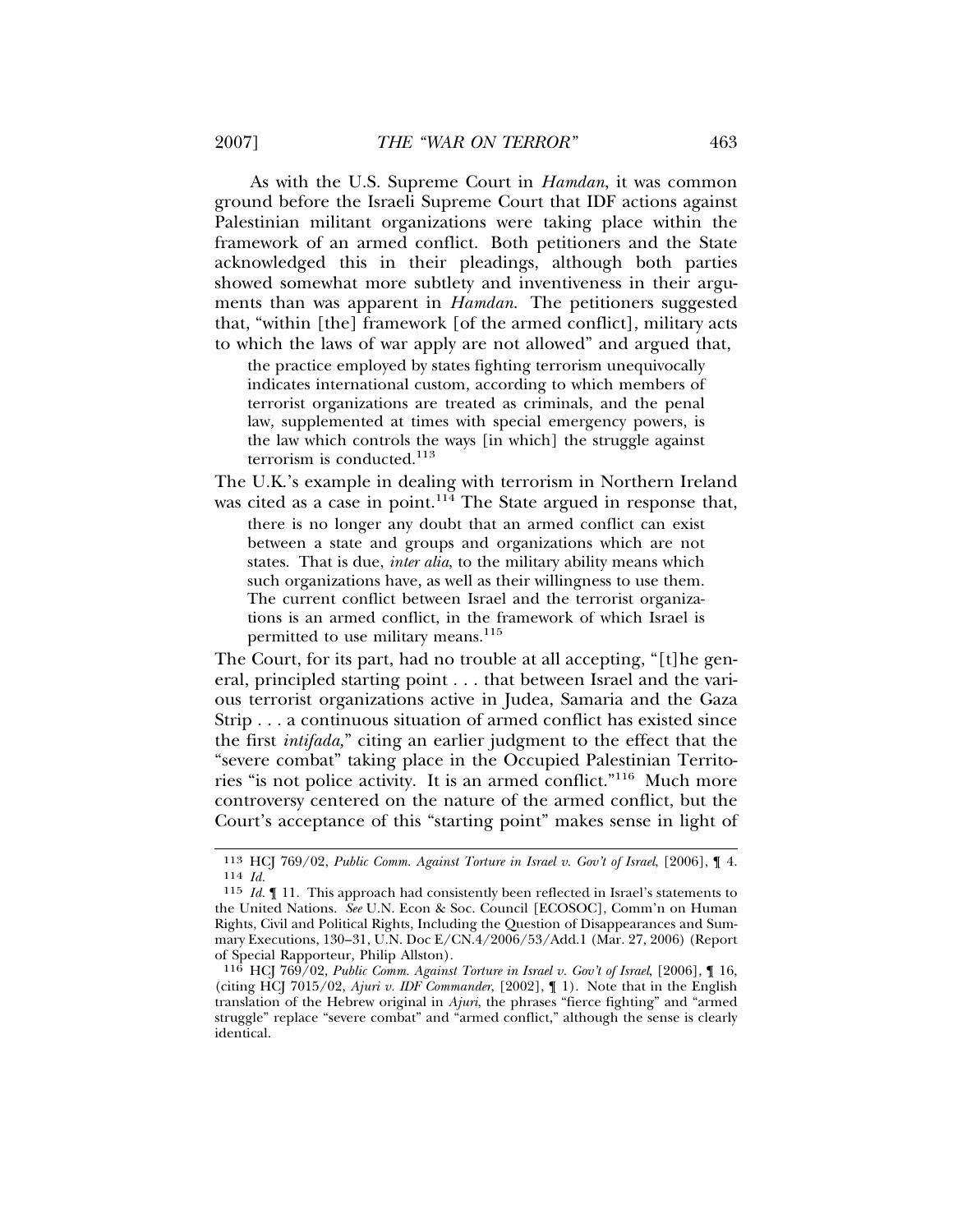the duration and intensity of much of the combat since September 2000. To this extent, the petitioners' comparison of the situation to Northern Ireland seems misplaced: at no time did the IRA engage the British security forces with the regularity and consistency of the various Palestinian armed groups.117 The penal law is undoubtedly *one* way in which terrorism may be combated, but military measures may also be appropriate, depending on the severity of the situation. In this respect the State's argument was entirely correct.

There is no comparable judicial decision from the U.K. as to the general parameters of the "War on Terror" or its status as an armed conflict or otherwise, as no similar cases have been brought in the British courts. The U.K. does not have an extraterritorial detention facility comparable to Guantánamo Bay, and persons temporarily detained by British forces in theaters of operations in the "War on Terror"—principally Afghanistan and Iraq, which the U.K. formally considers to be "military operations abroad that do not amount to International Armed Conflict<sup>118</sup> . . . must be handed over to the [Host Nation] authorities as soon as practicable in order that detainees can be dealt with according to the local criminal justice system."119 The U.K. does not engage in assassinations or targeted killings as a method of dealing with terrorists overseas (although it accepts that assassination may be lawful in the context of military operations, subject to certain conditions), $120$  while within the national territory the prevalent approach is always sequestration of assets, arrest and prosecution under the ordinary criminal law.121

Generally the approach of the U.K. authorities is to be as vague as possible concerning the legal classification of military operations in which British forces are engaged, and to concentrate instead on the legal basis for such operations. Thus, for instance, statements from the British Ministry of Defence on the deployment

<sup>117</sup> *See supra* text accompanying notes 54–58.

<sup>118</sup> U.K. MINISTRY OF DEFENCE, JOINT DOCTRINE PUBLICATION: DETAINEES, 2006, JDP 1–10.3, ¶ 101.

<sup>119</sup> *Id.* ¶ 116.

<sup>120</sup> U.K. MINISTRY OF DEFENCE, THE MANUAL OF THE LAW OF ARMED CONFLICT, ¶ 5.13 (2004). Notwithstanding this approach, the U.K. position on Israel's use of targeted killings is that they are contrary to international law. *See, e.g.*, 675 PARL. DEB., H.L. (5th ser.) (2005) WA23.

<sup>121</sup> The principal legislative authorities for such procedures are: the Terrorism Act, 2000, c. 11 (U.K.); The Anti-terrorism, Crime and Security Act, 2001, c. 24 (U.K.); The Prevention of Terrorism Act, 2005, c. 2 (U.K.); and the Terrorism Act, 2006, c. 11 (U.K.). None of these relate in any way to military operations.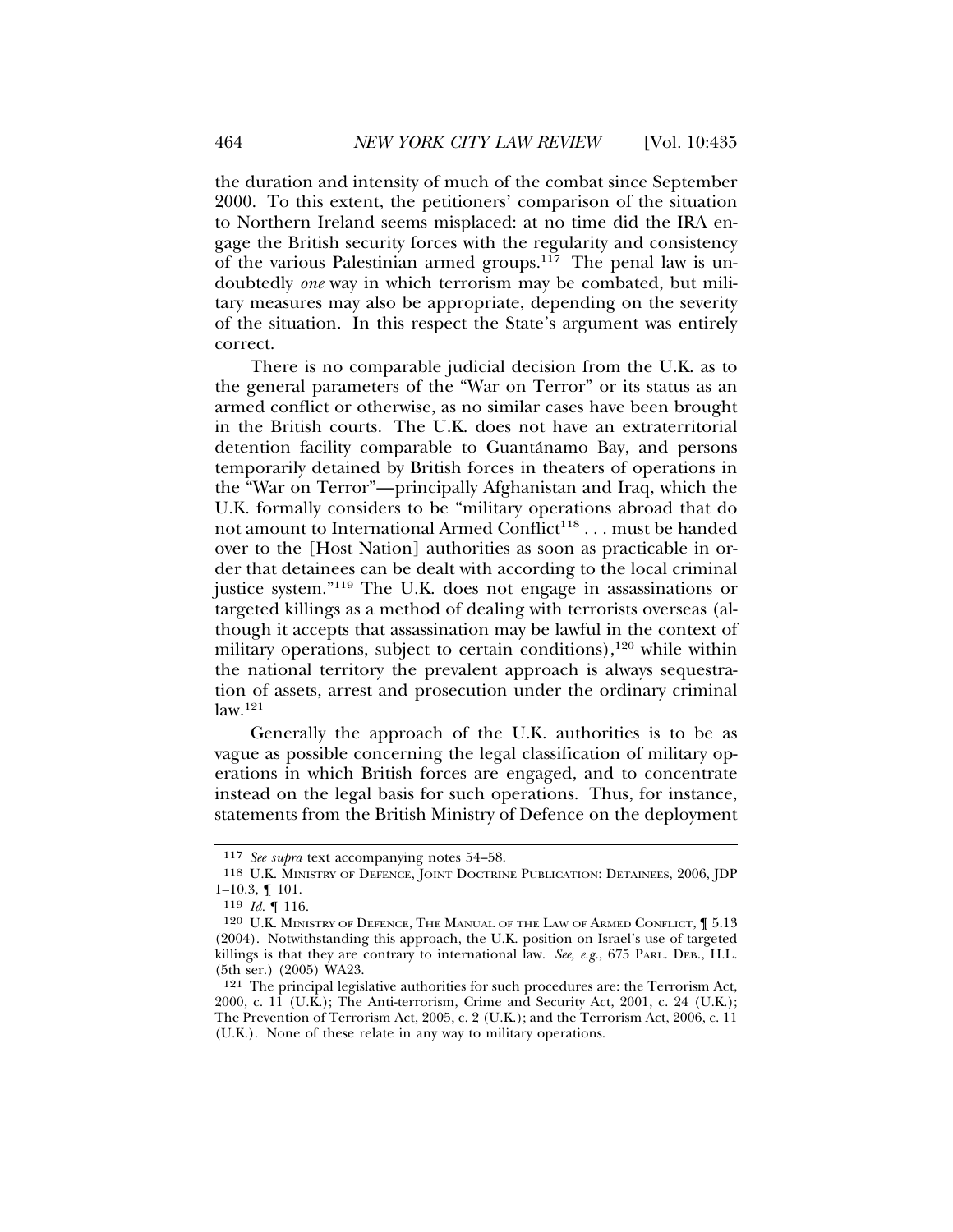and use of British troops in Afghanistan do not refer to their participation in an armed conflict in that country, merely to the fact that they are present as part of the International Security Assistance Force (ISAF) under the aegis of the North Atlantic Treaty Organization (NATO), with a brief to aid reconstruction under the seal of approval of the U.N. Security Council.<sup>122</sup> The deployment and use of British forces in Iraq since the end of the period of belligerent occupation in June 2004 is likewise stated to be on the legal basis of a mandate from the U.N. Security Council;123 again there is no reference to any state of armed conflict in Iraq today. The general position in the U.K. is that the determination of a state of armed conflict is a policy decision to be made by the government; it "depends upon the status of the parties to the conflict, and the nature of the hostilities."124 Within the context of the "Global War on Terror," thus, each individual situation needs to be examined separately on the basis of its own facts—the actors and the nature of the hostilities—to determine if it amounts to an armed conflict or not.125 The concept of the entirety of the "War on Terror" as a global phenomenon, in all its multifarious aspects, being tantamount to an armed conflict of any kind in the sense of international law is completely unknown to British law and doctrine.

<sup>122</sup> *E.g.*, Adam Ingram, Minister of State, Speech to the All-Party Parliamentary Army Group: U.K. Military Operations in Afghanistan (Oct. 24 2006), *available at* http://www.mod.uk/DefenceInternet/AboutDefence/People/Speeches/MinAF/Uk MilitaryOperationsInAfghanistan.htm, U.K. MINISTRY OF DEFENCE, OPERATIONS IN AF-GHANISTAN: BACKGROUND BRIEFING 2, http://www.mod.uk/DefenceInternet/Fact Sheets/OperationsFactsheets/OperationsInAfghanistanBackgroundBriefing2.htm (last visited July 7, 2007).

<sup>123</sup> *The Queen (on the application of Hilal Abdul-Razzaq Ali Al-Jedda) v. Secretary of State for Defence*, [2006] EWCA Civ. 327 (regarding a challenge to the legality of indefinite detention without charge of a British–Iraqi dual national by British forces in Iraq since October 2004).

<sup>124</sup> MINISTRY OF DEFENCE, JOINT DOCTRINE PUBLICATION: PRISONERS OF WAR, INTERN-EES AND DETAINEES,  $2006$ ,  $\overrightarrow{DP}$  1-10  $\P$  403.

<sup>125</sup> In an extradition case in recent years, a U.K. judge was faced with a Russian claim that the situation in Chechnya in 1995–1996 "amounted to a riot and rebellion, 'banditry' and terrorism." It was held, however, that "the events in Chechnya . . . amounted in law to an internal armed conflict." In support of that determination, the judge listed the following factors: "the scale of the fighting —the intense carpet bombing of Grozny within excess of 100,000 casualties, the recognition of the conflict in terms of a cease-fire and a peace treaty." *The Government of the Russian Federation v. Akhmed Zakaev*, Bow Street Magistrates' Court, Decision of Judge T. Workman, Nov. 13, 2003, *available at* http://www.tjetjenien.org/Bowstreetmag.htm.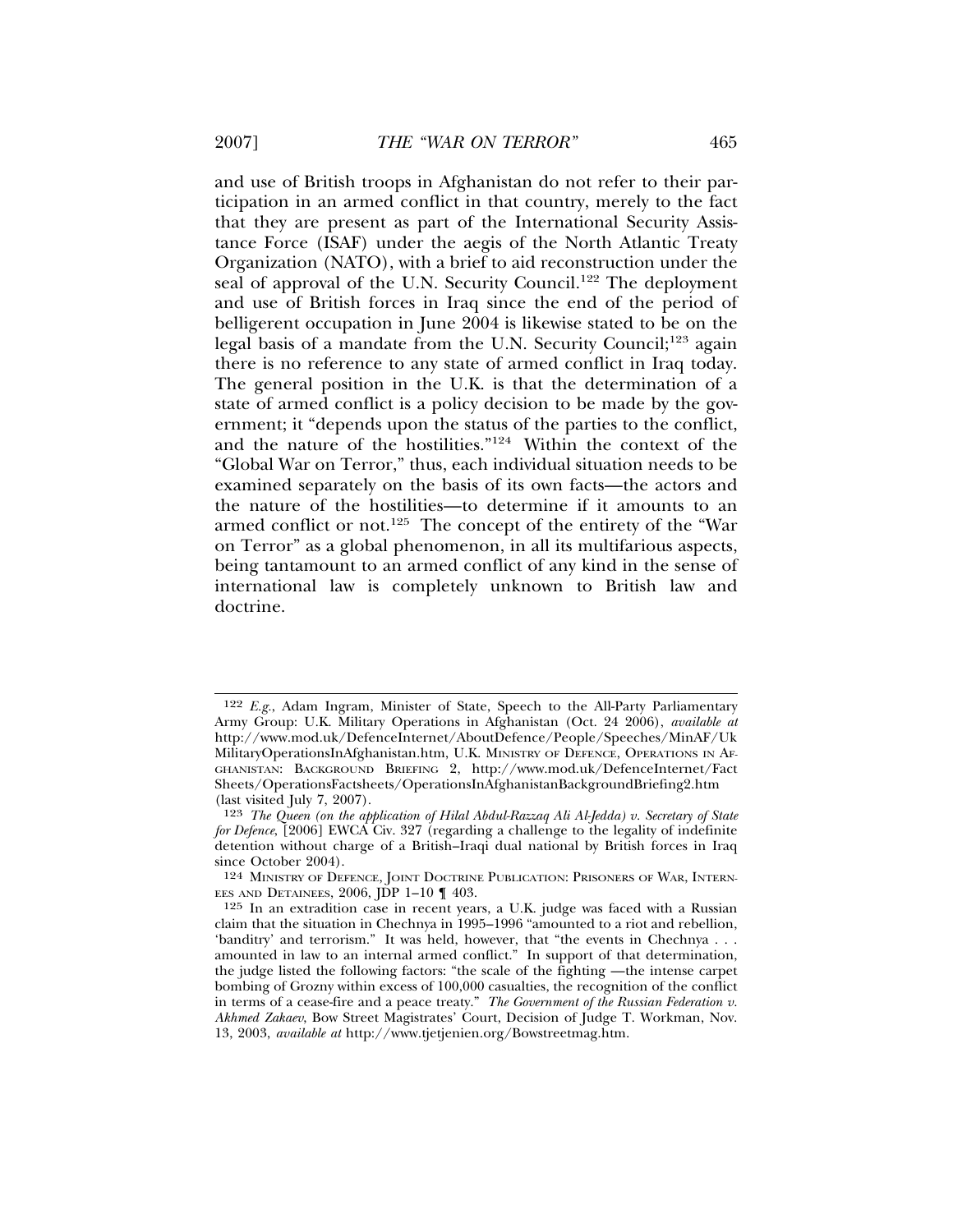#### *B. Contemporary perspectives (II): the US, Israel, the UK and the "Global War on Terror" as an international or noninternational armed conflict*

In its decision on the final appeal in *Hamdan*, the Supreme Court, in considering the legality of the Military Commission established to try him, addressed *inter alia* the applicability of the Geneva Conventions to his case in light of the nature of the "Global War on Terror" as an armed conflict—a point that had been argued in both the first instance<sup>126</sup> and previous appellate<sup>127</sup> decisions. The district court had dismissed the government's claim that there were two separate armed conflicts in Afghanistan—one between the United States and the Taliban, and one between the United States and al Qaeda—and that, Hamdan having been captured in the course of the second one, Geneva Convention III did not apply to him.128 The district court had held that,

the government's attempt to separate the Taliban from al Queda for Geneva Convention purposes finds no support in the structure of the Conventions themselves, *which are triggered by the place of the conflict, and not by what particular faction a fighter is associated with* . . . . Thus . . . the Third Geneva Convention applies to all persons detained in Afghanistan during the hostilities there.<sup>129</sup>

The court of appeals had then reversed the district court, holding that the Geneva Convention was not judicially enforceable in U.S. federal courts;130 and that in any event for the purposes of the Geneva Conventions the armed conflict in Afghanistan was effectively neither international nor non-international in nature. On the one hand al Qaeda was neither a State nor a "High Contracting Party" to the Convention (as required by Common Article 2 thereof). On the other, the conflict was not confined to the territory of "a single country" (as required by Common Article 3 as interpreted), but was "international in scope," as determined by the President, whose constitutional authority to make such a determination had

<sup>126</sup> *Hamdan v. Rumsfeld*, 344 F. Supp. 2d 152 (D.D.C. 2004).

<sup>127</sup> *Hamdan v. Rumsfeld*, 415 F.3d 33 (D.C. Cir. 2005).

<sup>128</sup> *Hamdan,* 344 F.Supp.2d at 160.

<sup>129</sup> *Id.* at 161 (emphasis added). In my analysis, although the Judge's ultimate conclusion on this point was correct, his reason was wrong: it is not the geographical location of a conflict that determines the applicability of the Geneva Conventions, but the identity of the parties. In this sense the U.S. administration was not in my opinion wrong *ab initio* to differentiate between Taliban and al Qaeda; they should have respected Article 5 of Geneva Convention III and treated al Qaeda detainees as if they were POWs until a competent tribunal decided otherwise.

<sup>130</sup> *Hamdan*, 415 F.3d at 39–40.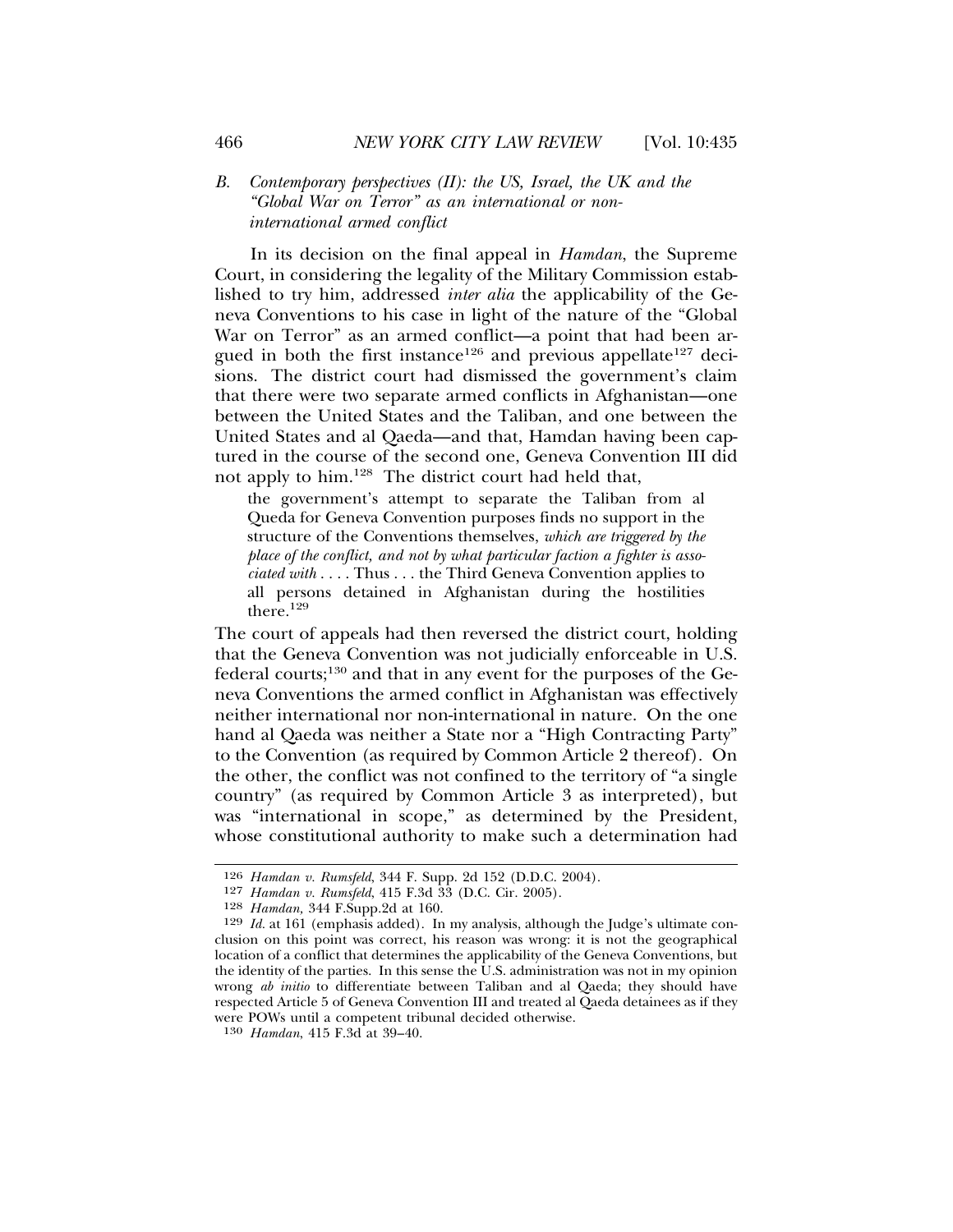to be judicially respected.131

The Supreme Court reversed the appeals court, finding conclusively that, as to the generalities of the case, the Military Commissions in the form in which they had been created by President Bush were illegally established and did not conform procedurally to the requirements of the Uniform Code of Military Justice.132 For the purposes of this discussion, the most interesting part of the Supreme Court's decision was the passage in which the plurality addressed the conformity of the Military Commissions to the requirements of the Geneva Conventions. The opinion, as written by Justice Stevens, declared that it was not necessary to deal with the merits of the government's argument (on the applicability of the Geneva Conventions) that had been so successful in the Appeals Court, "because there is at least one provision of the Geneva Conventions that applies here even if the relevant conflict is not one between signatories."133 This the plurality identified as Common Article 3, which applies as a "minimum yardstick" of protection in all conflicts134 but *prima facie* is directed specifically to "armed conflicts not of an international character," in which it provides basic protections to persons taking no active part in hostilities, including those placed *hors de combat* by wounds or sickness and those who have surrendered or been otherwise detained.<sup>135</sup> The key to this part of the decision, for the plurality, was the phrase "conflict not of an international character." This, the Court held to have a meaning "in contradistinction to a conflict between nations," or, effectively a negative definition of the phrase, such that it could be interpreted as bringing within its ambit any and all armed conflicts that do not fit within the inter-State armed conflict paradigm. The plurality asserted that this was the "literal meaning" of the phrase, and that in any event the intention behind the provision, whilst ostensibly restricted specifically to non-international armed conflicts *stricto sensu*, was for its scope of application to be "as wide as possible."136 Of the dissenting opinions, only that of Justice Thomas dealt directly with the issue of the nature of the conflict. He held that "[t]he conflict with al Queda is international in char-

<sup>131</sup> *Id.* at 41.

<sup>132</sup> *Hamdan,* 126 S. Ct. at 2851.

<sup>133</sup> *Id*. at 2756-2757.

<sup>134</sup> The phrase is taken from the International Court of Justice's famous decision in *Military and Paramilitary Activities (Nicar. v. U.S.)*, 1986 I.C.J. 14 (June 27) (merits) ¶ 218. In *Tadić*, the ICTY also held that, "the character of the conflict is irrelevant" in terms of the application of Common Article 3. *Tadic´*, *supra* note 73, ¶ 102.

<sup>135</sup> *Hamdan*, 126 S. Ct. at 2795.

<sup>136</sup> *Id*. at 2796 (quoting Geneva Conventions Commentary 36–37).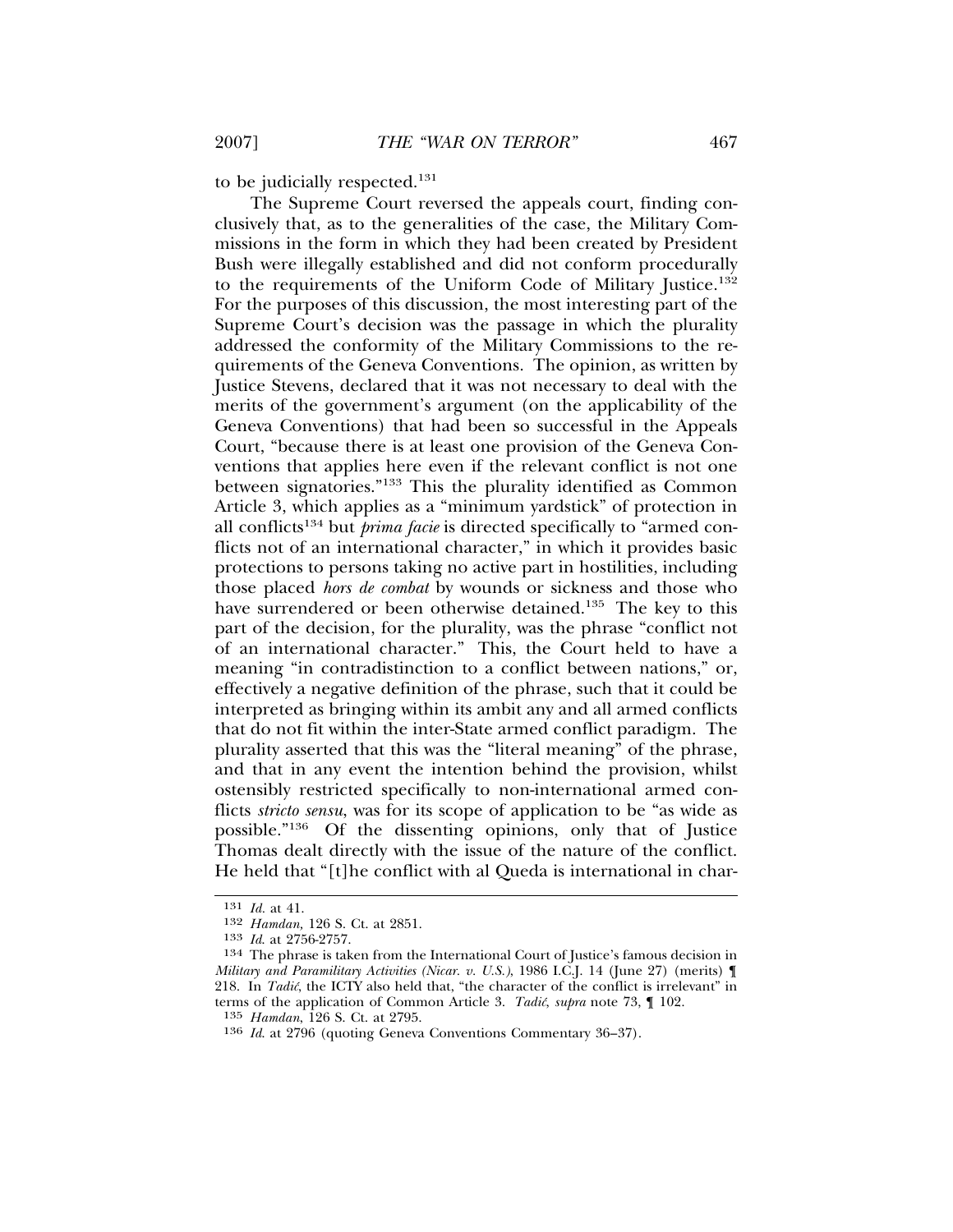acter in the sense that it is occurring in various nations around the globe. Thus, it is also 'occurring in the territory of' more than 'one of the High Contracting Parties.'"137 Although he described the plurality's interpretation of the meaning of the phrase "armed conflict not of an international character" as "admittedly plausible," he nevertheless felt constrained by the judicial duty of deference to the Executive's determination of the matter.138 The plurality departed spectacularly from that presumption of deference, given that the administration has tended to take the explicit line that the conflict was international in character.<sup>139</sup>

The plurality in the U.S. Supreme Court thus identified the totality of the "Global War on Terror" as an "armed conflict not of an international character" within the meaning of Common Article 3. The decision proceeded from an essentially functionalist perspective—the necessity to decide the legality of President Bush's Military Commissions—and applied a literalist reading of the letter of the law. The U.S. Supreme Court's Israeli counterpart, considering a much more limited scenario—namely, IDF actions against Palestinian militants in the Occupied Palestinian Territories and areas under the jurisdiction of the Palestinian Authority—applied a much more holistic approach in seeking to explain the whole legal framework underpinning IDF operations in this theater, and reached the diametrically opposite conclusion: that the armed conflict between Israel and the Palestinian armed groups is an international armed conflict. This would have been thought by most international lawyers (outside Israel, at least) to be counter-intuitive: the conflict between Israel and the Palestinians cannot be international in nature because the Palestinians are not a State in international law. Conversely, nor could it have been considered a non-international armed conflict, since some parts of the Palestinian Territories are under belligerent occupation by Israel, whilst other parts are under the jurisdiction of the Palestinian Authority; in neither case are they legally part of the State of Israel.<sup>140</sup> But even if those views were correct, it could never be the position that the conflict was subject to no rules of humanitarian law at all.

<sup>137</sup> *Id.* at 2846 (Thomas, J., dissenting).

<sup>138</sup> *Id.* at 2846.

<sup>139</sup> *E.g.,* John Bellinger III, U.S. Department of State, *Oral Statements by the United States Delegation to the Committee Against Torture*, at 4 (May 8, 2006), http://www.state. gov/documents/organization/66173.pdf.

<sup>140</sup> Although, for an interesting argument to the contrary, see Kretzmer, *supra* note 111 (suggesting that this conflict be regarded as being of mixed character, neither fully international nor fully non-international).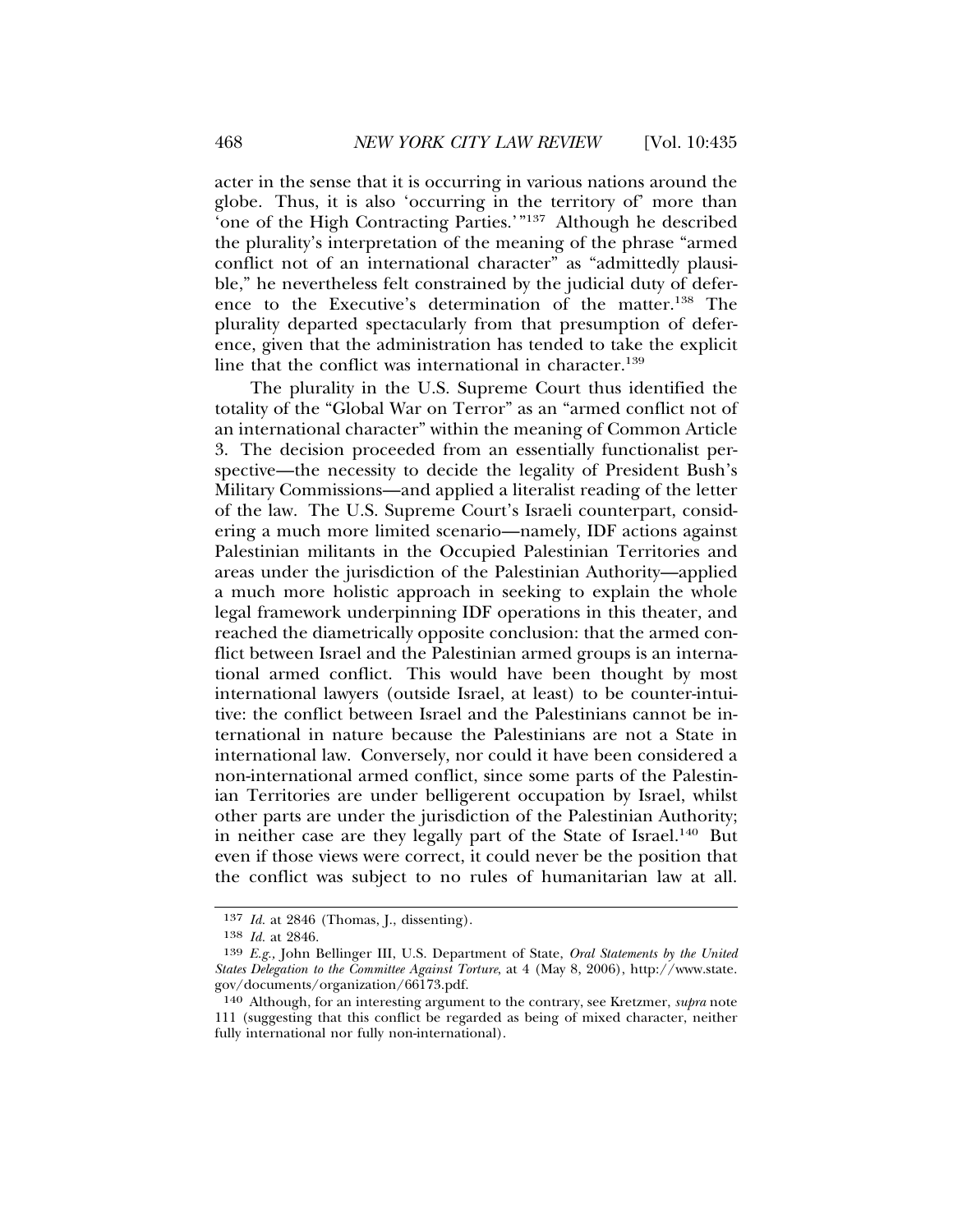Probably the default position would then have been to fall back on Common Article 3 of the Geneva Conventions, as the U.S. Supreme Court did.

The classification of the Israeli-Palestinian conflict was initially a point of agreement between the petitioners and the State of Israel, but both sides modified aspects of their submissions on point as the case proceeded. The petitioners made the obscurantist suggestion that, "the conflict under discussion is an international armed conflict, however . . . within its framework, military acts to which the laws of war apply are not allowed"141—a point of which it is hard to make any particular sense. The State, on the other hand, shifted its legal position from simply saying that the conflict was international in nature, "to which the usual laws of war apply,"142 to claiming that:

the question of the classification of the conflict between Israel and the Palestinians is a complicated question, with characteristics that point in different directions. In any case, there is no need to decide that question in order to decide the petition. That is because according to all of the classifications [of armed conflict], the laws of armed conflict will apply to the acts of the State. These laws allow striking at persons who are party to the armed conflict and take an active part in it, whether it is an international or a non-international armed conflict, and even if it belongs to a new category of armed conflict which has been developing over the last decade in international law—a category of armed conflicts between states and terrorist organizations. According to each of these categories, a person who is party to the armed conflict and takes an active part in it is a combatant, and it is permissible to strike at him.<sup>143</sup>

The State's argument at this point is extremely interesting, as it amounted to saying that many of the rules in armed conflicts are now the same, irrespective of the classification of the conflict in question. This is a tendency that has been gathering apace in the last twelve years, and is evidenced by the jurisprudence of international criminal tribunals (notably the  $\text{ICTY})^{144}$  as well as the practice of States as expressed in their military law manuals and instructions.145 To the extent that the State of Israel expressed the

<sup>141</sup> HCJ 769/02, *Public Comm. Against Torture in Israel v. Gov't of Israel*, [2006], ¶ 4. 142 *Id*. ¶ 11.

<sup>143</sup> *Id.* <sup>144</sup> *See* Turns, *supra* note 85, at 127–31.

<sup>145</sup> *E.g.*, U.S. Dep't of Def. Directive No. 5100.77, Dec. 9, 1998, ¶ 5.3.1 (U.S. personnel are required to "comply with the law of war during all armed conflicts, however such conflicts are characterized . . . ."); German Central Service Manual, ZDv 15/2 ¶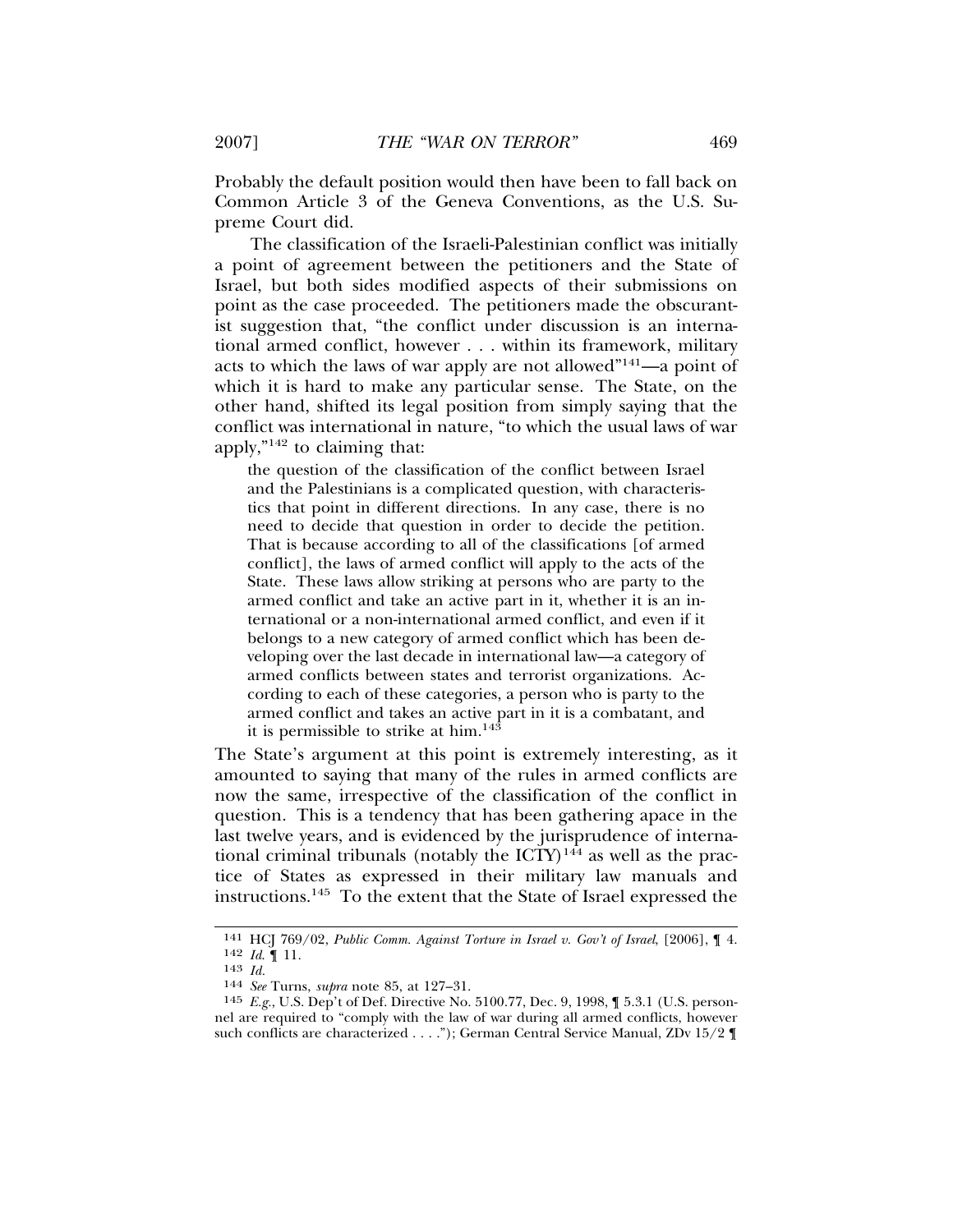same view, through its legal counsel in this litigation, it could clearly be viewed as another example of the accumulation of *opinio juris* on this point.

The Court did not choose to go down the particular path that the State's submissions opened for them on the character of the armed conflict between Israel and the Palestinians. It ruled simply that the applicable law was that governing international armed conflicts, and it did so on two distinct grounds: (1) the fact of the armed conflict crossing the frontiers of the State and taking place within a context of belligerent occupation (which by definition constitutes international armed conflict);<sup>146</sup> and (2) the military capabilities of modern terrorist organizations. The latter point, which would seem to be of rather more general application than just to the specific situation with which the Court was dealing, is an innovative view, which the Court expressed in the following terms:

the fact that the terrorist organizations and their members do not act in the name of a state does not turn the struggle against them into a purely internal state conflict. . . . Indeed, in today's reality, a terrorist organization is likely to have considerable military capabilities. At times they have military capabilities that exceed those of states. Confrontation with those dangers cannot be restricted within the state and its penal law. Confronting the dangers of terrorism constitutes a part of the international law dealing with armed conflicts of international character.<sup>147</sup>

The decisions of the U.S. and Israeli Supreme Courts in *Hamdan v. Rumsfeld* and *Public Committee against Torture in Israel v. Government of Israel*, respectively, represent two alternative classifications of the "Global War on Terror" as an armed conflict. While the common sense analysis adopted by the Israeli court is commendable, the American approach seems rather literalist by comparison. Nevertheless, it could signal a resurgence of importance and usefulness for Common Article 3 of the Geneva Conventions. The perceived vagueness, generality, and lack of enforceability of that provision

<sup>211,</sup> *reprinted in* THE HANDBOOK OF HUMANITARIAN LAW IN ARMED CONFLICTS 48 (Dieter Fleck ed., 1999), ("German soldiers like their Allies are required to comply with the rules of international humanitarian law in the conduct of military operations in all armed conflicts however such conflicts are characterized."). *See* Turns, *supra* note 85, at 139–41. U.K. doctrine does not go so far in its acceptance of the trend, but does expressly provide for the use of the provisions of Additional Protocol I (which on the face of it is applicable to international armed conflicts only) for targeting operations, "[w]hether a state of international armed conflict exists or not." U.K. Ministry of Defence, *Joint Warfare Publication—Legal Support to Joint Operations*, Apr. 2005, JWP 3-46, ¶ 221.

<sup>146</sup> HCJ 769/02, *Public Comm. Against Torture in Israel v. Gov't of Israel*, [2006], ¶ 18.  $147$  *Id.*  $\mathbf{9}$  21.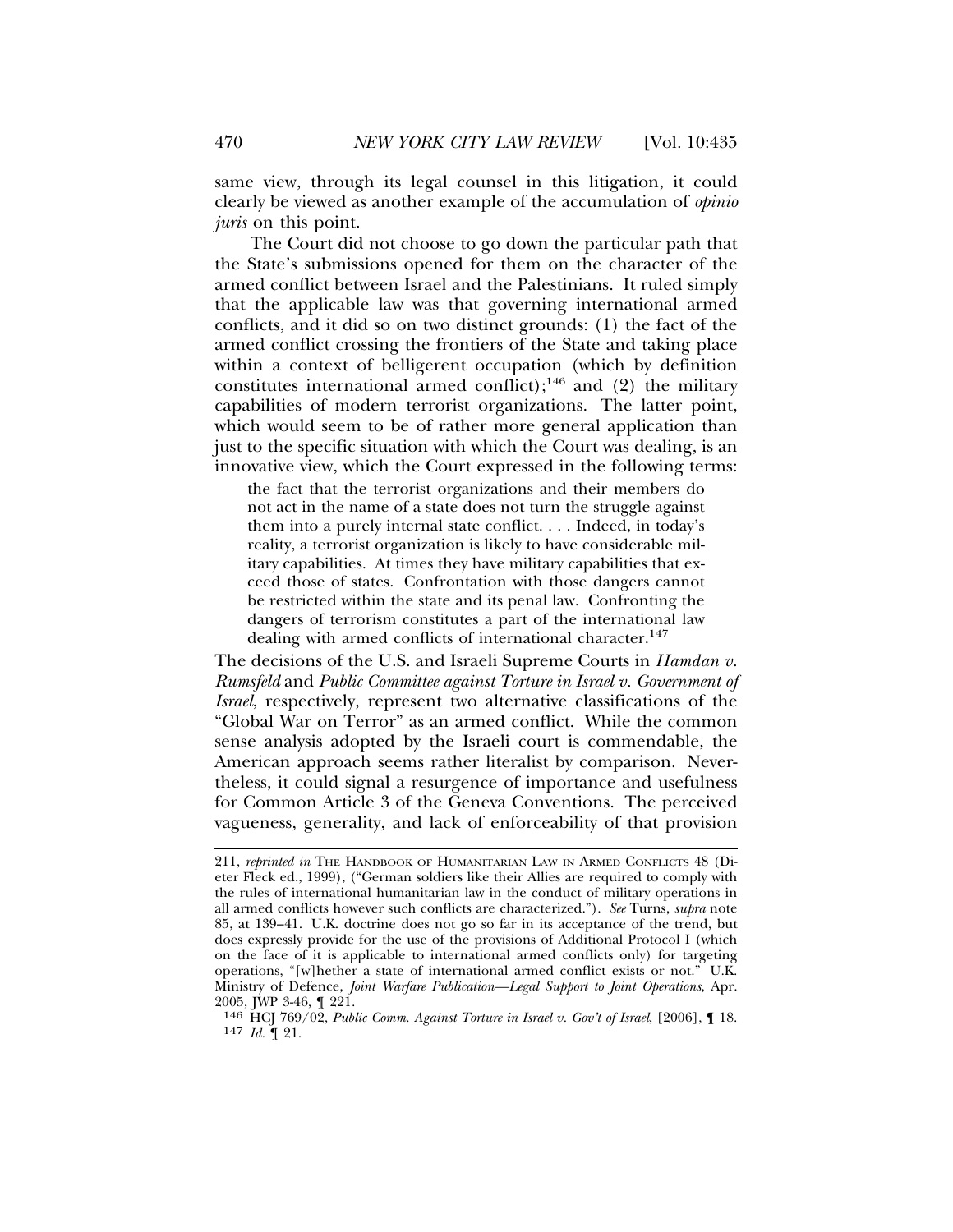were largely what prompted the drafting of Additional Protocol II in 1977, an instrument which in turn became quasi-impossible to apply in practice because of the extremely high threshold for its scope of application—along with the fact that most States with noninternational armed conflicts in their territories studiously avoided signature or ratification. What is innovative about the decision in *Hamdan* is its application of Common Article 3 to a transnational armed conflict—meaning one that crosses international frontiers—that is nevertheless not primarily one between States. In this context, Common Article 3 is viewed as a fundamental baseline or "lowest common denominator,"148 which in any event was always intended by its drafters to have the widest scope of application pos $sible$ ,<sup>149</sup> and which has been acknowledged as applying to all armed conflicts.150

The Israeli decision is seductive in the clarity and logic of its analysis, but it is quite clear that the Court there was only classifying the situation as between Israel and armed militants operating from the Occupied Palestinian Territories and areas under the jurisdiction of the Palestinian Authority. Nevertheless, the passage

<sup>148</sup> For a similar argument, developed in much more detail, see the interesting discussion in Geoffrey S. Corn, *"Snipers in the Minaret—What Is the Rule?" The Law of War and the Protection of Cultural Property: A Complex Equation*, 2005 ARMY LAW. 28, DA PAM 27-50-386, n.27. Corn argues cogently for a pragmatic characterization of military operations by States against non-State transnational terrorist elements as either "simply 'armed conflicts'" or transnational armed conflicts, reflecting the global reach of such operations. Such characterization would trigger the application of the basic principles of military necessity and humanity (the latter as reflected in Common Article 3 and Additional Protocol II) as a matter of customary international law. There is much to commend this analysis: in its application of Common Article 3, at least, it uses principles of humanitarian law on which there is universal agreement, while simultaneously respecting the peculiar characteristics of such conflicts.

<sup>149</sup> *See* JEAN DE PREUX, INTERNATIONAL COMMITTEE FOR THE RED CROSS, COMMENTARY III GENEVA CONVENTION RELATIVE TO THE TREATMENT OF PRISONERS OF WAR 36 (A.P. de Heney trans., 1960). In fact, this commentary is sufficiently ambivalent as to be potentially useful to either side of an argument as to the applicability of Common Article 3 to transnational armed conflicts by States against terrorist elements. On the one hand, it is stated as applying "to non-international armed conflicts only." *Id.* at 34. This is a phrase which in the modern understanding is narrower than the phrase "armed conflicts not of an international character," contained in the text of the Article itself. On the other hand, one of the criteria suggested for distinguishing a genuine armed conflict from mere "acts of banditry," *id.* at 36, or an unorganized and short-lived insurrection is "that the dispute has been admitted to the agenda of the Security Council or the General Assembly of the United Nations as being a threat to international peace, a breach of the peace, or an act of aggression." *Id.* The latter criterion was satisfied, in the case of the U.S. response to the attacks of September 11, 2001, by Security Council Resolution 1368 (2001).

<sup>150</sup> *Military and Paramilitary Activities (Nicar. v. U.S.)*, 1986 I.C.J. 14 (June 27) (merits).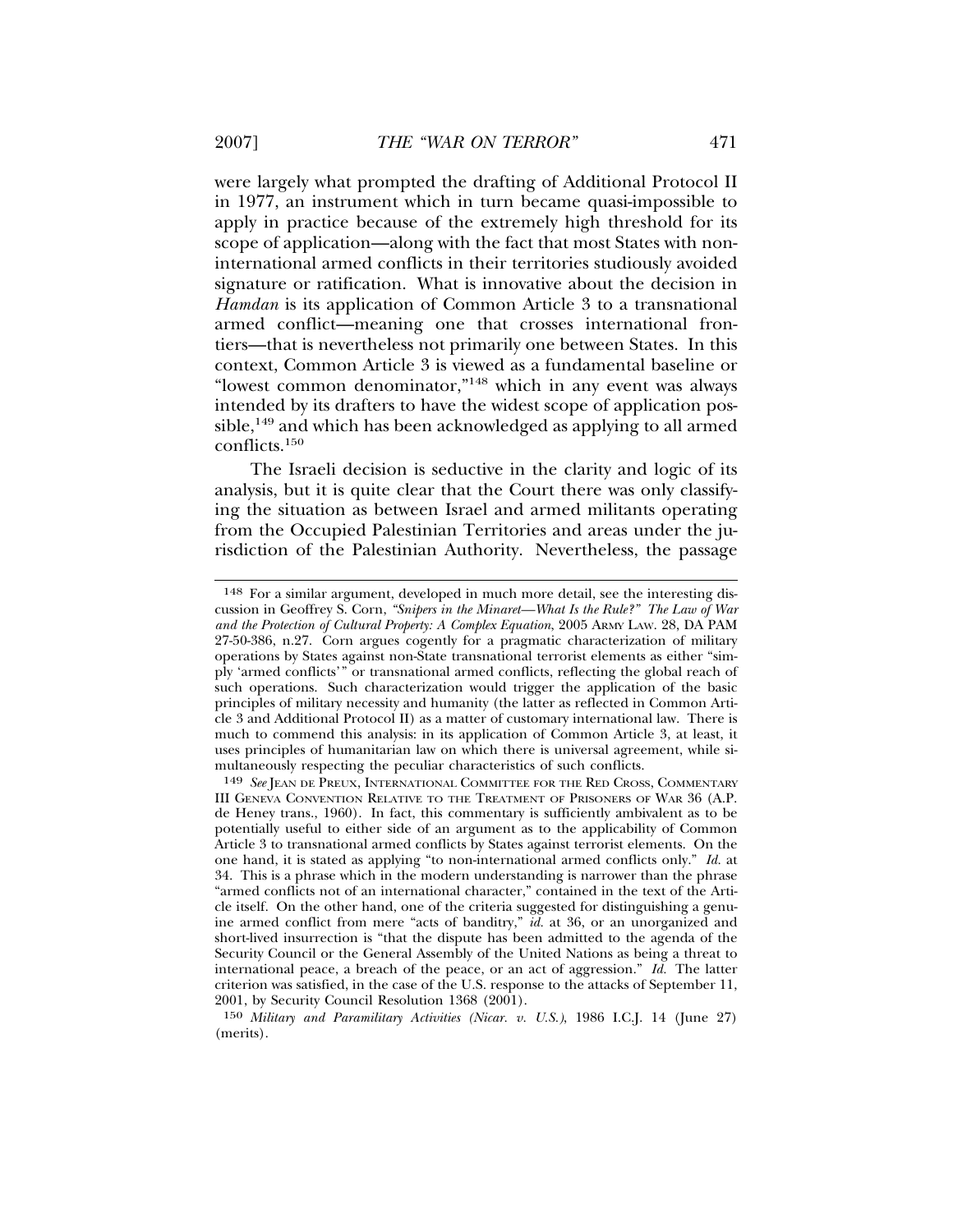quoted above from the opinion of the Court suggests that a broader, more sweeping statement of law might have been intended. The only other counter-terrorist operations in which the IDF has been engaged in recent years have been against Hezbollah in Lebanon—a situation that in July and August 2006 undoubtedly escalated into full-scale armed conflict. Official Israeli publications related to that conflict refer to international humanitarian law exclusively in terms of the law applicable in international armed conflict.151 Likewise, it was the position of the IDF that "decisions were taken on the basis of the law on international armed conflicts, in particular the Geneva Convention [IV], and those provisions of the Additional Protocol I that are declaratory of customary international law."152 In any event, an argument could be made that as Hezbollah was part of the coalition government in Lebanon at the time, conceivably the conflict was in some sense directed against the Lebanese state.153 The extraterritorial dimension of the conflict in Lebanon—as compared to IDF operations in areas that are either under Israeli belligerent occupation or under the jurisdiction of the autonomous (but not independent in terms of statehood) Palestinian Authority—would be another obvious reason to argue for the international character of the conflict. As far as the characterization of the Israeli-Palestinian conflict as international is concerned, however, inasmuch as it relates to IDF operations being carried out in areas that are not under Israeli belligerent occupation, the obvious criticism from an international law perspective is that that conflict is not between two or more *States*.

As far as British practice and doctrine are concerned, any determination as to the type of armed conflict must be done on a case-by-case basis, depending on the facts in each given situation.<sup>154</sup> The legal basis of the decision in any event, for the U.K. authorities, will be the international law definitions of international and non-international armed conflicts, in conjunction with the facts on the ground. If British forces are in action against the government or other official forces of any other State, the situation will be classified as one of international armed conflict—a decision

<sup>151</sup> *E.g*., Press Release, Israeli Ministry of Foreign Affairs, Responding to Hezbollah attacks from Lebanon—Issues of Proportionality (July 25, 2006) (on file with the author).

<sup>152</sup> *See* U.N. General Assembly, Implementation of General Assembly Resolution 60/351 of 15 March 2006 entitled "Human Rights Council", 23, U.N. Doc A/HRC/2/ 7 (Oct. 2, 2006) (Report of Mission to Lebanon and Israel).

<sup>153</sup> This argument was not made officially by Israel.

<sup>154</sup> *See* U.K. MINISTRY OF DEFENCE, *supra* note 120, ¶¶ 3.1–3.13.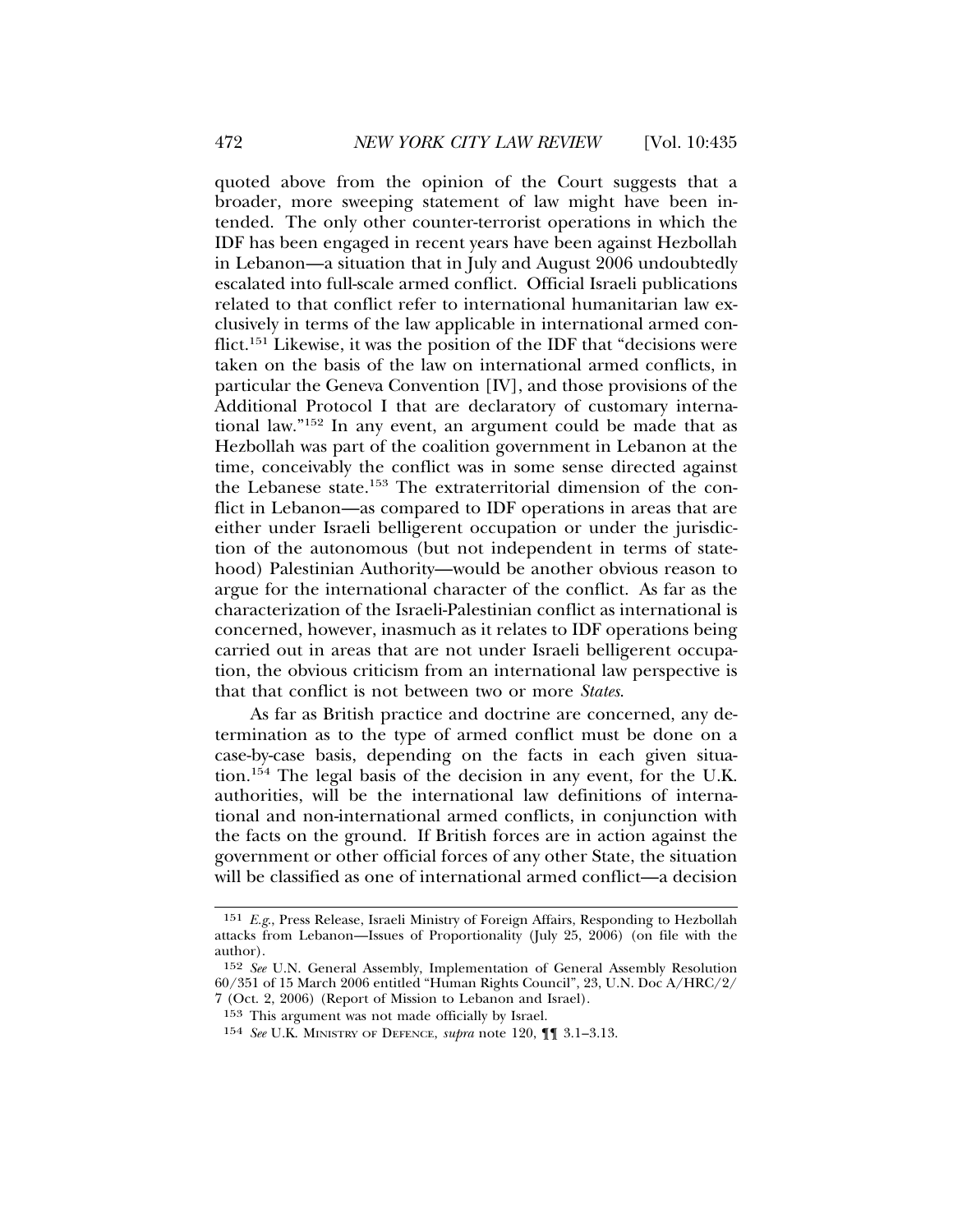made all the easier by the fact that every State in the world is now a High Contracting Party to the Geneva Conventions. In any other situation in which British troops are deployed, the situation will be regarded as one of de facto non-international armed conflict. Thus, from the point of view of the U.K., the ongoing hostilities in Afghanistan and Iraq are in effect treated as internal conflicts in which U.K. forces are participating on the side of the governments of those States. The conflict in Iraq, for example, is not one between the British and Iraqi States; it is between Iraqi insurgents and the Iraqi State, and the latter (with the sanction of the U.N. Security Council) invited British troops to assist them in combating the insurgency and maintaining or restoring law and order. This position might seem counter-intuitive: how can forces of one State be engaged in hostilities in another State, against foreign nationals, yet the conflict not be regarded as an international one? However, the position is in fact not devoid of sense from a strictly legal perspective, in the same way that the U.S. Supreme Court's decision in *Hamdan* has a certain logic to it. If the British and Iraqi States are not at war with each other, but there is a conflict going on in Iraq, it cannot be international according to the definitions in the Geneva Conventions or Additional Protocol I. Therefore, by default almost, it must be *not international*, or effectively internal. Whether it is then governed by Common Article 3 or by Additional Protocol II will depend, as far as the British authorities are concerned, on whether the non-State party to the conflict is fighting under responsible command, has control of territory, and is able to implement the Protocol.155 Again, this will be a policy decision made by the Government.156

#### SOME CONCLUSIONS: TOWARDS AN ACCEPTABLE COMPROMISE ON THE APPLICABLE LAW?

Is the "Global War on Terror" an armed conflict or not? And, if it is, what *kind* of armed conflict is it for the purposes of the application of humanitarian law? This Article presents the views adopted in recent decisions by the highest courts in the U.S. and Israel, alongside a comparative perspective from the U.K., informed by the historical experience of dealing with terrorist insurgency in Northern Ireland. I would suggest that there are six options:

<sup>155</sup> Art. 1(1), Additional Protocol II.

<sup>156</sup> U.K. MINISTRY OF DEFENCE, *supra* note 120, ¶¶ 4.3.3–4.3.4.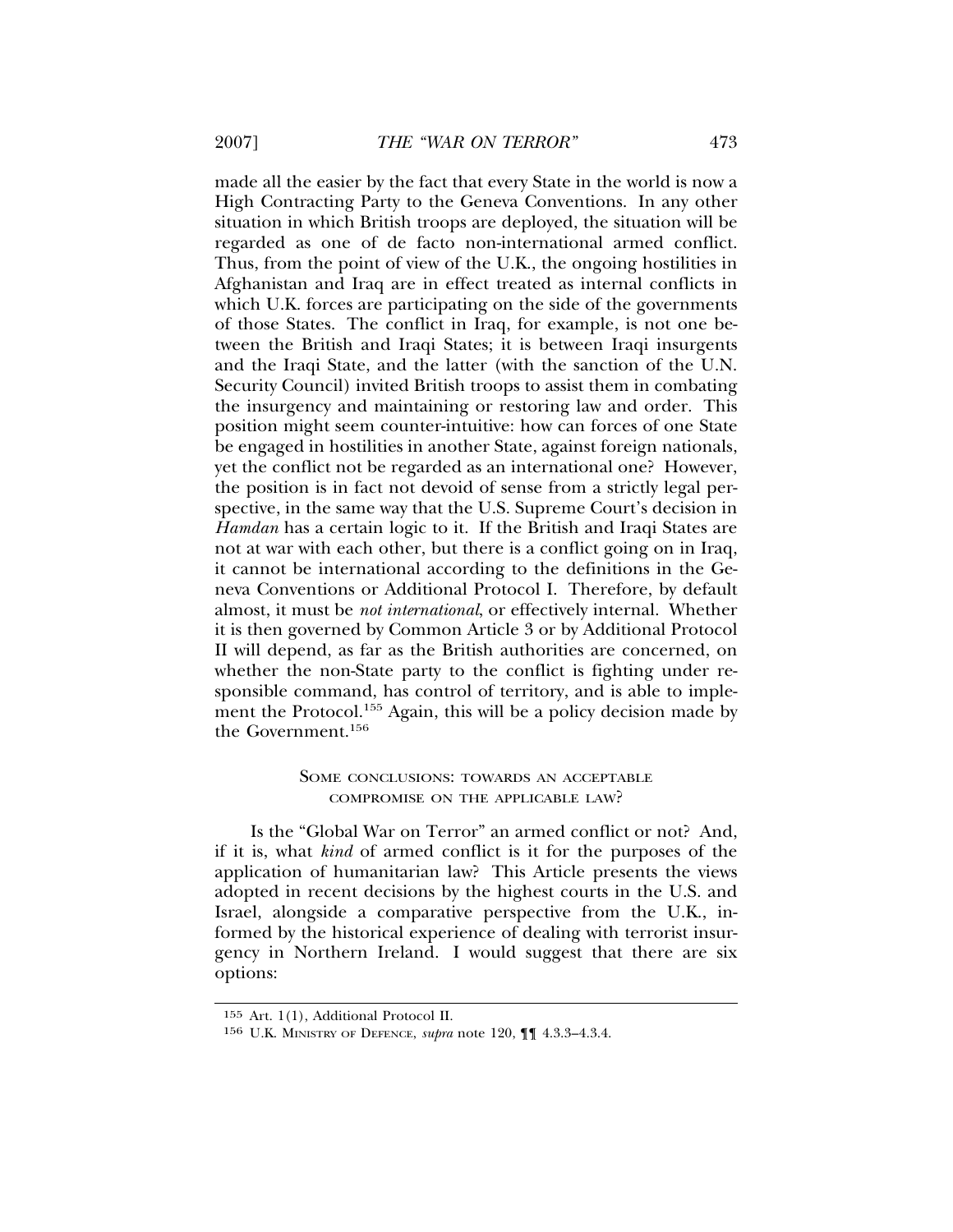- (i) there is a conflict and it is international in nature, as indicated by the Supreme Court of Israel;
- (ii) there is a conflict and it is non-international in nature, as indicated by the U.S. Supreme Court;
- (iii) there is a conflict with a new kind of hybrid status, which might be described as a trans-national armed conflict, as suggested by Corn;<sup>157</sup>
- (iv) there is a conflict and its precise classification in terms of humanitarian law does not really matter, as long as the "minimum yardstick" of Common Article 3, which is applicable as a minimum in all armed conflicts, is used to govern States' and soldiers' behavior when conducting military operations against terrorist non-State actors;
- (v) there is no overarching conflict: the various counter-terrorist military operations which have taken place since September 2001 should be viewed as primarily criminal law enforcement operations undertaken with military support; and
- (vi) there is no overarching conflict, but each individual counter-terrorist military operation in the context of the "War on Terror" should be designated separately as either international or non-international in nature, in accordance with international humanitarian law and depending on the facts on the ground.

Each of these possibilities has advantages and disadvantages. If option (i) is adopted, that would entail an obligation to apply the full corpus of the law of international armed conflicts—at a minimum, the four Geneva Conventions and the customary law of international armed conflict, together with those provisions of Additional Protocol I that are accepted as having attained customary status (for States that have not ratified Protocol I) or the entirety of the Protocol for States that are parties thereto. The question of personal status is of crucial importance in international armed conflicts: are individual fighters legally combatants? Are they prisoners of war upon capture? Therefore, some agreement would need to be reached about the status to be accorded to terrorists captured by troops on the battlefield. The U.S. and the U.K., the two closest coalition partners in the "War on Terror," fundamentally disagree about this. The Americans consider such detainees to be "unlawful combatants," a category which the U.K. does not recognize as legally valid.158 The preferred British position would be to regard

<sup>157</sup> Corn, *supra* note 148 at 32.

<sup>158</sup> MINISTRY OF DEFENCE, JOINT DOCTRINE PUBLICATION: DETAINEES, 2006, JDP 1–10, ¶¶ 110–11.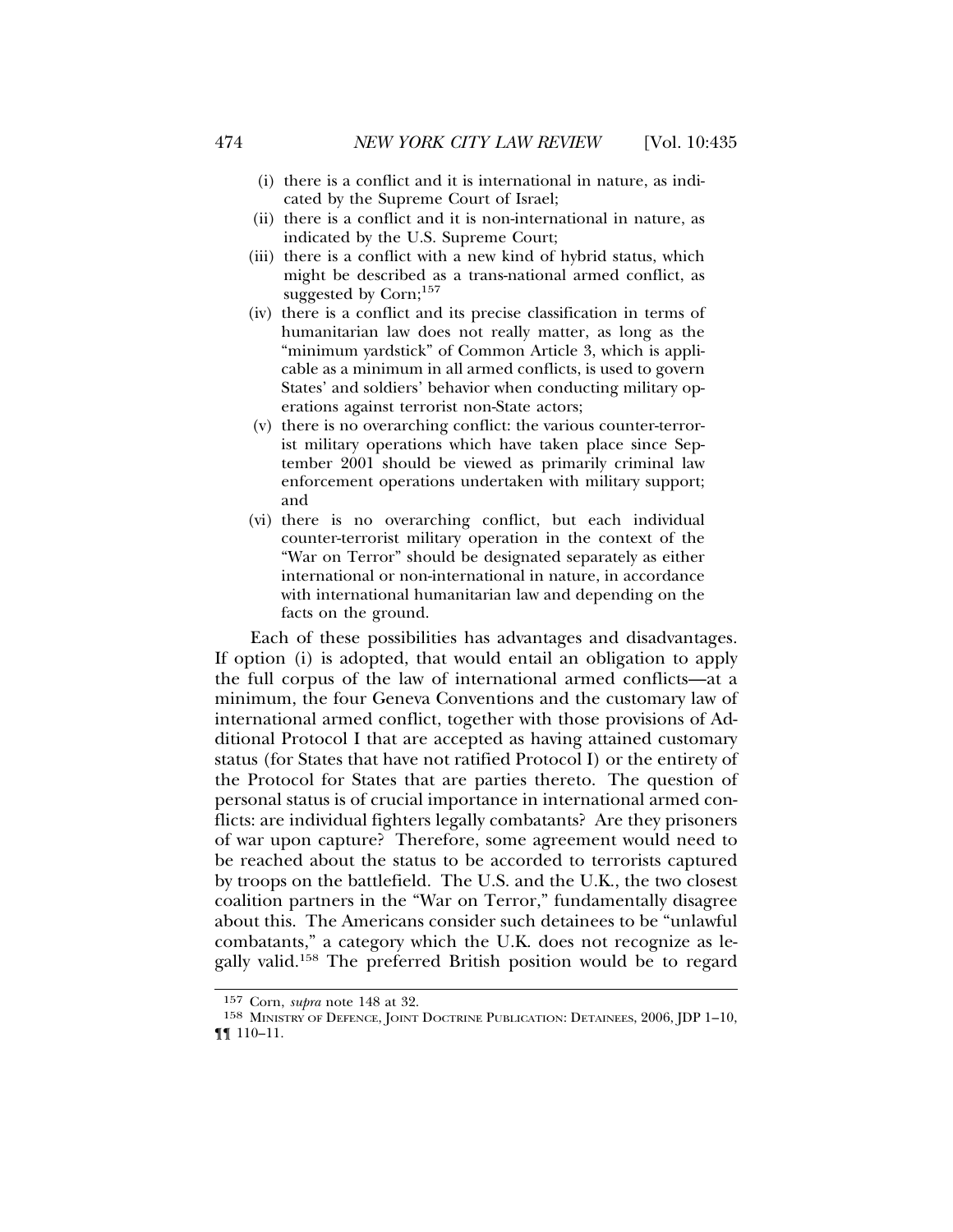such persons as basically civilians who have lost their entitlement to special protection under Geneva Convention IV by virtue of having illegally taken part in hostilities.<sup>159</sup> These individuals may be targeted as legitimate hostile military targets, and upon capture are entitled to treatment according to the "fundamental guarantees" specified in Article 75 of Additional Protocol I (but not as prisoners of war under Geneva Convention III).<sup>160</sup> For my part,  $\vec{l}$  would suggest that there is not necessarily any harm in according combatant—and, therefore, prisoner of war—status, on a de facto basis, to terrorists captured in the "War on Terror." On the contrary, doing so would send an important message about the values and the intrinsic humaneness of our societies. However, because of the perception that it would give terrorists a privileged legal status and rights to which they technically should not be entitled, and because of the reciprocal basis of the law of armed conflict (a conception of hostilities that is not generally shared by the terrorist organizations), it is unlikely in the extreme that there would be agreement on such a position.161 But there should be no objection in logic to treating captured terrorists, at the very least, *as if they were* POWs until a competent tribunal has properly determined their status: that would ensure compliance with both the letter and the spirit of Article 5 of Geneva Convention III.

Options (ii) and (iii) share a similar problem that differentiates between them primarily as a question of degree. In the event of the law of non-international armed conflicts being applied, an immediate difficulty is that there is not very much of it. What provisions exist are vague, of the utmost generality, and overwhelmingly concerned with the protection of victims, but not with methods and means of warfare. In order for Additional Protocol II to be applicable, the State in question would have to be a party thereto—ruling out its application by U.S. or Israeli forces, for example—and the high threshold for scope of application in its Article 1(1) would have to be satisfied. This is rarely the case for

<sup>159</sup> *Id.* ¶ 111.

<sup>160</sup> *See* JEAN–MARIE HENCKAERTS & LOUISE DOSWALD–BECK, CUSTOMARY INTERNA-TIONAL HUMANITARIAN LAW, VOLUME I: RULES 299–383 (Rules 87–105) (2005).

<sup>161</sup> There would also be potential problems in the application of various technical provisions of Geneva Convention III vis-a-vis captured terrorists ` *qua* POWs. *E.g.*, the requirements not to transfer POWs from the Detaining Power to another High Contracting Party (art. 12), to give advances of pay to POWs according to rank (art. 60), and to release and repatriate POWs "without delay after the cessation of active hostilities" (art. 118). Although special agreements to deal with these and other matters might be concluded in accordance with Article 6, the complications inherent in such a procedure would be likely to deter States from seeking to effect them.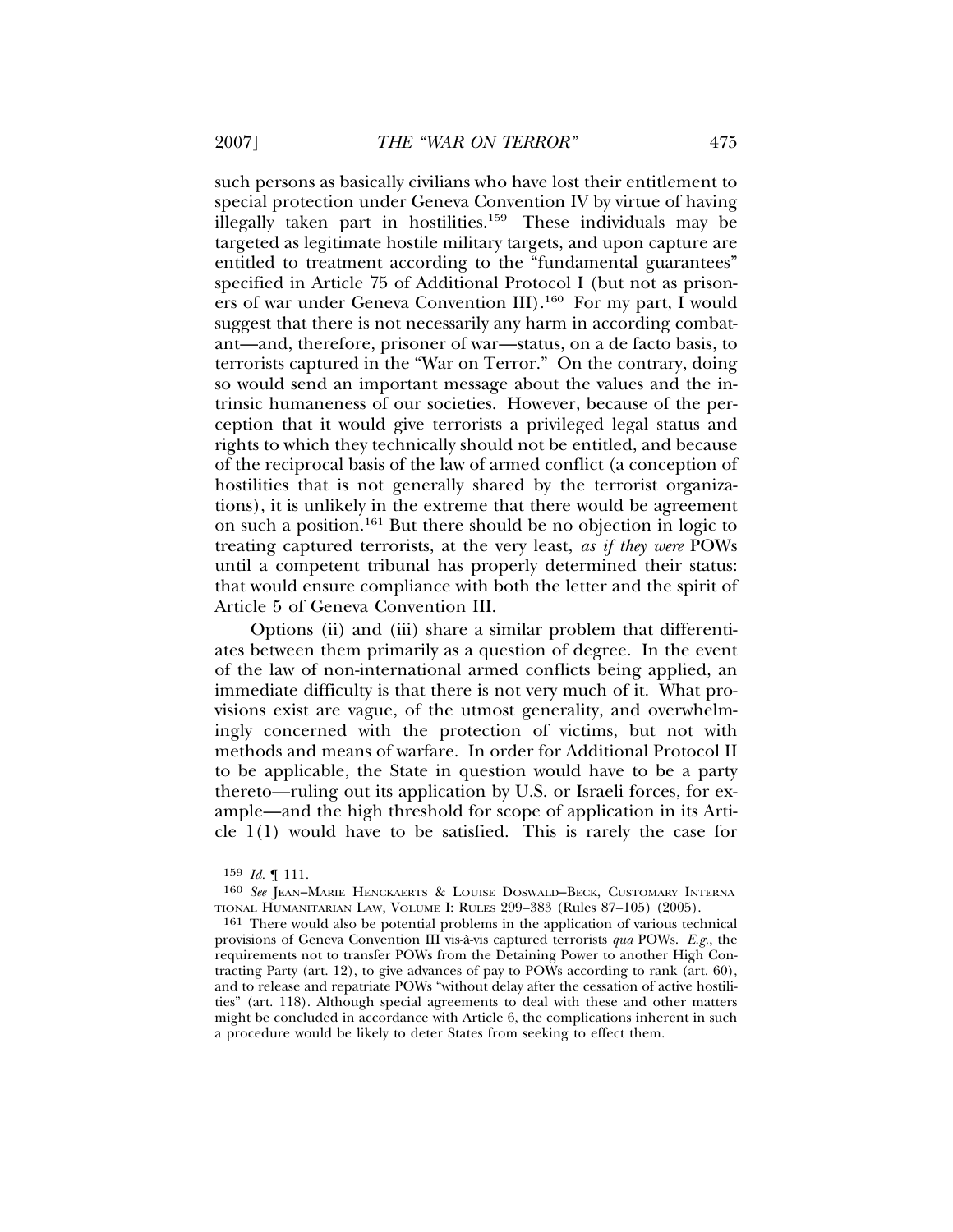terrorist organizations. If only Common Article 3 could be said to be applicable, then option (ii) effectively merges with option (iv). Even if Additional Protocol II did apply to a non-international armed conflict with terrorists, there would be a dearth of applicable law relating to methods and means of warfare. For example, what weapons may one use or not use in a non-international armed conflict with terrorists? With option (iii), the problem would lie in knowing which specific provisions, from a much greater corpus of law, to apply. Should the law of international armed conflict be applied, so as to afford the highest level of protection and standards of conduct possible? Although that sounds attractive in theory, in practice States would surely oppose it for the same reasons that they would oppose option (i).

Option (iv) sounds superficially attractive. Since there is universal agreement about the scope and application of Common Article 3, every State in the world accepts it, and there is judicial authority from the highest court in international law that it is the basis of humanitarian protection in all conflicts,<sup>162</sup> there would seem to be minimal problems in applying it to conflicts with terrorist organizations. But again, the devil is in the detail. This option avoids hard choices based on rigorous analysis, and Common Article 3 is completely silent as to aspects of warfare other than protection of victims.163 In this respect, one might legitimately ask: is Common Article 3 enough?

Finally, options (v) and (vi) represent British practice, the former in relation to earlier "emergencies" such as those in Malaya and Northern Ireland,<sup>164</sup> the latter in relation to current doctrine. Although imperfect, the current British perspective on legal classification of, and application of rules in, individual military operations in the "War on Terror" does at least have the benefit of flexibility and adaptability. It preserves the prerogatives and privileges of States' forces without extending them to those who are not

<sup>162</sup> *Military and Paramilitary Activities (Nicar. V. U.S.)*, *supra* note 150.

<sup>163</sup> As mentioned above, the same is true of Additional Protocol II and the customary law of non-international armed conflict. But at least since the ICTY decision in *Tadic´*, *supra* note 73, there has been a developing tendency to extend the application of many customary rules regarding methods and means of warfare in international armed conflicts to cover non-international armed conflicts also. *See* Turns, *supra* note 85.

<sup>164</sup> Although, for a critical view of the "militarization phase" in Northern Ireland and its implications, *see* Colm Campbell & Ita Connolly, *A Model for the 'War Against Terrorism'? Military Intervention in Northern Ireland and the 1970 Falls Curfew*, 30 J. L. & SOC. 341 (2003).